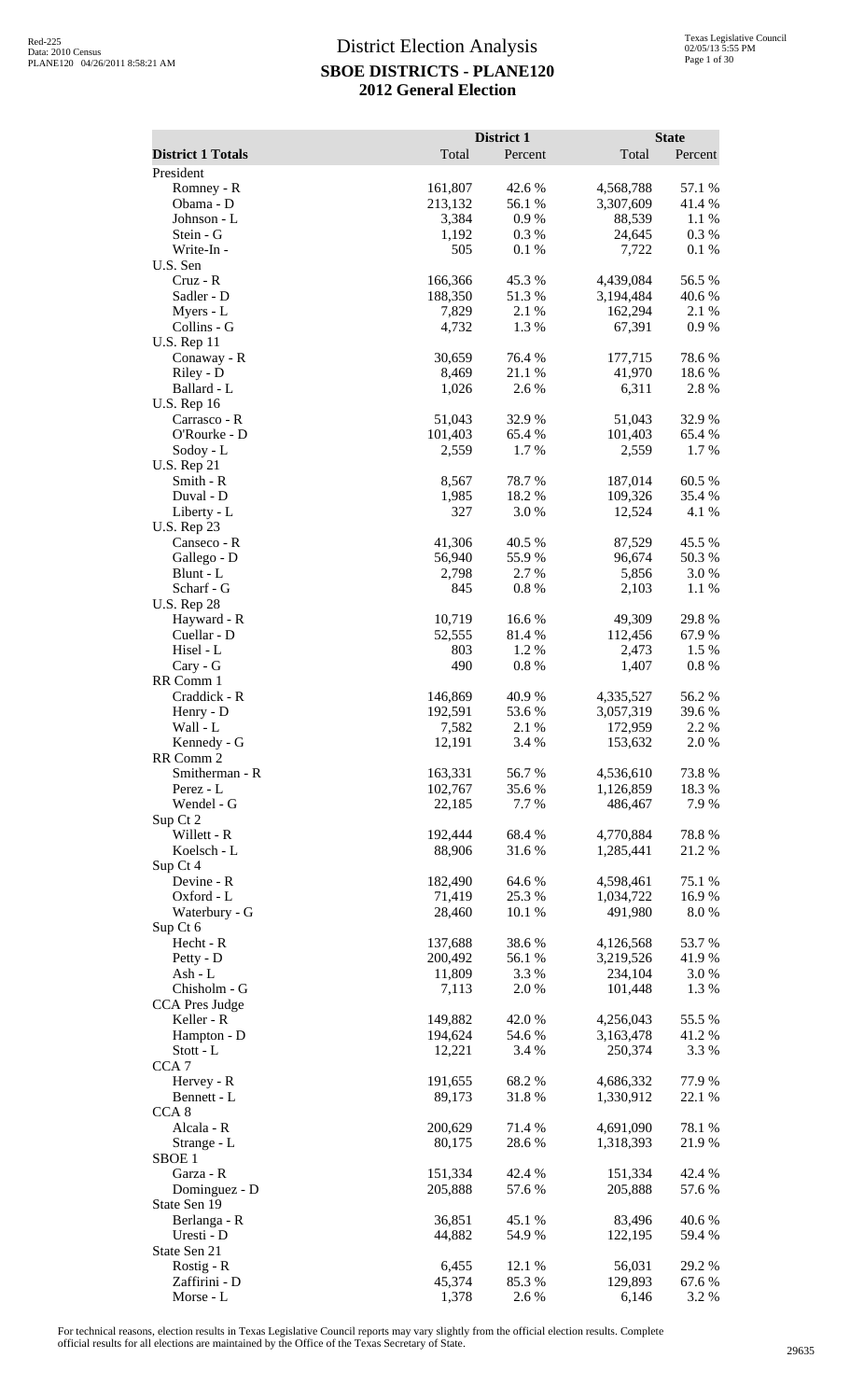|                                      |         | District 1 |            | <b>State</b> |
|--------------------------------------|---------|------------|------------|--------------|
| <b>District 1 Totals</b>             | Total   | Percent    | Total      | Percent      |
| State Sen 24                         |         |            |            |              |
| Fraser - R                           | 7,652   | 100.0%     | 209,314    | 100.0%       |
| State Sen 28                         |         |            |            |              |
| Duncan - R                           | 12,520  | 89.2%      | 183,594    | 86.4%        |
| Smith - L                            | 1,522   | 10.8 %     | 28,935     | 13.6 %       |
| State Sen 29                         |         |            |            |              |
| Chavez - R                           | 53,189  | 31.4 %     | 53,189     | 31.4 %       |
| Rodriguez - D                        | 116,207 | 68.6%      | 116,207    | 68.6%        |
| State Sen 31                         |         |            |            |              |
| Seliger - R                          | 28,252  | 100.0%     | 196,818    | 100.0%       |
| State Rep 31                         |         |            |            |              |
| Matthews - R                         | 7,358   | 54.4 %     | 14,163     | 33.7%        |
| Guillen - D                          | 6,165   | 45.6%      | 27,856     | 66.3%        |
| State Rep 42                         |         |            |            |              |
| Raymond - D                          | 30,018  | 100.0%     | 30,018     | 100.0%       |
| State Rep 53<br>Hilderbran - R       | 26,456  | 100.0%     | 53,539     | 100.0%       |
| State Rep 59                         |         |            |            |              |
| Sheffield - R                        | 2,263   | 79.5 %     | 36,703     | 78.2 %       |
| Norris - D                           | 583     | 20.5 %     | 10,211     | 21.8%        |
| State Rep 72                         |         |            |            |              |
| Darby - R                            | 2,668   | 100.0%     | 43,863     | 100.0%       |
| State Rep 74                         |         |            |            |              |
| Kincaid - R                          | 14,849  | 39.6%      | 14,849     | 39.6%        |
| Nevarez - D                          | 22,651  | 60.4%      | 22,651     | 60.4%        |
| State Rep 75                         |         |            |            |              |
| Gonzalez - D                         | 19,789  | 100.0%     | 19,789     | 100.0%       |
| State Rep 76                         |         |            |            |              |
| Gonzalez - D                         | 27,050  | 100.0%     | 27,050     | 100.0%       |
| State Rep 77                         |         |            |            |              |
| Marquez - D                          | 24,180  | 100.0%     | 24,180     | 100.0%       |
| State Rep 78                         |         |            |            |              |
| Moody - D                            | 22,650  | 53.8%      | 22,650     | 53.8%        |
| Margo - R                            | 19,430  | 46.2%      | 19,430     | 46.2%        |
| State Rep 79                         |         |            |            |              |
| Pickett - D                          | 27,832  | 100.0%     | 27,832     | 100.0 %      |
| State Rep 80                         |         |            |            |              |
| King - D                             | 29,956  | 100.0 %    | 29,956     | 100.0%       |
| State Rep 81<br>Lewis - R            | 30,397  | 100.0%     | 34,154     | 100.0%       |
| State Rep 82                         |         |            |            |              |
| Craddick - R                         | 1,988   | 100.0%     | 42,572     | 100.0%       |
|                                      |         |            |            |              |
| Total Voter Registration (VR)        | 769,770 |            | 13,122,046 |              |
| Total Spanish Surname VR and SSVR/VR | 502,515 | 65.3 %     | 2,928,555  | 22.3 %       |
| Turnout (TO) and TO/VR               | 382,256 | 49.7 %     | 8,049,220  | 61.3%        |
|                                      |         |            |            |              |
|                                      |         | District 2 |            | <b>State</b> |
| <b>District 2 Totals</b>             | Total   | Percent    | Total      | Percent      |
| President                            |         |            |            |              |
| Romney - R                           | 187,147 | 46.7%      | 4,568,788  | 57.1 %       |
| Obama - D                            | 209,020 | 52.1 %     | 3,307,609  | 41.4 %       |
| Johnson - L                          | 3,171   | 0.8%       | 88,539     | 1.1 %        |
| Stein - G                            | 1,067   | 0.3%       | 24,645     | 0.3 %        |
| Write-In -                           | 430     | 0.1%       | 7,722      | 0.1%         |
| U.S. Sen                             |         |            |            |              |
| Cruz - R                             | 186,721 | 48.1 %     | 4,439,084  | 56.5 %       |
| Sadler - D                           | 190,843 | 49.2 %     | 3,194,484  | 40.6 %       |
| Myers - L                            | 6,922   | 1.8%       | 162,294    | 2.1 %        |
| Collins - G                          | 3,778   | 1.0%       | 67,391     | 0.9 %        |

McCaul - R<br>
Cadien - D<br>
Cadien - D<br>
Cadien - D<br>
Catien - D<br>
Cadien - D<br>
Cadien - D<br>
Cadien - D<br>
Cadien - D<br>
Cadien - D<br>
Cadien - D<br>
Cadien - D<br>
Cadien - D<br>
Cadien - D<br>
Cadien - D<br>
Cadien - D<br>
Cadien - D<br>
Cadien - D<br>
Cadien Cadien - D<br>
Priest - L<br>
24.7 % 95,710 36.3 %<br>
1,911 24.7 % 95,710 36.3 %<br>
3.2 % Priest - L  $150$  1.9 % 8,526 3.2 %

Brueggemann - R 13,295 22.4 % 54,054 36.9 % Hinojosa - D<br>
Finch - L<br>  $\begin{array}{ccc} 45,171 & 76.0 % & 89,295 & 60.9 % \\ 940 & 1.6 % & 3,309 & 2.3 % \\ \end{array}$ Finch - L 6  $\frac{940}{1.6\%}$   $\frac{3,309}{2.3\%}$   $\frac{2.3\%}{2.3\%}$ 

Farenthold - R<br>
Harrison - D<br>
Tanglad - R<br>
Tanglad - R<br>
Tanglad - R<br>
Tanglad - R<br>
Tanglad - R<br>
Tanglad - R<br>
Tanglad - R<br>
Tanglad - R<br>
Tanglad - R<br>
Tanglad - R<br>
Tanglad - R<br>
Tanglad - R<br>
Tanglad - R<br>
Tanglad - R<br>
Tanglad - Harrison - D<br>Byrd - L<br>2,507 1.4% 83,394 39.2 %<br>3,218 1.5 % Byrd - L 2,507 1.4 % 3,218 1.5 % Baldwin - I  $4,756$   $2.6\%$   $5,354$   $2.5\%$ 

For technical reasons, election results in Texas Legislative Council reports may vary slightly from the official election results. Complete official results for all elections are maintained by the Office of the Texas Secretary of State. <sup>29635</sup>

Collins - G U.S. Rep 10

U.S. Rep 15

U.S. Rep 27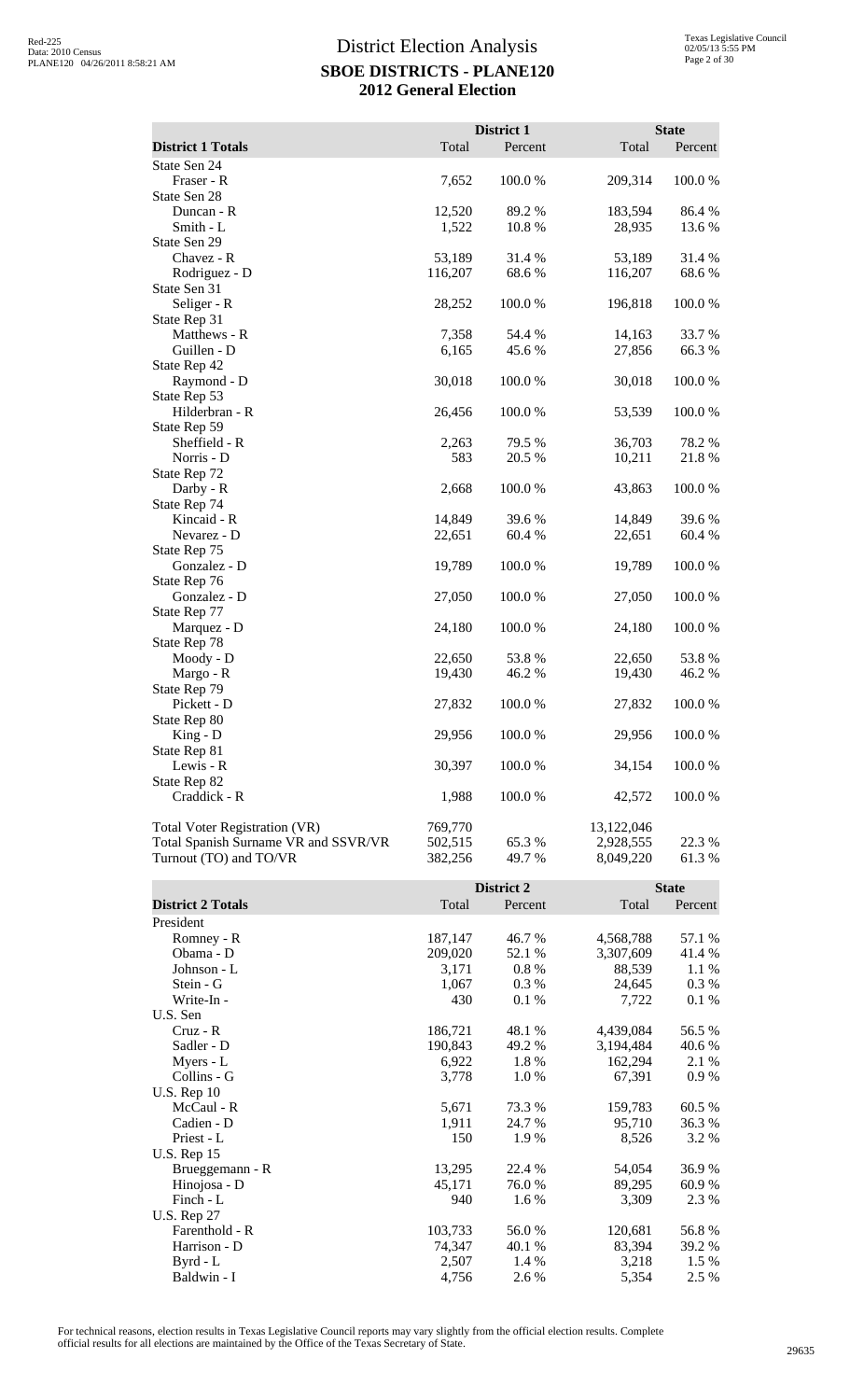|                                   |                    | District 2      |                        | <b>State</b>    |
|-----------------------------------|--------------------|-----------------|------------------------|-----------------|
| <b>District 2 Totals</b>          | Total              | Percent         | Total                  | Percent         |
| <b>U.S. Rep 28</b><br>Hayward - R | 3,847              | 30.1 %          | 49,309                 | 29.8%           |
| Cuellar - D                       | 8,680              | 67.8%           | 112,456                | 67.9%           |
| Hisel - L                         | 170                | 1.3 %           | 2,473                  | 1.5 %           |
| Cary - G<br><b>U.S. Rep 34</b>    | 103                | 0.8 %           | 1,407                  | $0.8\ \%$       |
| Puente-Bradshaw - R               | 43,079             | 34.5 %          | 52,448                 | 36.2%           |
| Vela - D                          | 79,465             | 63.7%           | 89,606                 | 61.9%           |
| Shanklin - L                      | 2,289              | 1.8%            | 2,724                  | 1.9%            |
| RR Comm 1<br>Craddick - R         | 169,385            | 44.6 %          | 4,335,527              | 56.2%           |
| Henry - D                         | 194,042            | 51.0 %          | 3,057,319              | 39.6%           |
| Wall - L                          | 6,957              | 1.8%            | 172,959                | 2.2 %           |
| Kennedy - G<br>RR Comm 2          | 9,750              | 2.6 %           | 153,632                | 2.0%            |
| Smitherman - R                    | 183,841            | 64.8%           | 4,536,610              | 73.8%           |
| Perez - L                         | 82,853             | 29.2 %          | 1,126,859              | 18.3%           |
| Wendel - G                        | 17,212             | 6.1%            | 486,467                | 7.9%            |
| Sup Ct 2<br>Willett - R           | 206,395            | 74.2 %          | 4,770,884              | 78.8%           |
| Koelsch - L                       | 71,854             | 25.8 %          | 1,285,441              | 21.2%           |
| Sup Ct 4                          |                    |                 |                        |                 |
| Devine - R<br>Oxford - L          | 198,207<br>60,897  | 70.9%<br>21.8%  | 4,598,461<br>1,034,722 | 75.1 %<br>16.9% |
| Waterbury - G                     | 20,534             | 7.3 %           | 491,980                | 8.0%            |
| Sup Ct 6                          |                    |                 |                        |                 |
| Hecht - R                         | 161,068            | 42.6 %          | 4,126,568              | 53.7%           |
| Petty - D<br>Ash - L              | 200,716<br>10,677  | 53.1 %<br>2.8%  | 3,219,526<br>234,104   | 41.9%<br>3.0%   |
| Chisholm - G                      | 5,385              | 1.4 %           | 101,448                | 1.3%            |
| <b>CCA Pres Judge</b>             |                    |                 |                        |                 |
| Keller - R<br>Hampton - D         | 171,553<br>194,354 | 45.5 %<br>51.5% | 4,256,043<br>3,163,478 | 55.5 %<br>41.2% |
| Stott - L                         | 11,277             | 3.0%            | 250,374                | 3.3 %           |
| CCA <sub>7</sub>                  |                    |                 |                        |                 |
| Hervey - R                        | 202,525            | 73.1 %          | 4,686,332              | 77.9 %          |
| Bennett - L<br>CCA <sub>8</sub>   | 74,467             | 26.9%           | 1,330,912              | 22.1 %          |
| Alcala - R                        | 211,076            | 75.9%           | 4,691,090              | 78.1 %          |
| Strange - L                       | 66,974             | 24.1 %          | 1,318,393              | 21.9%           |
| SBOE <sub>2</sub><br>Turner - R   | 164,494            | 43.3 %          | 164,494                | 43.3%           |
| Cortez - D                        | 204,207            | 53.8%           | 204,207                | 53.8%           |
| Nelson - L                        | 11,159             | 2.9%            | 11,159                 | 2.9%            |
| State Sen 18<br>Hegar - R         | 72,126             | 100.0%          | 211,227                | 100.0%          |
| State Sen 20                      |                    |                 |                        |                 |
| Torres - R                        | 54,891             | 42.8%           | 70,409                 | 38.5%           |
| Hinojosa - D                      | 73,234             | 57.2 %          | 112,629                | 61.5%           |
| State Sen 21<br>Rostig - R        | 9,638              | 49.6%           | 56,031                 | 29.2 %          |
| Zaffirini - D                     | 9,319              | 48.0%           | 129,893                | 67.6 %          |
| Morse - L                         | 477                | 2.5 %           | 6,146                  | 3.2 %           |
| State Sen 27<br>Lucio - D         | 113,542            | 100.0%          | 113,542                | 100.0%          |
| State Rep 13                      |                    |                 |                        |                 |
| Kolkhorst - R                     | 6,020              | 100.0%          | 53,503                 | 100.0%          |
| State Rep 25                      |                    |                 |                        |                 |
| Bonnen - R<br>State Rep 30        | 8,342              | 100.0%          | 41,421                 | 100.0%          |
| Hernandez - D                     | 17,750             | 31.7%           | 17,750                 | 31.7%           |
| Morrison - R                      | 38,304             | 68.3%           | 38,304                 | 68.3%           |
| State Rep 31<br>Matthews - R      | 1,321              | 28.4 %          | 14,163                 | 33.7 %          |
| Guillen - D                       | 3,328              | 71.6%           | 27,856                 | 66.3%           |
| State Rep 32                      |                    |                 |                        |                 |
| Hunter - R                        | 35,094             | 100.0%          | 35,094                 | 100.0%          |
| State Rep 34<br>$Scott - R$       | 19,088             | 42.8%           | 19,088                 | 42.8%           |
| Herrero - D                       | 25,482             | 57.2 %          | 25,482                 | 57.2 %          |
| State Rep 35                      |                    |                 |                        |                 |
| Longoria - D<br>State Rep 36      | 14,077             | 100.0%          | 22,329                 | 100.0%          |
| Munoz - D                         | 20,722             | 100.0%          | 23,385                 | 100.0%          |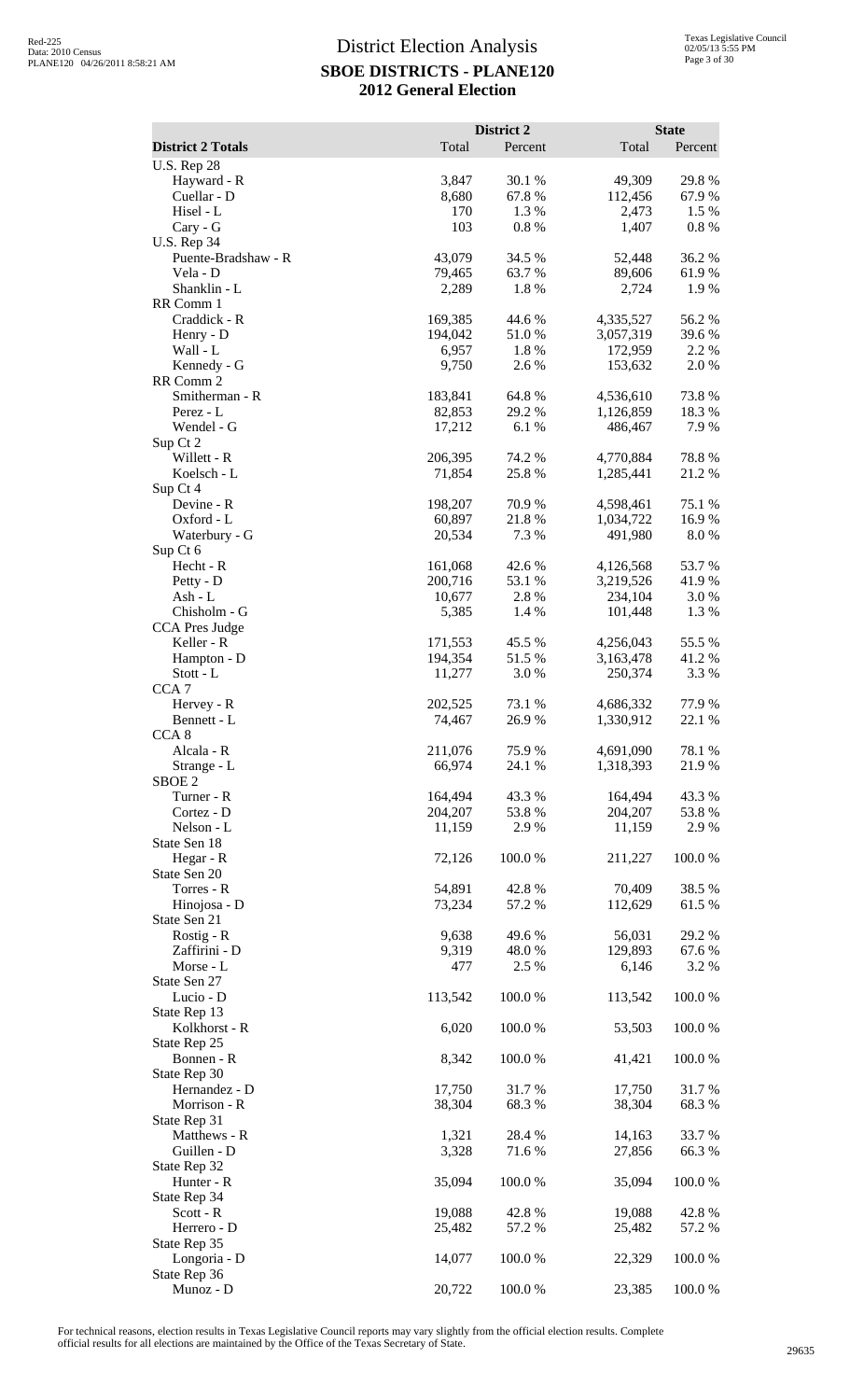|                                      |         | District 2 |            | <b>State</b> |
|--------------------------------------|---------|------------|------------|--------------|
| <b>District 2 Totals</b>             | Total   | Percent    | Total      | Percent      |
| State Rep 37                         |         |            |            |              |
| Oliveira - D                         | 22,076  | 100.0%     | 22,076     | 100.0%       |
| State Rep 38                         |         |            |            |              |
| Lucio - D                            | 22,408  | 70.8 %     | 22,408     | 70.8%        |
| Mishou - L                           | 1,274   | 4.0 %      | 1,274      | 4.0 %        |
| Torres - R                           | 7,984   | 25.2 %     | 7,984      | 25.2 %       |
| State Rep 39                         |         |            |            |              |
| De Los Santos - R                    | 6,886   | 22.4 %     | 6,886      | 22.4 %       |
| Martinez - D                         | 23,909  | 77.6 %     | 23,909     | 77.6 %       |
| State Rep 40                         |         |            |            |              |
| Canales - D                          | 8,352   | 100.0 %    | 20,513     | 100.0%       |
| State Rep 41                         |         |            |            |              |
| Guerra - D                           | 12,440  | 59.5 %     | 20,963     | 61.7 %       |
| Martinez - R                         | 8,456   | 40.5 %     | 12,998     | 38.3%        |
| State Rep 43                         |         |            |            |              |
| Lozano - R                           | 15,782  | 56.1 %     | 24,074     | 51.5 %       |
| Gonzalez Toureilles - D              | 12,353  | 43.9 %     | 22,629     | 48.5 %       |
| State Rep 85                         |         |            |            |              |
| Stephenson - R                       | 12,636  | 68.3 %     | 28,623     | 58.3 %       |
| Olivo - D                            | 5,864   | 31.7 %     | 20,434     | 41.7 %       |
| Total Voter Registration (VR)        | 801,866 |            | 13,122,046 |              |
| Total Spanish Surname VR and SSVR/VR | 480,861 | 60.0 %     | 2,928,555  | 22.3 %       |
| Turnout (TO) and TO/VR               | 404,885 | 50.5 %     | 8,049,220  | 61.3%        |

|                          |         | District 3 |           | <b>State</b> |
|--------------------------|---------|------------|-----------|--------------|
| <b>District 3 Totals</b> | Total   | Percent    | Total     | Percent      |
| President                |         |            |           |              |
| Romney - R               | 149,659 | 37.2 %     | 4,568,788 | 57.1 %       |
| Obama - D                | 247,020 | 61.4%      | 3,307,609 | 41.4%        |
| Johnson - L              | 3,479   | 0.9%       | 88,539    | 1.1 %        |
| Stein - G                | 1,387   | 0.3%       | 24,645    | 0.3%         |
| Write-In -               | 770     | 0.2%       | 7,722     | 0.1 %        |
| U.S. Sen                 |         |            |           |              |
| $Cruz - R$               | 146,635 | 37.2 %     | 4,439,084 | 56.5 %       |
| Sadler - D               | 236,011 | 59.9%      | 3,194,484 | 40.6%        |
| Myers - L                | 7,442   | 1.9%       | 162,294   | 2.1 %        |
| Collins - G              | 4,211   | 1.1 %      | 67,391    | 0.9%         |
| <b>U.S. Rep 15</b>       |         |            |           |              |
| Brueggemann - R          | 15,892  | 32.0%      | 54,054    | 36.9%        |
| Hinojosa - D             | 32,757  | 66.0%      | 89,295    | 60.9%        |
| Finch - L                | 972     | 2.0%       | 3,309     | 2.3 %        |
| <b>U.S. Rep 20</b>       |         |            |           |              |
| Rosa - R                 | 46,823  | 30.2%      | 62,376    | 33.5 %       |
| Castro - D               | 104,241 | 67.2%      | 119,032   | 63.9%        |
| Potts - L                | 2,561   | 1.7 %      | 3,143     | 1.7%         |
| Diaz - G                 | 1,448   | 0.9%       | 1,626     | 0.9%         |
| <b>U.S. Rep 21</b>       |         |            |           |              |
| Smith - R                | 3,095   | 45.4 %     | 187,014   | 60.5 %       |
| Duval - D                | 3,471   | 51.0%      | 109,326   | 35.4 %       |
| Liberty - L              | 246     | 3.6 %      | 12,524    | 4.1 %        |
| <b>U.S. Rep 23</b>       |         |            |           |              |
| Canseco - R              | 11,902  | 31.0%      | 87,529    | 45.5 %       |
| Gallego - D              | 24,501  | 63.7%      | 96,674    | 50.3%        |
| Blunt - L                | 1,433   | 3.7 %      | 5,856     | 3.0%         |
| Scharf - G               | 604     | 1.6%       | 2,103     | 1.1 %        |
| <b>U.S. Rep 27</b>       |         |            |           |              |
| Farenthold - R           | 8,534   | 71.4 %     | 120,681   | 56.8%        |
| Harrison - D             | 2,978   | 24.9%      | 83,394    | 39.2 %       |
| Byrd - L                 | 174     | 1.5 %      | 3,218     | 1.5 %        |
| Baldwin - I              | 266     | 2.2 %      | 5,354     | 2.5 %        |
| <b>U.S. Rep 28</b>       |         |            |           |              |
| Hayward - R              | 16,903  | 31.2%      | 49,309    | 29.8%        |
| Cuellar - D              | 36,043  | 66.6%      | 112,456   | 67.9%        |
| Hisel - L                | 767     | 1.4 %      | 2,473     | 1.5 %        |
| Cary - G                 | 436     | $0.8\%$    | 1,407     | $0.8\%$      |
| <b>U.S. Rep 34</b>       |         |            |           |              |
| Puente-Bradshaw - R      | 9,369   | 47.0%      | 52,448    | 36.2%        |
| Vela - D                 | 10,141  | 50.8%      | 89,606    | 61.9%        |
| Shanklin - L             | 435     | 2.2 %      | 2,724     | 1.9%         |
| <b>U.S. Rep 35</b>       |         |            |           |              |
| Narvaiz - R              | 13,986  | 24.0 %     | 52,894    | 32.0%        |
| Doggett - D              | 42,584  | 72.9%      | 105,626   | 64.0%        |
| Leone - L                | 928     | 1.6 %      | 4,082     | 2.5 %        |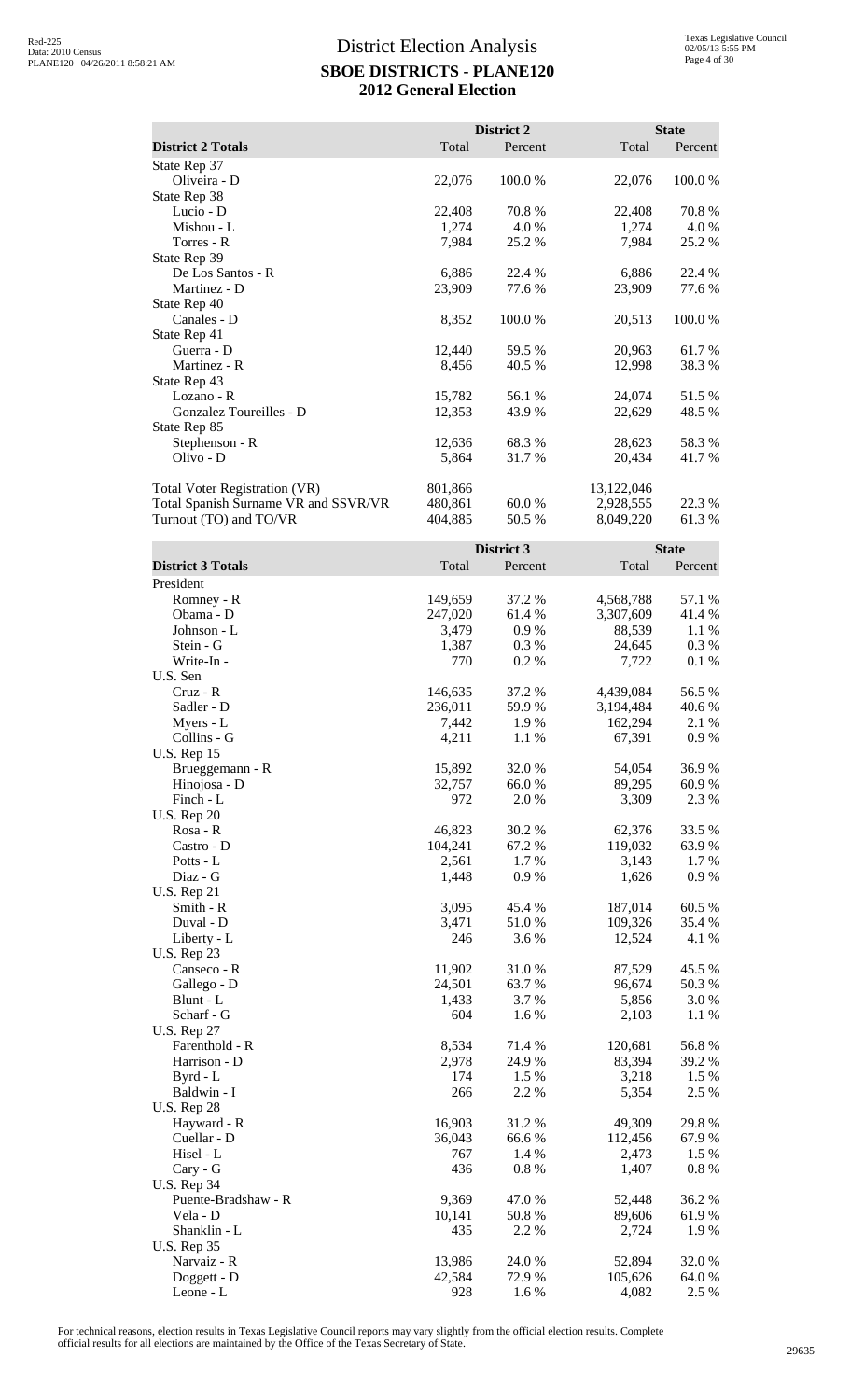|                                       |                   | District 3       |                      | <b>State</b>     |
|---------------------------------------|-------------------|------------------|----------------------|------------------|
| <b>District 3 Totals</b>              | Total             | Percent          | Total                | Percent          |
| <b>U.S. Rep 35</b>                    |                   |                  |                      |                  |
| Owen - G<br>RR Comm 1                 | 898               | 1.5 %            | 2,540                | 1.5 %            |
| Craddick - R                          | 139,381           | 35.9%            | 4,335,527            | 56.2%            |
| Henry - D                             | 232,824           | 59.9 %           | 3,057,319            | 39.6 %           |
| Wall - L                              | 7,181             | 1.8%             | 172,959              | 2.2 %            |
| Kennedy - G<br>RR Comm 2              | 9,097             | 2.3 %            | 153,632              | 2.0%             |
| Smitherman - R                        | 158,626           | 54.8%            | 4,536,610            | 73.8%            |
| Perez - L                             | 101,048           | 34.9%            | 1,126,859            | 18.3%            |
| Wendel - G                            | 29,679            | 10.3%            | 486,467              | 7.9%             |
| Sup Ct 2<br>Willett - R               | 176,185           | 64.4 %           | 4,770,884            | 78.8%            |
| Koelsch - L                           | 97,188            | 35.6%            | 1,285,441            | 21.2%            |
| Sup Ct 4                              |                   |                  |                      |                  |
| Devine - R                            | 171,878           | 59.8%            | 4,598,461            | 75.1 %           |
| Oxford - L<br>Waterbury - G           | 80,721<br>34,697  | 28.1 %<br>12.1 % | 1,034,722<br>491,980 | 16.9%<br>8.0%    |
| Sup Ct 6                              |                   |                  |                      |                  |
| Hecht - R                             | 128,684           | 33.2 %           | 4,126,568            | 53.7%            |
| Petty - D                             | 244,165           | 63.1 %           | 3,219,526            | 41.9%            |
| Ash - L<br>Chisholm - G               | 9,077<br>5,168    | 2.3 %<br>1.3%    | 234,104              | 3.0%<br>1.3%     |
| <b>CCA Pres Judge</b>                 |                   |                  | 101,448              |                  |
| Keller - R                            | 141,647           | 36.6%            | 4,256,043            | 55.5 %           |
| Hampton - D                           | 234,696           | 60.7%            | 3,163,478            | 41.2%            |
| Stott - L                             | 10,207            | 2.6%             | 250,374              | 3.3 %            |
| CCA <sub>7</sub><br>Hervey - R        | 176,263           | 65.6%            | 4,686,332            | 77.9%            |
| Bennett - L                           | 92,373            | 34.4 %           | 1,330,912            | 22.1 %           |
| CCA <sub>8</sub>                      |                   |                  |                      |                  |
| Alcala - R                            | 184,932           | 68.0%            | 4,691,090            | 78.1 %           |
| Strange - L<br>SBOE <sub>3</sub>      | 87,171            | 32.0 %           | 1,318,393            | 21.9%            |
| Williams - R                          | 132,292           | 34.4 %           | 132,292              | 34.4 %           |
| Perez - D                             | 252,569           | 65.6%            | 252,569              | 65.6%            |
| State Sen 18                          |                   |                  |                      |                  |
| Hegar - R<br>State Sen 19             | 10,894            | 100.0 %          | 211.227              | 100.0 %          |
| Berlanga - R                          | 28,769            | 31.3%            | 83,496               | 40.6%            |
| Uresti - D                            | 63,020            | 68.7%            | 122,195              | 59.4 %           |
| State Sen 20                          |                   |                  |                      |                  |
| Torres - R<br>Hinojosa - D            | 15,518<br>39,395  | 28.3%<br>71.7%   | 70,409<br>112,629    | 38.5 %<br>61.5%  |
| State Sen 21                          |                   |                  |                      |                  |
| Rostig - R                            | 17,760            | 34.2 %           | 56,031               | 29.2 %           |
| Zaffirini - D                         | 33,181            | 63.9%            | 129,893              | 67.6%            |
| Morse - L<br>State Sen 25             | 958               | 1.8%             | 6,146                | 3.2 %            |
| Campbell - R                          | 1,812             | 44.3 %           | 232,261              | 65.6 %           |
| Courage - D                           | 2,281             | 55.7%            | 121,906              | 34.4 %           |
| State Sen 26                          |                   |                  |                      |                  |
| Van De Putte - D<br>Flores Perez - L  | 127,280<br>19,192 | 82.0%<br>12.4 %  | 141,040<br>22,989    | 80.8%<br>13.2 %  |
| Christal - G                          | 8,753             | 5.6%             | 10,588               | 6.1%             |
| State Rep 13                          |                   |                  |                      |                  |
| Kolkhorst - R                         | 6,478             | 100.0%           | 53,503               | 100.0%           |
| State Rep 17<br>Kleinschmidt - R      | 6,453             | 67.8%            | 31,055               | 62.2%            |
| Guerra - D                            | 3,070             | 32.2 %           | 18,838               | 37.8%            |
| State Rep 31                          |                   |                  |                      |                  |
| Matthews - R                          | 5,484             | 23.0%            | 14,163               | 33.7 %           |
| Guillen - D                           | 18,363            | 77.0 %           | 27,856               | 66.3%            |
| State Rep 35<br>Longoria - D          | 8,252             | 100.0%           | 22,329               | 100.0%           |
| State Rep 36                          |                   |                  |                      |                  |
| Munoz - D                             | 2,663             | 100.0%           | 23,385               | 100.0%           |
| State Rep 40                          |                   |                  |                      |                  |
| Canales - D<br>State Rep 41           | 12,161            | 100.0%           | 20,513               | 100.0%           |
| Guerra - D                            | 8,523             | 65.2%            | 20,963               | 61.7%            |
| Martinez - R                          | 4,542             | 34.8%            | 12,998               | 38.3%            |
| State Rep 43                          |                   |                  |                      |                  |
| Lozano - R<br>Gonzalez Toureilles - D | 8,292<br>10,276   | 44.7%<br>55.3%   | 24,074<br>22,629     | 51.5 %<br>48.5 % |
|                                       |                   |                  |                      |                  |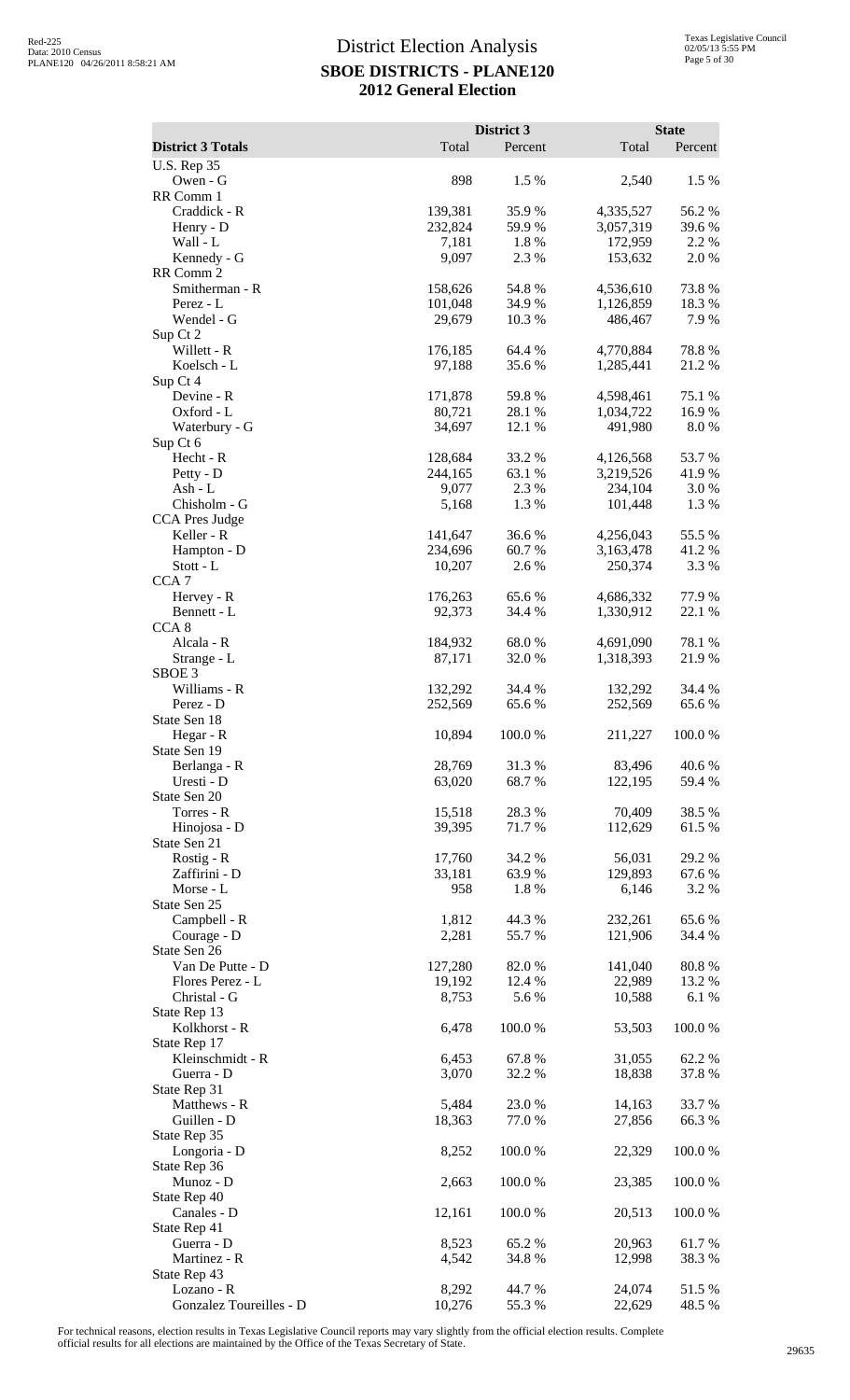|                                      |         | District 3 |            | <b>State</b> |
|--------------------------------------|---------|------------|------------|--------------|
| <b>District 3 Totals</b>             | Total   | Percent    | Total      | Percent      |
| State Rep 44                         |         |            |            |              |
| Kuempel - R                          | 13,167  | 100.0%     | 49,930     | 100.0%       |
| State Rep 116                        |         |            |            |              |
| Martinez Fischer - D                 | 29,941  | 100.0%     | 31,006     | 100.0%       |
| State Rep 117                        |         |            |            |              |
| Cortez - D                           | 18,974  | 58.5 %     | 22,397     | 53.8%        |
| Garza - R                            | 13,437  | 41.5 %     | 19,214     | 46.2 %       |
| State Rep 118                        |         |            |            |              |
| Casias - R                           | 5,854   | 25.2 %     | 16,095     | 40.2%        |
| Farias - D                           | 17,331  | 74.8%      | 23,992     | 59.8%        |
| State Rep 119                        |         |            |            |              |
| Gutierrez - D                        | 17,187  | 74.8%      | 25,130     | 61.9%        |
| Campos - R                           | 5,801   | 25.2 %     | 15,473     | 38.1 %       |
| State Rep 120                        |         |            |            |              |
| McClendon - D                        | 27,812  | 90.3%      | 33,756     | 87.9%        |
| $Fox - G$                            | 2,989   | 9.7%       | 4,651      | 12.1 %       |
| State Rep 121                        |         |            |            |              |
| Straus - R                           | 2,596   | 68.3%      | 50,530     | 80.2%        |
| Thomas - L                           | 1,205   | 31.7 %     | 12,444     | 19.8%        |
| State Rep 122                        |         |            |            |              |
| Larson - R                           | 1,393   | 100.0%     | 66,679     | 100.0%       |
| State Rep 123                        |         |            |            |              |
| Villarreal - D                       | 25,953  | 89.5 %     | 32,958     | 87.5 %       |
| Robinson - G                         | 3,032   | 10.5 %     | 4,700      | 12.5 %       |
| State Rep 124                        |         |            |            |              |
| Gonzales - G                         | 5,661   | 15.1 %     | 5,661      | 15.1 %       |
| Menendez - D                         | 31,915  | 84.9%      | 31,915     | 84.9%        |
| State Rep 125                        |         |            |            |              |
| Rodriguez - D                        | 22,889  | 67.4 %     | 28,857     | 61.2%        |
| Perez Jackson - R                    | 10,515  | 31.0%      | 17,501     | 37.1 %       |
| Giddens - G                          | 551     | 1.6 %      | 799        | 1.7%         |
| <b>Total Voter Registration (VR)</b> | 780,948 |            | 13,122,046 |              |
| Total Spanish Surname VR and SSVR/VR | 470,129 | 60.2 %     | 2,928,555  | 22.3 %       |
| Turnout (TO) and TO/VR               | 407,399 | 52.2 %     | 8,049,220  | 61.3%        |

|                          |         | <b>District 4</b> | <b>State</b> |         |
|--------------------------|---------|-------------------|--------------|---------|
| <b>District 4 Totals</b> | Total   | Percent           | Total        | Percent |
| President                |         |                   |              |         |
| Romney - R               | 84,036  | 21.1 %            | 4,568,788    | 57.1 %  |
| Obama - D                | 311,236 | 78.0%             | 3,307,609    | 41.4%   |
| Johnson - L              | 2,324   | $0.6\,\%$         | 88,539       | 1.1 %   |
| Stein - G                | 1,173   | 0.3 %             | 24,645       | 0.3%    |
| Write-In -               | 51      | 0.0 %             | 7,722        | 0.1 %   |
| U.S. Sen                 |         |                   |              |         |
| $Cruz - R$               | 86,811  | 22.0 %            | 4,439,084    | 56.5 %  |
| Sadler - D               | 299,876 | 76.1 %            | 3,194,484    | 40.6%   |
| Myers - L                | 4,109   | 1.0%              | 162,294      | 2.1 %   |
| Collins - G              | 3,104   | $0.8 \%$          | 67,391       | 0.9%    |
| U.S. Rep 2               |         |                   |              |         |
| $Poe - R$                | 2,428   | 41.6 %            | 159,664      | 64.8%   |
| Dougherty - D            | 3,286   | 56.3%             | 80,512       | 32.7%   |
| Duncan - L               | 86      | 1.5 %             | 4,140        | 1.7 %   |
| Roberts - G              | 38      | 0.7 %             | 2,012        | 0.8 %   |
| U.S. Rep 7               |         |                   |              |         |
| Culberson - R            | 2,691   | 48.5 %            | 142,793      | 60.8%   |
| Cargas - D               | 2,649   | 47.8%             | 85,553       | 36.4 %  |
| Parks - L                | 130     | 2.3 %             | 4,669        | 2.0%    |
| Findley - G              | 74      | 1.3%              | 1,822        | 0.8 %   |
| $U.S.$ Rep $9$           |         |                   |              |         |
| Mueller - R              | 14,703  | 12.6 %            | 36,139       | 19.7%   |
| Green - D                | 99,867  | 85.9%             | 144,075      | 78.5 %  |
| Wieder - L               | 787     | 0.7 %             | 1,609        | 0.9%    |
| Foster - G               | 950     | 0.8 %             | 1,743        | 0.9%    |
| <b>U.S. Rep 18</b>       |         |                   |              |         |
| Seibert - R              | 25,021  | 16.3%             | 44,015       | 22.6 %  |
| Jackson Lee - D          | 125,482 | 81.7%             | 146,223      | 75.0%   |
| Barber - L               | 3,062   | 2.0 %             | 4,694        | 2.4 %   |
| <b>U.S. Rep 22</b>       |         |                   |              |         |
| Olson - R                | 2,398   | 39.7%             | 160,668      | 64.0%   |
| Rogers - D               | 3,420   | 56.7 %            | 80,176       | 32.0%   |
| Susman - L               | 126     | 2.1 %             | 5,986        | 2.4 %   |
| $Cook - G$               | 90      | 1.5 %             | 4,054        | 1.6%    |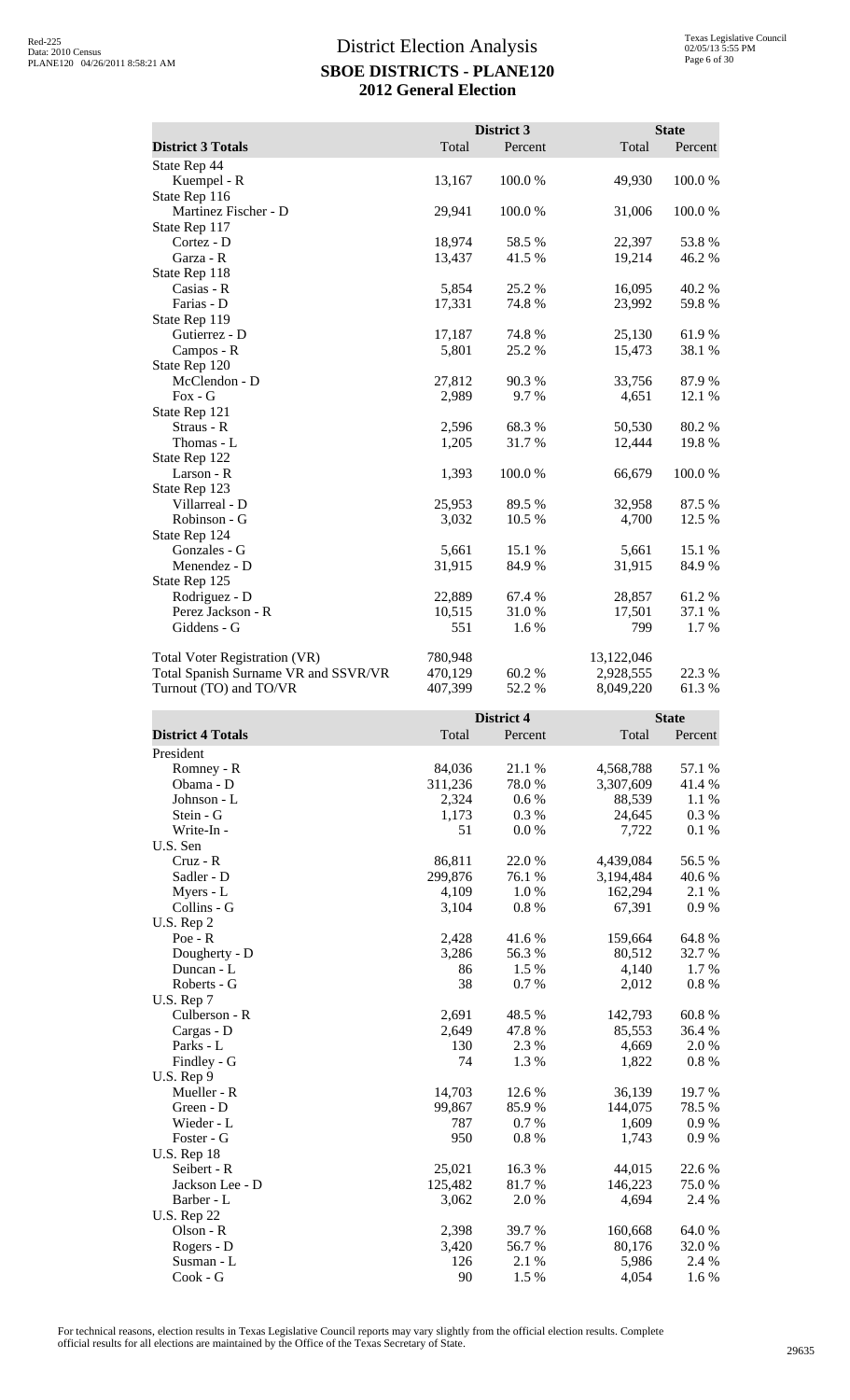|                                  |                                      | District 4       |                        | <b>State</b>     |
|----------------------------------|--------------------------------------|------------------|------------------------|------------------|
| <b>District 4 Totals</b>         | Total                                | Percent          | Total                  | Percent          |
| <b>U.S. Rep 29</b><br>Green - D  | 80,782                               | 90.6%            | 86,053                 | 90.0%            |
| Stanczak - L                     | 4,281                                | 4.8%             | 4,996                  | 5.2 %            |
| Selva - G                        | 4,092                                | 4.6 %            | 4,562                  | 4.8%             |
| <b>U.S. Rep 36</b>               |                                      |                  |                        |                  |
| Stockman - R<br>Martin - D       | 1,236<br>1,240                       | 49.0%<br>49.2%   | 165,373<br>62,124      | 70.7%<br>26.6%   |
| Cole - L                         | 46                                   | 1.8%             | 6,283                  | 2.7 %            |
| RR Comm 1                        |                                      |                  |                        |                  |
| Craddick - R                     | 80,982                               | 20.7%            | 4,335,527              | 56.2%            |
| Henry - D<br>Wall - L            | 299,152<br>4,023                     | 76.7 %<br>$1.0%$ | 3,057,319<br>172,959   | 39.6 %<br>2.2 %  |
| Kennedy - G                      | 6,118                                | 1.6%             | 153,632                | 2.0%             |
| RR Comm 2                        |                                      |                  |                        |                  |
| Smitherman - R                   | 93,044                               | 47.2 %           | 4,536,610              | 73.8%            |
| Perez - L                        | 72,380                               | 36.7%            | 1,126,859              | 18.3 %<br>7.9 %  |
| Wendel - G<br>Sup Ct 2           | 31,684                               | 16.1 %           | 486,467                |                  |
| Willett - R                      | 105,736                              | 55.2 %           | 4,770,884              | 78.8%            |
| Koelsch - L                      | 85,678                               | 44.8%            | 1,285,441              | 21.2%            |
| Sup Ct 4                         |                                      |                  |                        |                  |
| Devine - R<br>Oxford - L         | 98,145<br>60,810                     | 50.5 %<br>31.3%  | 4,598,461<br>1,034,722 | 75.1 %<br>16.9%  |
| Waterbury - G                    | 35,483                               | 18.2 %           | 491,980                | 8.0%             |
| Sup Ct 6                         |                                      |                  |                        |                  |
| Hecht - R                        | 75,703                               | 19.5 %           | 4,126,568              | 53.7%            |
| Petty - D                        | 303,977                              | 78.2 %           | 3,219,526              | 41.9%            |
| Ash - L<br>Chisholm - G          | 5,298<br>3,882                       | 1.4 %<br>1.0%    | 234,104<br>101,448     | 3.0 %<br>1.3 %   |
| <b>CCA Pres Judge</b>            |                                      |                  |                        |                  |
| Keller - R                       | 79,051                               | 20.3 %           | 4,256,043              | 55.5 %           |
| Hampton - D                      | 303,966                              | 78.2%            | 3,163,478              | 41.2 %           |
| Stott - L<br>CCA <sub>7</sub>    | 5,695                                | 1.5 %            | 250,374                | 3.3 %            |
| Hervey - R                       | 104,471                              | 55.2 %           | 4,686,332              | 77.9 %           |
| Bennett - L                      | 84,717                               | 44.8%            | 1,330,912              | 22.1 %           |
| CCA <sub>8</sub>                 |                                      |                  |                        |                  |
| Alcala - R                       | 108,259                              | 57.3 %           | 4,691,090              | 78.1 %           |
| Strange - L<br>SBOE <sub>4</sub> | 80,645                               | 42.7 %           | 1,318,393              | 21.9%            |
| Olmos - R                        | 84,029                               | 21.7%            | 84,029                 | 21.7 %           |
| Allen - D                        | 303,071                              | 78.3 %           | 303,071                | 78.3%            |
| SBOE <sub>6</sub>                |                                      |                  |                        |                  |
| Bahorich - R<br>Jensen - D       | $\overline{c}$<br>6                  | 25.0%<br>75.0%   | 304,702<br>208,198     | 57.1 %<br>39.0 % |
| Clark - L                        | $\boldsymbol{0}$                     | 0.0 %            | 15,189                 | 2.8%             |
| Molison - G                      | $\boldsymbol{0}$                     | 0.0 %            | 5,328                  | 1.0%             |
| SBOE <sub>8</sub>                |                                      |                  |                        |                  |
| Cargill - R<br>Smith - D         | $\boldsymbol{0}$<br>$\boldsymbol{0}$ | 0.0 %<br>0.0 %   | 387,920<br>158,774     | 71.0%<br>29.0 %  |
| State Sen 6                      |                                      |                  |                        |                  |
| Bray - R                         | 29,893                               | 26.4 %           | 38,201                 | 29.1 %           |
| Gallegos - D                     | 83,262                               | 73.6 %           | 93,289                 | 70.9 %           |
| State Sen 7<br>Patrick - R       |                                      |                  |                        |                  |
| Texas - D                        | 1,497<br>2,306                       | 39.4 %<br>60.6%  | 196,526<br>90,793      | 68.4 %<br>31.6%  |
| State Sen 13                     |                                      |                  |                        |                  |
| Ellis - D                        | 152,642                              | 100.0%           | 181,866                | 100.0%           |
| State Sen 15                     |                                      |                  |                        |                  |
| Whitmire - D<br>Walker - R       | 74,652<br>22,912                     | 76.5 %<br>23.5 % | 135,822<br>82,038      | 62.3%<br>37.7 %  |
| State Sen 17                     |                                      |                  |                        |                  |
| Huffman - R                      | 3,590                                | 62.9%            | 185,429                | 77.7 %           |
| Page - L                         | 1,182                                | 20.7 %           | 32,026                 | 13.4 %           |
| Courtney - G<br>State Rep 27     | 931                                  | 16.3 %           | 21,252                 | 8.9%             |
| Reynolds - D                     | 29,495                               | 86.3%            | 42,304                 | 69.0%            |
| Petter - L                       | 330                                  | 1.0%             | 920                    | 1.5 %            |
| Allfrey - R                      | 4,360                                | 12.8 %           | 18,119                 | 29.5 %           |
| State Rep 85                     |                                      | 16.2%            |                        |                  |
| Stephenson - R<br>Olivo - D      | 169<br>873                           | 83.8%            | 28,623<br>20,434       | 58.3%<br>41.7%   |
| State Rep 126                    |                                      |                  |                        |                  |
| Harless - R                      | 1,426                                | 100.0%           | 40,311                 | 100.0%           |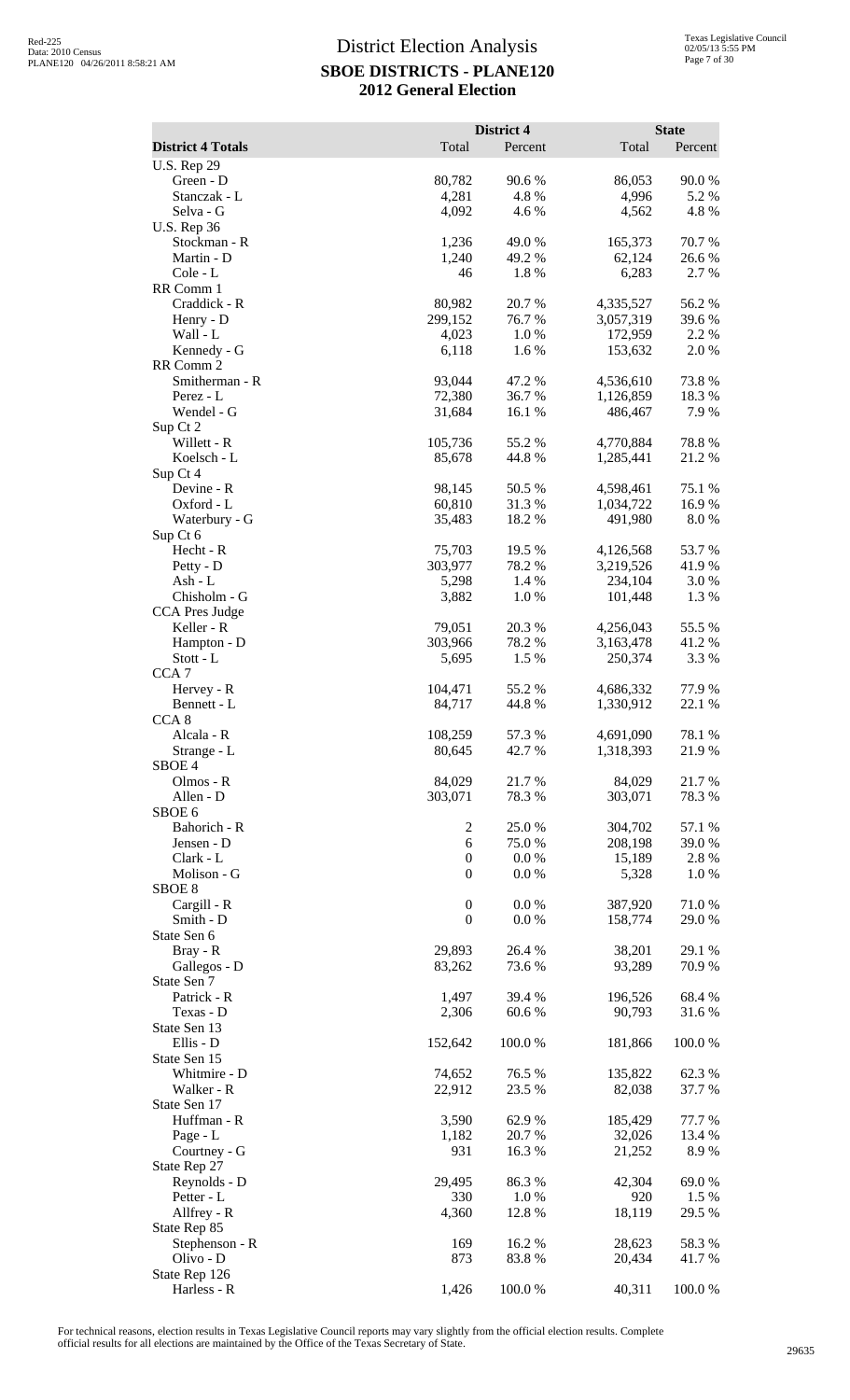|                                      |         | District 4 |            | <b>State</b> |
|--------------------------------------|---------|------------|------------|--------------|
| <b>District 4 Totals</b>             | Total   | Percent    | Total      | Percent      |
| State Rep 127                        |         |            |            |              |
| Huberty - R                          | 2,015   | 33.5 %     | 45,813     | 70.2 %       |
| Pogue - D                            | 3,996   | 66.5 %     | 19,435     | 29.8%        |
| State Rep 129                        |         |            |            |              |
| Davis - R                            | 1,296   | 100.0 %    | 46,438     | 100.0%       |
| State Rep 131                        |         |            |            |              |
| Molison - G                          | 798     | 2.1 %      | 822        | 2.1 %        |
| Montestruc - L                       | 1,288   | 3.4 %      | 1,317      | 3.4 %        |
| Allen - D                            | 35,608  | 94.5 %     | 36,765     | 94.5 %       |
| State Rep 134                        |         |            |            |              |
| Davis - R                            | 437     | 43.3 %     | 43,944     | 54.6 %       |
| Johnson - D                          | 572     | 56.7 %     | 36,480     | 45.4 %       |
| State Rep 139                        |         |            |            |              |
| Brocato - R                          | 8,761   | 19.9 %     | 11,604     | 22.9%        |
| Turner - D                           | 35,347  | 80.1 %     | 39,022     | 77.1 %       |
| State Rep 140                        |         |            |            |              |
| Walle - D                            | 18,320  | 100.0%     | 18,320     | 100.0%       |
| State Rep 141                        |         |            |            |              |
| Thompson - D                         | 32,431  | 89.7 %     | 33,180     | 87.9%        |
| Bunch - R                            | 3,704   | 10.3 %     | 4,587      | 12.1 %       |
| State Rep 142                        |         |            |            |              |
| Dutton - D                           | 29,679  | 100.0%     | 34,010     | 100.0%       |
| State Rep 143                        |         |            |            |              |
| Hernandez Luna - D                   | 21,477  | 74.9 %     | 21,869     | 72.9%        |
| Weiskopf - R                         | 7,191   | 25.1 %     | 8,112      | 27.1 %       |
| State Rep 144                        |         |            |            |              |
| Pineda - R                           | 4,521   | 39.0 %     | 10,885     | 45.5 %       |
| Perez - D                            | 6,840   | 59.0 %     | 12,446     | 52.1 %       |
| Rourke - L                           | 225     | 1.9 %      | 573        | 2.4 %        |
| State Rep 145                        |         |            |            |              |
| Alvarado - D                         | 17,123  | 100.0 %    | 20,892     | 100.0 %      |
| State Rep 146                        |         |            |            |              |
| Miles - D                            | 35,698  | 100.0%     | 40,724     | 100.0%       |
| State Rep 147                        |         |            |            |              |
| Coleman - D                          | 35,681  | 94.9 %     | 43,589     | 92.2%        |
| Shafto - G                           | 1,920   | 5.1 %      | 3,683      | 7.8 %        |
| State Rep 148                        |         |            |            |              |
| Cooper - G                           | 1,475   | 12.6 %     | 4,241      | 14.0 %       |
| Farrar - D                           | 10,217  | 87.4 %     | 25,964     | 86.0%        |
| State Rep 149                        |         |            |            |              |
| Vo - D                               | 1,535   | 82.3 %     | 26,017     | $61.1\ \%$   |
| Williams - R                         | 331     | 17.7 %     | 16,551     | 38.9%        |
| State Rep 150                        |         |            |            |              |
| Riddle - R                           | 862     | 50.2%      | 44,454     | 69.7 %       |
| Neal - D                             | 856     | 49.8%      | 19,343     | 30.3 %       |
| Total Voter Registration (VR)        | 717,976 |            | 13,122,046 |              |
| Total Spanish Surname VR and SSVR/VR | 201,568 | 28.1 %     | 2,928,555  | 22.3 %       |
| Turnout (TO) and TO/VR               | 404,987 | 56.4%      | 8,049,220  | 61.3%        |

|                          |         | District 5 |           | <b>State</b> |
|--------------------------|---------|------------|-----------|--------------|
| <b>District 5 Totals</b> | Total   | Percent    | Total     | Percent      |
| President                |         |            |           |              |
| Romney - R               | 375,942 | 54.7 %     | 4,568,788 | 57.1 %       |
| Obama - D                | 294,887 | 42.9 %     | 3,307,609 | 41.4 %       |
| Johnson - L              | 12,172  | 1.8%       | 88,539    | 1.1 %        |
| Stein - G                | 3,655   | $0.5\%$    | 24,645    | 0.3%         |
| Write-In -               | 939     | 0.1%       | 7,722     | 0.1%         |
| U.S. Sen                 |         |            |           |              |
| $Cruz - R$               | 361,905 | 53.5 %     | 4,439,084 | 56.5 %       |
| Sadler - D               | 285,938 | 42.2 %     | 3,194,484 | 40.6 %       |
| Myers - L                | 21,006  | 3.1 %      | 162,294   | 2.1 %        |
| Collins - G              | 8,223   | 1.2 %      | 67,391    | 0.9%         |
| <b>U.S. Rep 10</b>       |         |            |           |              |
| McCaul - R               | 4,471   | 33.5 %     | 159,783   | 60.5 %       |
| Cadien - D               | 8,151   | 61.0%      | 95,710    | 36.3 %       |
| Priest - L               | 737     | 5.5 %      | 8,526     | 3.2 %        |
| <b>U.S. Rep 11</b>       |         |            |           |              |
| Conaway - R              | 10,807  | 79.9 %     | 177,715   | 78.6%        |
| Riley - D                | 2,336   | 17.3 %     | 41,970    | 18.6%        |
| Ballard - L              | 385     | 2.8%       | 6,311     | 2.8%         |
| <b>U.S. Rep 15</b>       |         |            |           |              |
| Brueggemann - R          | 24,867  | 66.1 %     | 54,054    | 36.9%        |
| Hinojosa - D             | 11,367  | 30.2 %     | 89,295    | 60.9 %       |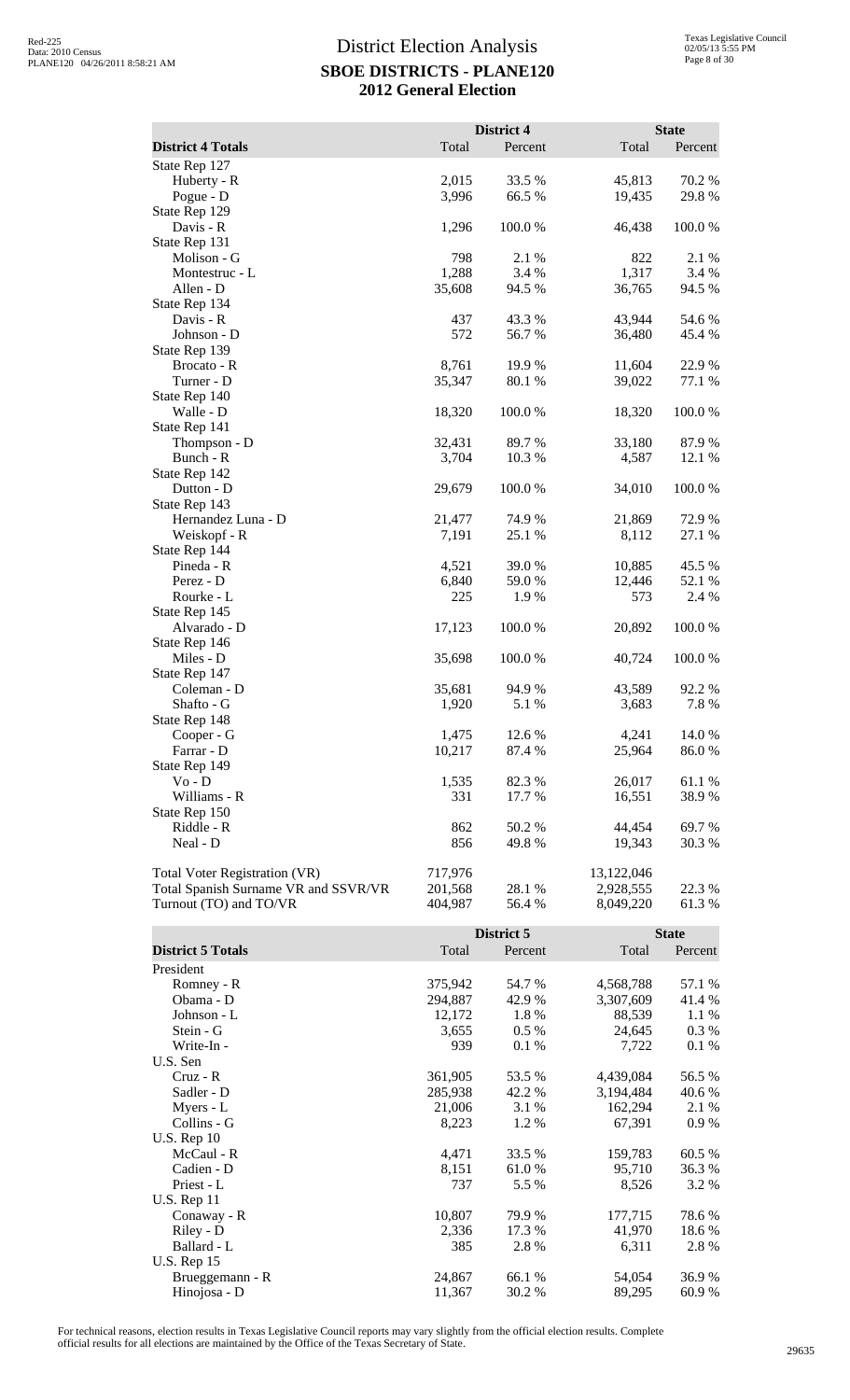|                                   |                    | District 5       |                        | <b>State</b>     |
|-----------------------------------|--------------------|------------------|------------------------|------------------|
| <b>District 5 Totals</b>          | Total              | Percent          | Total                  | Percent          |
| <b>U.S. Rep 15</b><br>Finch - L   | 1,397              | 3.7%             | 3,309                  | 2.3 %            |
| <b>U.S. Rep 20</b>                |                    |                  |                        |                  |
| Rosa - R                          | 15,553             | 50.0%            | 62,376                 | 33.5 %           |
| Castro - D                        | 14,791             | 47.6 %           | 119,032                | 63.9%            |
| Potts - L                         | 582                | 1.9%             | 3,143                  | 1.7 %            |
| Diaz - G<br><b>U.S. Rep 21</b>    | 178                | 0.6 %            | 1,626                  | 0.9%             |
| Smith - R                         | 175,130            | 60.2%            | 187,014                | 60.5 %           |
| Duval - D                         | 103,804            | 35.7%            | 109,326                | 35.4 %           |
| Liberty - L                       | 11,936             | 4.1 %            | 12,524                 | 4.1 %            |
| <b>U.S. Rep 23</b>                |                    |                  |                        |                  |
| Canseco - R<br>Gallego - D        | 34,321<br>15,233   | 66.2%<br>29.4 %  | 87,529<br>96,674       | 45.5 %<br>50.3 % |
| Blunt - L                         | 1,625              | 3.1 %            | 5,856                  | 3.0 %            |
| Scharf - G                        | 654                | 1.3%             | 2,103                  | 1.1 %            |
| <b>U.S. Rep 25</b>                |                    |                  |                        |                  |
| Williams - R                      | 35,565             | 38.6%            | 154,244                | 58.4%            |
| Henderson - D<br>Dewey - L        | 51,816<br>4,812    | 56.2%<br>5.2 %   | 98,827<br>10,860       | 37.4 %<br>4.1 %  |
| <b>U.S. Rep 27</b>                |                    |                  |                        |                  |
| Farenthold - R                    | 3,237              | 55.6%            | 120,681                | 56.8%            |
| Harrison - D                      | 2,313              | 39.7 %           | 83,394                 | 39.2 %           |
| Byrd - L                          | 162                | 2.8%             | 3,218                  | 1.5 %            |
| Baldwin - I<br><b>U.S. Rep 28</b> | 108                | 1.9 %            | 5,354                  | 2.5 %            |
| Hayward - R                       | 17,840             | 52.3 %           | 49,309                 | 29.8%            |
| Cuellar - D                       | 15,178             | 44.5 %           | 112,456                | 67.9 %           |
| Hisel - L                         | 733                | 2.1 %            | 2,473                  | 1.5 %            |
| Cary - G                          | 378                | 1.1 %            | 1,407                  | $0.8~\%$         |
| <b>U.S. Rep 35</b><br>Narvaiz - R | 38,219             | 37.1 %           | 52,894                 | 32.0%            |
| Doggett - D                       | 60,164             | 58.4%            | 105,626                | 64.0 %           |
| Leone - L                         | 3,014              | 2.9%             | 4,082                  | 2.5 %            |
| Owen - G                          | 1,567              | 1.5 %            | 2,540                  | 1.5 %            |
| RR Comm 1                         |                    |                  |                        |                  |
| Craddick - R<br>Henry - D         | 361,567<br>259,808 | 54.5 %<br>39.2 % | 4,335,527<br>3,057,319 | 56.2%<br>39.6%   |
| Wall - L                          | 24,143             | 3.6%             | 172,959                | 2.2 %            |
| Kennedy - G                       | 18,054             | 2.7 %            | 153,632                | 2.0 %            |
| RR Comm 2                         |                    |                  |                        |                  |
| Smitherman - R<br>Perez - L       | 382,620<br>107,758 | 67.3%<br>19.0%   | 4,536,610<br>1,126,859 | 73.8%            |
| Wendel - G                        | 77,945             | 13.7 %           | 486,467                | 18.3 %<br>7.9%   |
| Sup Ct 2                          |                    |                  |                        |                  |
| Willett - R                       | 399,388            | 72.3 %           | 4,770,884              | 78.8%            |
| Koelsch - L                       | 153,270            | 27.7 %           | 1,285,441              | 21.2%            |
| Sup Ct 4<br>Devine - R            | 384,758            | 67.7%            | 4,598,461              | 75.1 %           |
| Oxford - L                        | 107,574            | 18.9%            | 1,034,722              | 16.9%            |
| Waterbury - G                     | 76,171             | 13.4 %           | 491,980                | 8.0%             |
| Sup Ct 6                          |                    |                  |                        |                  |
| Hecht - R                         | 342,930            | 51.8%            | 4,126,568              | 53.7%            |
| Petty - D<br>Ash - L              | 280,466<br>27,937  | 42.3 %<br>4.2 %  | 3,219,526<br>234,104   | 41.9%<br>3.0 %   |
| Chisholm - G                      | 11,014             | 1.7 %            | 101,448                | 1.3 %            |
| <b>CCA Pres Judge</b>             |                    |                  |                        |                  |
| Keller - R                        | 354,469            | 53.7 %           | 4,256,043              | 55.5 %           |
| Hampton - D                       | 275,687            | 41.7%            | 3,163,478              | 41.2%            |
| Stott - L<br>CCA <sub>7</sub>     | 30,448             | 4.6%             | 250,374                | 3.3 %            |
| Hervey - R                        | 394,908            | 72.3 %           | 4,686,332              | 77.9 %           |
| Bennett - L                       | 151,403            | 27.7 %           | 1,330,912              | 22.1 %           |
| CCA <sub>8</sub>                  |                    |                  |                        |                  |
| Alcala - R                        | 396,954            | 72.5 %           | 4,691,090              | 78.1 %           |
| Strange - L                       | 150,317            | 27.5 %           | 1,318,393              | 21.9%            |
| SBOE 5<br>Mercer - R              | 338,705            | 51.3%            | 338,705                | 51.3%            |
| Bell-Metereau - D                 | 281,445            | 42.6 %           | 281,445                | 42.6 %           |
| Loewe - L                         | 28,406             | 4.3 %            | 28,406                 | 4.3 %            |
| Meyer Scharf - G                  | 11,717             | 1.8%             | 11,717                 | 1.8%             |
| State Sen 14                      |                    |                  |                        |                  |
| Watson - D<br>Dixon - L           | 100,885<br>19,705  | 83.7 %<br>16.3%  | 212,527<br>52,187      | 80.3%<br>19.7%   |
|                                   |                    |                  |                        |                  |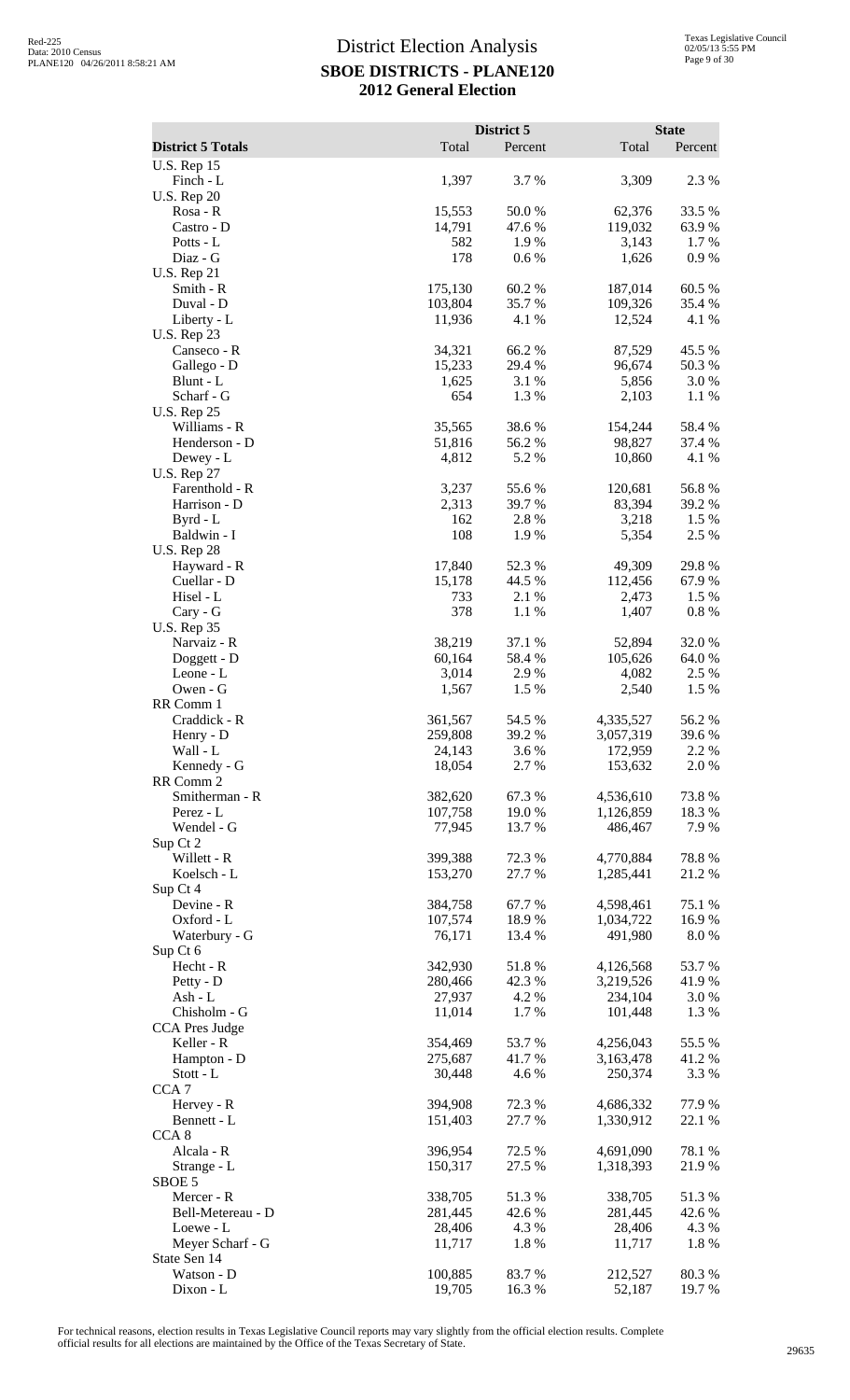|                                       |                  | District 5       |                   | <b>State</b>     |
|---------------------------------------|------------------|------------------|-------------------|------------------|
| <b>District 5 Totals</b>              | Total            | Percent          | Total             | Percent          |
| State Sen 19<br>Berlanga - R          | 17,876           | 55.6%            | 83,496            | 40.6%            |
| Uresti - D                            | 14,293           | 44.4 %           | 122,195           | 59.4 %           |
| State Sen 21                          |                  |                  |                   |                  |
| Rostig - $R$<br>Zaffirini - D         | 22,178<br>42,019 | 32.8%<br>62.2 %  | 56,031<br>129,893 | 29.2 %<br>67.6 % |
| Morse - L                             | 3,333            | 4.9%             | 6,146             | 3.2 %            |
| State Sen 24                          |                  |                  |                   |                  |
| Fraser - R<br>State Sen 25            | 44,864           | 100.0%           | 209,314           | 100.0%           |
| Campbell - R                          | 230,449          | 65.8%            | 232,261           | 65.6%            |
| Courage - D                           | 119,625          | 34.2 %           | 121,906           | 34.4 %           |
| State Sen 26<br>Van De Putte - D      | 13,760           |                  |                   | 80.8%            |
| Flores Perez - L                      | 3,797            | 71.0 %<br>19.6 % | 141,040<br>22,989 | 13.2 %           |
| Christal - G                          | 1,835            | 9.5 %            | 10,588            | 6.1%             |
| State Sen 28<br>Duncan - R            |                  |                  |                   |                  |
| Smith - L                             | 1,488<br>179     | 89.3%<br>10.7 %  | 183,594<br>28,935 | 86.4%<br>13.6 %  |
| State Rep 17                          |                  |                  |                   |                  |
| Kleinschmidt - R                      | 5,748            | 54.2 %           | 31,055            | 62.2%            |
| Guerra - D<br>State Rep 44            | 4,858            | 45.8%            | 18,838            | 37.8%            |
| Kuempel - R                           | 36,763           | 100.0%           | 49,930            | 100.0%           |
| State Rep 45                          |                  |                  |                   |                  |
| Isaac - R<br>Adams - D                | 33,604<br>26,557 | 53.6%<br>42.4 %  | 33,604<br>26,557  | 53.6%<br>42.4 %  |
| Duke - L                              | 2,494            | 4.0%             | 2,494             | 4.0%             |
| State Rep 46                          |                  |                  |                   |                  |
| Dukes - D<br>Fernandez - L            | 19,749<br>1,910  | 91.2%<br>8.8%    | 35,560<br>5,572   | 86.5 %<br>13.5 % |
| State Rep 47                          |                  |                  |                   |                  |
| Tanner - L                            | 1,740            | 4.9%             | 4,216             | 5.0%             |
| Frandsen - D<br>Workman - R           | 15,996<br>18,117 | 44.6 %           | 31,294<br>49,220  | 36.9%<br>58.1 %  |
| State Rep 48                          |                  | 50.5 %           |                   |                  |
| Thomas - R                            | 19,985           | 34.1 %           | 27,922            | 35.5 %           |
| Howard - D                            | 35,353           | 60.3%            | 46,512            | 59.2 %           |
| Edgar - L<br>State Rep 49             | 3,294            | 5.6 %            | 4,134             | 5.3 %            |
| Phillips - L                          | 6,959            | 16.9%            | 10,640            | 17.3 %           |
| Naishtat - D<br>State Rep 51          | 34,175           | 83.1 %           | 50,973            | 82.7%            |
| Rodriguez - D                         | 32,878           | 88.2%            | 32,878            | 88.2%            |
| DiBianca - L                          | 4,411            | 11.8%            | 4,411             | 11.8%            |
| State Rep 53                          |                  |                  |                   |                  |
| Hilderbran - R<br>State Rep 59        | 27,083           | 100.0%           | 53,539            | 100.0%           |
| Sheffield - R                         | 1,823            | 84.4 %           | 36,703            | 78.2%            |
| Norris - D                            | 336              | 15.6%            | 10,211            | 21.8%            |
| State Rep 73<br>Miller - R            | 64,029           | 88.2%            | 64,029            | 88.2%            |
| Black - L                             | 8,565            | 11.8%            | 8,565             | 11.8%            |
| State Rep 116                         |                  |                  |                   |                  |
| Martinez Fischer - D<br>State Rep 117 | 1,065            | 100.0%           | 31,006            | 100.0%           |
| Cortez - D                            | 3,423            | 37.2 %           | 22,397            | 53.8%            |
| Garza - R                             | 5,777            | 62.8%            | 19,214            | 46.2%            |
| State Rep 118<br>Casias - R           | 10,241           | 60.6 %           | 16,095            | 40.2 %           |
| Farias - D                            | 6,661            | 39.4 %           | 23,992            | 59.8 %           |
| State Rep 119                         |                  |                  |                   |                  |
| Gutierrez - D<br>Campos - R           | 7,943<br>9,672   | 45.1 %<br>54.9 % | 25,130<br>15,473  | 61.9%<br>38.1 %  |
| State Rep 120                         |                  |                  |                   |                  |
| McClendon - D                         | 5,944            | 78.1 %           | 33,756            | 87.9%            |
| $Fox - G$                             | 1,662            | 21.9 %           | 4,651             | 12.1 %           |
| State Rep 121<br>Straus - R           | 47,934           | 81.0%            | 50,530            | 80.2%            |
| Thomas - L                            | 11,239           | 19.0 %           | 12,444            | 19.8%            |
| State Rep 122                         |                  |                  |                   |                  |
| Larson - R<br>State Rep 123           | 65,286           | 100.0%           | 66,679            | 100.0%           |
| Villarreal - D                        | 7,005            | 80.8%            | 32,958            | 87.5 %           |
| Robinson - G                          | 1,668            | 19.2 %           | 4,700             | 12.5 %           |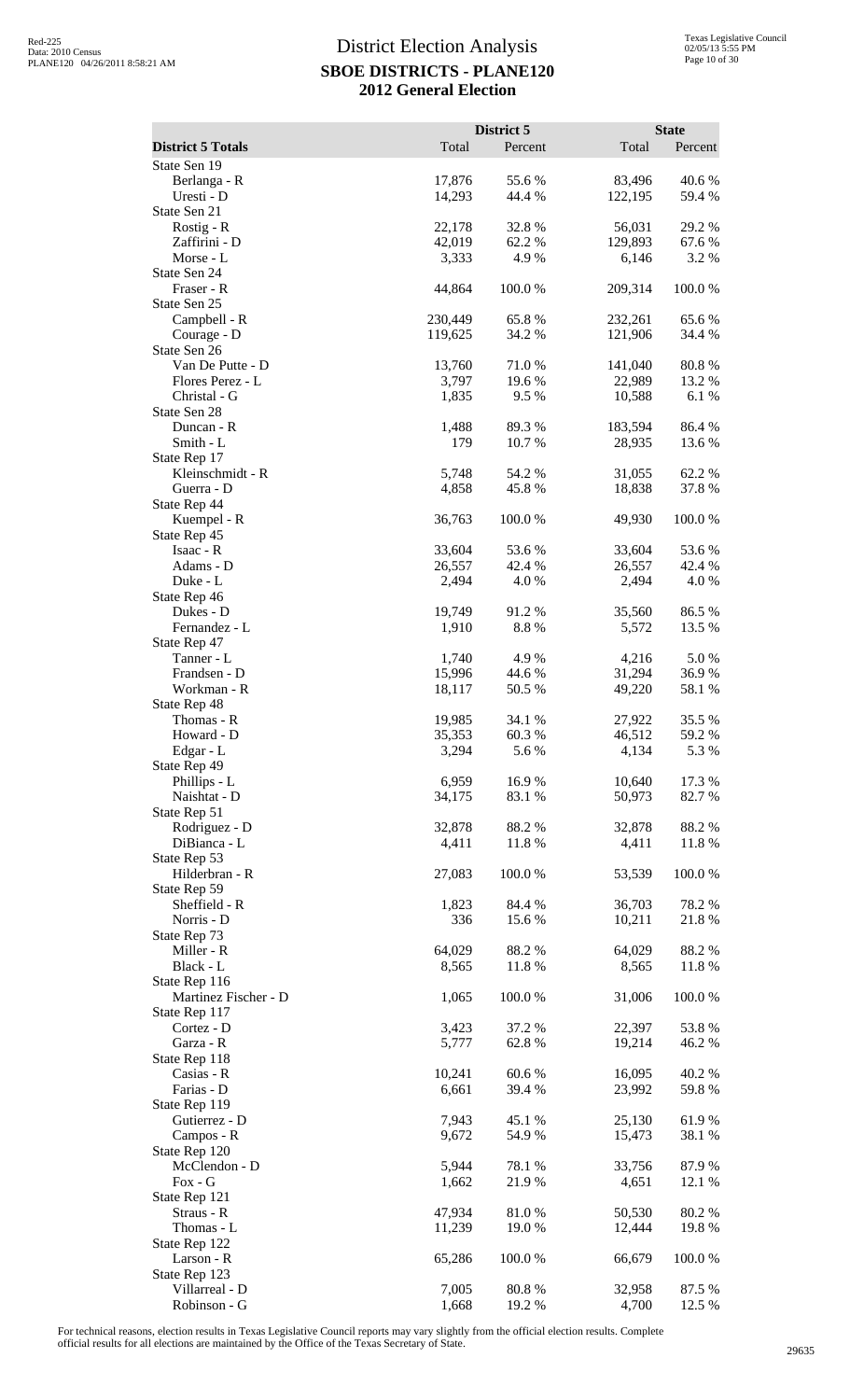| <b>District 5 Totals</b><br>Total<br>Total<br>Percent<br>Percent<br>State Rep 125<br>Rodriguez - D<br>5,968<br>45.2 %<br>28,857<br>61.2%<br>Perez Jackson - R<br>6,986<br>52.9%<br>37.1 %<br>17,501<br>1.7%<br>Giddens - G<br>248<br>1.9%<br>799<br>1,047,159<br>Total Voter Registration (VR)<br>13,122,046<br>Total Spanish Surname VR and SSVR/VR<br>208,319<br>2,928,555<br>22.3 %<br>19.9 %<br>Turnout (TO) and TO/VR<br>61.3%<br>690,525<br>65.9%<br>8,049,220<br>District 6<br><b>State</b><br><b>District 6 Totals</b><br>Total<br>Total<br>Percent<br>Percent<br>President<br>Romney - R<br>332,415<br>59.7%<br>4,568,788<br>57.1 %<br>215,839<br>Obama - D<br>38.8%<br>3,307,609<br>41.4 %<br>6,309<br>$1.1\ \%$<br>88,539<br>1.1 %<br>Johnson - L<br>2,151<br>0.4%<br>24,645<br>0.3 %<br>Stein - G<br>Write-In -<br>141<br>0.0 %<br>0.1%<br>7,722<br>U.S. Sen<br>Cruz - R<br>328,388<br>59.7%<br>4,439,084<br>56.5 %<br>206,769<br>Sadler - D<br>37.6 %<br>3,194,484<br>40.6 %<br>9,913<br>1.8%<br>162,294<br>2.1 %<br>Myers - L<br>Collins - G<br>0.9%<br>67,391<br>0.9 %<br>5,152<br>U.S. Rep 2<br>64.8%<br>102,675<br>61.8%<br>159,664<br>$Poe - R$<br>Dougherty - D<br>58,966<br>35.5 %<br>80,512<br>32.7 %<br>1.7%<br>Duncan - L<br>3,057<br>1.8%<br>4,140<br>1,520<br>Roberts - G<br>0.9%<br>$0.8~\%$<br>2,012<br>U.S. Rep 7<br>60.8%<br>Culberson - R<br>131,942<br>62.8%<br>142,793<br>72,362<br>34.4 %<br>85,553<br>Cargas - D<br>36.4 %<br>Parks - L<br>4,226<br>2.0%<br>4,669<br>2.0%<br>0.8%<br>0.8 %<br>Findley - G<br>1,614<br>1,822<br>U.S. Rep 8<br>77.3 %<br>Brady - R<br>15,452<br>73.3 %<br>194,036<br>20.3 %<br>Burns - D<br>5,168<br>24.5 %<br>51,049<br>471<br>2.2 %<br>2.4 %<br>Hall - L<br>5,958<br>$U.S.$ Rep $9$<br>36,139<br>19.7%<br>14,180<br>29.7%<br>Mueller - R<br>32,311<br>67.8%<br>144,075<br>78.5 %<br>Green - D<br>Wieder - L<br>608<br>1.3%<br>1,609<br>0.9%<br>573<br>Foster - G<br>1.2%<br>1,743<br>0.9 %<br><b>U.S. Rep 10</b><br>McCaul - R<br>51,365<br>78.2 %<br>159,783<br>60.5 %<br>Cadien - D<br>19.5 %<br>95,710<br>12,824<br>36.3 %<br>Priest - L<br>8,526<br>1,499<br>2.3 %<br>3.2 %<br>U.S. Rep 18<br>Seibert - R<br>14,557<br>44.4 %<br>44,015<br>22.6 %<br>Jackson Lee - D<br>16,832<br>51.3%<br>146,223<br>75.0 %<br>4.3 %<br>4,694<br>Barber - L<br>1,422<br>2.4 %<br><b>U.S. Rep 29</b><br>1,733<br>86.7%<br>86,053<br>90.0%<br>Green - D<br>131<br>6.6%<br>4,996<br>Stanczak - L<br>5.2 %<br>Selva - G<br>134<br>6.7%<br>4,562<br>4.8%<br>RR Comm 1<br>Craddick - R<br>329,643<br>61.1%<br>4,335,527<br>56.2 %<br>189,381<br>3,057,319<br>Henry - D<br>35.1 %<br>39.6 %<br>Wall - L<br>$2.0\ \%$<br>10,755<br>172,959<br>2.2 %<br>Kennedy - G<br>9,550<br>1.8%<br>153,632<br>2.0 %<br>RR Comm 2<br>Smitherman - R<br>341,287<br>76.3%<br>73.8%<br>4,536,610<br>64,889<br>14.5 %<br>1,126,859<br>Perez - L<br>18.3 %<br>Wendel - G<br>9.2%<br>7.9 %<br>41,236<br>486,467<br>Sup Ct 2<br>Willett - R<br>353,860<br>80.1 %<br>4,770,884<br>78.8%<br>21.2%<br>Koelsch - L<br>87,964<br>19.9 %<br>1,285,441<br>Sup Ct 4<br>341,216<br>76.3%<br>75.1 %<br>Devine - R<br>4,598,461 |  | District 5 | <b>State</b> |
|-------------------------------------------------------------------------------------------------------------------------------------------------------------------------------------------------------------------------------------------------------------------------------------------------------------------------------------------------------------------------------------------------------------------------------------------------------------------------------------------------------------------------------------------------------------------------------------------------------------------------------------------------------------------------------------------------------------------------------------------------------------------------------------------------------------------------------------------------------------------------------------------------------------------------------------------------------------------------------------------------------------------------------------------------------------------------------------------------------------------------------------------------------------------------------------------------------------------------------------------------------------------------------------------------------------------------------------------------------------------------------------------------------------------------------------------------------------------------------------------------------------------------------------------------------------------------------------------------------------------------------------------------------------------------------------------------------------------------------------------------------------------------------------------------------------------------------------------------------------------------------------------------------------------------------------------------------------------------------------------------------------------------------------------------------------------------------------------------------------------------------------------------------------------------------------------------------------------------------------------------------------------------------------------------------------------------------------------------------------------------------------------------------------------------------------------------------------------------------------------------------------------------------------------------------------------------------------------------------------------------------------------------------------------------------------------------------------------------------------------------------------------------------------------------------------------------------------------------------------------------------------------------------------------------------------------------------------------------------------------------------------------------------------------------------------------------------------------------------------------------------------------------|--|------------|--------------|
|                                                                                                                                                                                                                                                                                                                                                                                                                                                                                                                                                                                                                                                                                                                                                                                                                                                                                                                                                                                                                                                                                                                                                                                                                                                                                                                                                                                                                                                                                                                                                                                                                                                                                                                                                                                                                                                                                                                                                                                                                                                                                                                                                                                                                                                                                                                                                                                                                                                                                                                                                                                                                                                                                                                                                                                                                                                                                                                                                                                                                                                                                                                                                 |  |            |              |
|                                                                                                                                                                                                                                                                                                                                                                                                                                                                                                                                                                                                                                                                                                                                                                                                                                                                                                                                                                                                                                                                                                                                                                                                                                                                                                                                                                                                                                                                                                                                                                                                                                                                                                                                                                                                                                                                                                                                                                                                                                                                                                                                                                                                                                                                                                                                                                                                                                                                                                                                                                                                                                                                                                                                                                                                                                                                                                                                                                                                                                                                                                                                                 |  |            |              |
|                                                                                                                                                                                                                                                                                                                                                                                                                                                                                                                                                                                                                                                                                                                                                                                                                                                                                                                                                                                                                                                                                                                                                                                                                                                                                                                                                                                                                                                                                                                                                                                                                                                                                                                                                                                                                                                                                                                                                                                                                                                                                                                                                                                                                                                                                                                                                                                                                                                                                                                                                                                                                                                                                                                                                                                                                                                                                                                                                                                                                                                                                                                                                 |  |            |              |
|                                                                                                                                                                                                                                                                                                                                                                                                                                                                                                                                                                                                                                                                                                                                                                                                                                                                                                                                                                                                                                                                                                                                                                                                                                                                                                                                                                                                                                                                                                                                                                                                                                                                                                                                                                                                                                                                                                                                                                                                                                                                                                                                                                                                                                                                                                                                                                                                                                                                                                                                                                                                                                                                                                                                                                                                                                                                                                                                                                                                                                                                                                                                                 |  |            |              |
|                                                                                                                                                                                                                                                                                                                                                                                                                                                                                                                                                                                                                                                                                                                                                                                                                                                                                                                                                                                                                                                                                                                                                                                                                                                                                                                                                                                                                                                                                                                                                                                                                                                                                                                                                                                                                                                                                                                                                                                                                                                                                                                                                                                                                                                                                                                                                                                                                                                                                                                                                                                                                                                                                                                                                                                                                                                                                                                                                                                                                                                                                                                                                 |  |            |              |
|                                                                                                                                                                                                                                                                                                                                                                                                                                                                                                                                                                                                                                                                                                                                                                                                                                                                                                                                                                                                                                                                                                                                                                                                                                                                                                                                                                                                                                                                                                                                                                                                                                                                                                                                                                                                                                                                                                                                                                                                                                                                                                                                                                                                                                                                                                                                                                                                                                                                                                                                                                                                                                                                                                                                                                                                                                                                                                                                                                                                                                                                                                                                                 |  |            |              |
|                                                                                                                                                                                                                                                                                                                                                                                                                                                                                                                                                                                                                                                                                                                                                                                                                                                                                                                                                                                                                                                                                                                                                                                                                                                                                                                                                                                                                                                                                                                                                                                                                                                                                                                                                                                                                                                                                                                                                                                                                                                                                                                                                                                                                                                                                                                                                                                                                                                                                                                                                                                                                                                                                                                                                                                                                                                                                                                                                                                                                                                                                                                                                 |  |            |              |
|                                                                                                                                                                                                                                                                                                                                                                                                                                                                                                                                                                                                                                                                                                                                                                                                                                                                                                                                                                                                                                                                                                                                                                                                                                                                                                                                                                                                                                                                                                                                                                                                                                                                                                                                                                                                                                                                                                                                                                                                                                                                                                                                                                                                                                                                                                                                                                                                                                                                                                                                                                                                                                                                                                                                                                                                                                                                                                                                                                                                                                                                                                                                                 |  |            |              |
|                                                                                                                                                                                                                                                                                                                                                                                                                                                                                                                                                                                                                                                                                                                                                                                                                                                                                                                                                                                                                                                                                                                                                                                                                                                                                                                                                                                                                                                                                                                                                                                                                                                                                                                                                                                                                                                                                                                                                                                                                                                                                                                                                                                                                                                                                                                                                                                                                                                                                                                                                                                                                                                                                                                                                                                                                                                                                                                                                                                                                                                                                                                                                 |  |            |              |
|                                                                                                                                                                                                                                                                                                                                                                                                                                                                                                                                                                                                                                                                                                                                                                                                                                                                                                                                                                                                                                                                                                                                                                                                                                                                                                                                                                                                                                                                                                                                                                                                                                                                                                                                                                                                                                                                                                                                                                                                                                                                                                                                                                                                                                                                                                                                                                                                                                                                                                                                                                                                                                                                                                                                                                                                                                                                                                                                                                                                                                                                                                                                                 |  |            |              |
|                                                                                                                                                                                                                                                                                                                                                                                                                                                                                                                                                                                                                                                                                                                                                                                                                                                                                                                                                                                                                                                                                                                                                                                                                                                                                                                                                                                                                                                                                                                                                                                                                                                                                                                                                                                                                                                                                                                                                                                                                                                                                                                                                                                                                                                                                                                                                                                                                                                                                                                                                                                                                                                                                                                                                                                                                                                                                                                                                                                                                                                                                                                                                 |  |            |              |
|                                                                                                                                                                                                                                                                                                                                                                                                                                                                                                                                                                                                                                                                                                                                                                                                                                                                                                                                                                                                                                                                                                                                                                                                                                                                                                                                                                                                                                                                                                                                                                                                                                                                                                                                                                                                                                                                                                                                                                                                                                                                                                                                                                                                                                                                                                                                                                                                                                                                                                                                                                                                                                                                                                                                                                                                                                                                                                                                                                                                                                                                                                                                                 |  |            |              |
|                                                                                                                                                                                                                                                                                                                                                                                                                                                                                                                                                                                                                                                                                                                                                                                                                                                                                                                                                                                                                                                                                                                                                                                                                                                                                                                                                                                                                                                                                                                                                                                                                                                                                                                                                                                                                                                                                                                                                                                                                                                                                                                                                                                                                                                                                                                                                                                                                                                                                                                                                                                                                                                                                                                                                                                                                                                                                                                                                                                                                                                                                                                                                 |  |            |              |
|                                                                                                                                                                                                                                                                                                                                                                                                                                                                                                                                                                                                                                                                                                                                                                                                                                                                                                                                                                                                                                                                                                                                                                                                                                                                                                                                                                                                                                                                                                                                                                                                                                                                                                                                                                                                                                                                                                                                                                                                                                                                                                                                                                                                                                                                                                                                                                                                                                                                                                                                                                                                                                                                                                                                                                                                                                                                                                                                                                                                                                                                                                                                                 |  |            |              |
|                                                                                                                                                                                                                                                                                                                                                                                                                                                                                                                                                                                                                                                                                                                                                                                                                                                                                                                                                                                                                                                                                                                                                                                                                                                                                                                                                                                                                                                                                                                                                                                                                                                                                                                                                                                                                                                                                                                                                                                                                                                                                                                                                                                                                                                                                                                                                                                                                                                                                                                                                                                                                                                                                                                                                                                                                                                                                                                                                                                                                                                                                                                                                 |  |            |              |
|                                                                                                                                                                                                                                                                                                                                                                                                                                                                                                                                                                                                                                                                                                                                                                                                                                                                                                                                                                                                                                                                                                                                                                                                                                                                                                                                                                                                                                                                                                                                                                                                                                                                                                                                                                                                                                                                                                                                                                                                                                                                                                                                                                                                                                                                                                                                                                                                                                                                                                                                                                                                                                                                                                                                                                                                                                                                                                                                                                                                                                                                                                                                                 |  |            |              |
|                                                                                                                                                                                                                                                                                                                                                                                                                                                                                                                                                                                                                                                                                                                                                                                                                                                                                                                                                                                                                                                                                                                                                                                                                                                                                                                                                                                                                                                                                                                                                                                                                                                                                                                                                                                                                                                                                                                                                                                                                                                                                                                                                                                                                                                                                                                                                                                                                                                                                                                                                                                                                                                                                                                                                                                                                                                                                                                                                                                                                                                                                                                                                 |  |            |              |
|                                                                                                                                                                                                                                                                                                                                                                                                                                                                                                                                                                                                                                                                                                                                                                                                                                                                                                                                                                                                                                                                                                                                                                                                                                                                                                                                                                                                                                                                                                                                                                                                                                                                                                                                                                                                                                                                                                                                                                                                                                                                                                                                                                                                                                                                                                                                                                                                                                                                                                                                                                                                                                                                                                                                                                                                                                                                                                                                                                                                                                                                                                                                                 |  |            |              |
|                                                                                                                                                                                                                                                                                                                                                                                                                                                                                                                                                                                                                                                                                                                                                                                                                                                                                                                                                                                                                                                                                                                                                                                                                                                                                                                                                                                                                                                                                                                                                                                                                                                                                                                                                                                                                                                                                                                                                                                                                                                                                                                                                                                                                                                                                                                                                                                                                                                                                                                                                                                                                                                                                                                                                                                                                                                                                                                                                                                                                                                                                                                                                 |  |            |              |
|                                                                                                                                                                                                                                                                                                                                                                                                                                                                                                                                                                                                                                                                                                                                                                                                                                                                                                                                                                                                                                                                                                                                                                                                                                                                                                                                                                                                                                                                                                                                                                                                                                                                                                                                                                                                                                                                                                                                                                                                                                                                                                                                                                                                                                                                                                                                                                                                                                                                                                                                                                                                                                                                                                                                                                                                                                                                                                                                                                                                                                                                                                                                                 |  |            |              |
|                                                                                                                                                                                                                                                                                                                                                                                                                                                                                                                                                                                                                                                                                                                                                                                                                                                                                                                                                                                                                                                                                                                                                                                                                                                                                                                                                                                                                                                                                                                                                                                                                                                                                                                                                                                                                                                                                                                                                                                                                                                                                                                                                                                                                                                                                                                                                                                                                                                                                                                                                                                                                                                                                                                                                                                                                                                                                                                                                                                                                                                                                                                                                 |  |            |              |
|                                                                                                                                                                                                                                                                                                                                                                                                                                                                                                                                                                                                                                                                                                                                                                                                                                                                                                                                                                                                                                                                                                                                                                                                                                                                                                                                                                                                                                                                                                                                                                                                                                                                                                                                                                                                                                                                                                                                                                                                                                                                                                                                                                                                                                                                                                                                                                                                                                                                                                                                                                                                                                                                                                                                                                                                                                                                                                                                                                                                                                                                                                                                                 |  |            |              |
|                                                                                                                                                                                                                                                                                                                                                                                                                                                                                                                                                                                                                                                                                                                                                                                                                                                                                                                                                                                                                                                                                                                                                                                                                                                                                                                                                                                                                                                                                                                                                                                                                                                                                                                                                                                                                                                                                                                                                                                                                                                                                                                                                                                                                                                                                                                                                                                                                                                                                                                                                                                                                                                                                                                                                                                                                                                                                                                                                                                                                                                                                                                                                 |  |            |              |
|                                                                                                                                                                                                                                                                                                                                                                                                                                                                                                                                                                                                                                                                                                                                                                                                                                                                                                                                                                                                                                                                                                                                                                                                                                                                                                                                                                                                                                                                                                                                                                                                                                                                                                                                                                                                                                                                                                                                                                                                                                                                                                                                                                                                                                                                                                                                                                                                                                                                                                                                                                                                                                                                                                                                                                                                                                                                                                                                                                                                                                                                                                                                                 |  |            |              |
|                                                                                                                                                                                                                                                                                                                                                                                                                                                                                                                                                                                                                                                                                                                                                                                                                                                                                                                                                                                                                                                                                                                                                                                                                                                                                                                                                                                                                                                                                                                                                                                                                                                                                                                                                                                                                                                                                                                                                                                                                                                                                                                                                                                                                                                                                                                                                                                                                                                                                                                                                                                                                                                                                                                                                                                                                                                                                                                                                                                                                                                                                                                                                 |  |            |              |
|                                                                                                                                                                                                                                                                                                                                                                                                                                                                                                                                                                                                                                                                                                                                                                                                                                                                                                                                                                                                                                                                                                                                                                                                                                                                                                                                                                                                                                                                                                                                                                                                                                                                                                                                                                                                                                                                                                                                                                                                                                                                                                                                                                                                                                                                                                                                                                                                                                                                                                                                                                                                                                                                                                                                                                                                                                                                                                                                                                                                                                                                                                                                                 |  |            |              |
|                                                                                                                                                                                                                                                                                                                                                                                                                                                                                                                                                                                                                                                                                                                                                                                                                                                                                                                                                                                                                                                                                                                                                                                                                                                                                                                                                                                                                                                                                                                                                                                                                                                                                                                                                                                                                                                                                                                                                                                                                                                                                                                                                                                                                                                                                                                                                                                                                                                                                                                                                                                                                                                                                                                                                                                                                                                                                                                                                                                                                                                                                                                                                 |  |            |              |
|                                                                                                                                                                                                                                                                                                                                                                                                                                                                                                                                                                                                                                                                                                                                                                                                                                                                                                                                                                                                                                                                                                                                                                                                                                                                                                                                                                                                                                                                                                                                                                                                                                                                                                                                                                                                                                                                                                                                                                                                                                                                                                                                                                                                                                                                                                                                                                                                                                                                                                                                                                                                                                                                                                                                                                                                                                                                                                                                                                                                                                                                                                                                                 |  |            |              |
|                                                                                                                                                                                                                                                                                                                                                                                                                                                                                                                                                                                                                                                                                                                                                                                                                                                                                                                                                                                                                                                                                                                                                                                                                                                                                                                                                                                                                                                                                                                                                                                                                                                                                                                                                                                                                                                                                                                                                                                                                                                                                                                                                                                                                                                                                                                                                                                                                                                                                                                                                                                                                                                                                                                                                                                                                                                                                                                                                                                                                                                                                                                                                 |  |            |              |
|                                                                                                                                                                                                                                                                                                                                                                                                                                                                                                                                                                                                                                                                                                                                                                                                                                                                                                                                                                                                                                                                                                                                                                                                                                                                                                                                                                                                                                                                                                                                                                                                                                                                                                                                                                                                                                                                                                                                                                                                                                                                                                                                                                                                                                                                                                                                                                                                                                                                                                                                                                                                                                                                                                                                                                                                                                                                                                                                                                                                                                                                                                                                                 |  |            |              |
|                                                                                                                                                                                                                                                                                                                                                                                                                                                                                                                                                                                                                                                                                                                                                                                                                                                                                                                                                                                                                                                                                                                                                                                                                                                                                                                                                                                                                                                                                                                                                                                                                                                                                                                                                                                                                                                                                                                                                                                                                                                                                                                                                                                                                                                                                                                                                                                                                                                                                                                                                                                                                                                                                                                                                                                                                                                                                                                                                                                                                                                                                                                                                 |  |            |              |
|                                                                                                                                                                                                                                                                                                                                                                                                                                                                                                                                                                                                                                                                                                                                                                                                                                                                                                                                                                                                                                                                                                                                                                                                                                                                                                                                                                                                                                                                                                                                                                                                                                                                                                                                                                                                                                                                                                                                                                                                                                                                                                                                                                                                                                                                                                                                                                                                                                                                                                                                                                                                                                                                                                                                                                                                                                                                                                                                                                                                                                                                                                                                                 |  |            |              |
|                                                                                                                                                                                                                                                                                                                                                                                                                                                                                                                                                                                                                                                                                                                                                                                                                                                                                                                                                                                                                                                                                                                                                                                                                                                                                                                                                                                                                                                                                                                                                                                                                                                                                                                                                                                                                                                                                                                                                                                                                                                                                                                                                                                                                                                                                                                                                                                                                                                                                                                                                                                                                                                                                                                                                                                                                                                                                                                                                                                                                                                                                                                                                 |  |            |              |
|                                                                                                                                                                                                                                                                                                                                                                                                                                                                                                                                                                                                                                                                                                                                                                                                                                                                                                                                                                                                                                                                                                                                                                                                                                                                                                                                                                                                                                                                                                                                                                                                                                                                                                                                                                                                                                                                                                                                                                                                                                                                                                                                                                                                                                                                                                                                                                                                                                                                                                                                                                                                                                                                                                                                                                                                                                                                                                                                                                                                                                                                                                                                                 |  |            |              |
|                                                                                                                                                                                                                                                                                                                                                                                                                                                                                                                                                                                                                                                                                                                                                                                                                                                                                                                                                                                                                                                                                                                                                                                                                                                                                                                                                                                                                                                                                                                                                                                                                                                                                                                                                                                                                                                                                                                                                                                                                                                                                                                                                                                                                                                                                                                                                                                                                                                                                                                                                                                                                                                                                                                                                                                                                                                                                                                                                                                                                                                                                                                                                 |  |            |              |
|                                                                                                                                                                                                                                                                                                                                                                                                                                                                                                                                                                                                                                                                                                                                                                                                                                                                                                                                                                                                                                                                                                                                                                                                                                                                                                                                                                                                                                                                                                                                                                                                                                                                                                                                                                                                                                                                                                                                                                                                                                                                                                                                                                                                                                                                                                                                                                                                                                                                                                                                                                                                                                                                                                                                                                                                                                                                                                                                                                                                                                                                                                                                                 |  |            |              |
|                                                                                                                                                                                                                                                                                                                                                                                                                                                                                                                                                                                                                                                                                                                                                                                                                                                                                                                                                                                                                                                                                                                                                                                                                                                                                                                                                                                                                                                                                                                                                                                                                                                                                                                                                                                                                                                                                                                                                                                                                                                                                                                                                                                                                                                                                                                                                                                                                                                                                                                                                                                                                                                                                                                                                                                                                                                                                                                                                                                                                                                                                                                                                 |  |            |              |
|                                                                                                                                                                                                                                                                                                                                                                                                                                                                                                                                                                                                                                                                                                                                                                                                                                                                                                                                                                                                                                                                                                                                                                                                                                                                                                                                                                                                                                                                                                                                                                                                                                                                                                                                                                                                                                                                                                                                                                                                                                                                                                                                                                                                                                                                                                                                                                                                                                                                                                                                                                                                                                                                                                                                                                                                                                                                                                                                                                                                                                                                                                                                                 |  |            |              |
|                                                                                                                                                                                                                                                                                                                                                                                                                                                                                                                                                                                                                                                                                                                                                                                                                                                                                                                                                                                                                                                                                                                                                                                                                                                                                                                                                                                                                                                                                                                                                                                                                                                                                                                                                                                                                                                                                                                                                                                                                                                                                                                                                                                                                                                                                                                                                                                                                                                                                                                                                                                                                                                                                                                                                                                                                                                                                                                                                                                                                                                                                                                                                 |  |            |              |
|                                                                                                                                                                                                                                                                                                                                                                                                                                                                                                                                                                                                                                                                                                                                                                                                                                                                                                                                                                                                                                                                                                                                                                                                                                                                                                                                                                                                                                                                                                                                                                                                                                                                                                                                                                                                                                                                                                                                                                                                                                                                                                                                                                                                                                                                                                                                                                                                                                                                                                                                                                                                                                                                                                                                                                                                                                                                                                                                                                                                                                                                                                                                                 |  |            |              |
|                                                                                                                                                                                                                                                                                                                                                                                                                                                                                                                                                                                                                                                                                                                                                                                                                                                                                                                                                                                                                                                                                                                                                                                                                                                                                                                                                                                                                                                                                                                                                                                                                                                                                                                                                                                                                                                                                                                                                                                                                                                                                                                                                                                                                                                                                                                                                                                                                                                                                                                                                                                                                                                                                                                                                                                                                                                                                                                                                                                                                                                                                                                                                 |  |            |              |
|                                                                                                                                                                                                                                                                                                                                                                                                                                                                                                                                                                                                                                                                                                                                                                                                                                                                                                                                                                                                                                                                                                                                                                                                                                                                                                                                                                                                                                                                                                                                                                                                                                                                                                                                                                                                                                                                                                                                                                                                                                                                                                                                                                                                                                                                                                                                                                                                                                                                                                                                                                                                                                                                                                                                                                                                                                                                                                                                                                                                                                                                                                                                                 |  |            |              |
|                                                                                                                                                                                                                                                                                                                                                                                                                                                                                                                                                                                                                                                                                                                                                                                                                                                                                                                                                                                                                                                                                                                                                                                                                                                                                                                                                                                                                                                                                                                                                                                                                                                                                                                                                                                                                                                                                                                                                                                                                                                                                                                                                                                                                                                                                                                                                                                                                                                                                                                                                                                                                                                                                                                                                                                                                                                                                                                                                                                                                                                                                                                                                 |  |            |              |
|                                                                                                                                                                                                                                                                                                                                                                                                                                                                                                                                                                                                                                                                                                                                                                                                                                                                                                                                                                                                                                                                                                                                                                                                                                                                                                                                                                                                                                                                                                                                                                                                                                                                                                                                                                                                                                                                                                                                                                                                                                                                                                                                                                                                                                                                                                                                                                                                                                                                                                                                                                                                                                                                                                                                                                                                                                                                                                                                                                                                                                                                                                                                                 |  |            |              |
|                                                                                                                                                                                                                                                                                                                                                                                                                                                                                                                                                                                                                                                                                                                                                                                                                                                                                                                                                                                                                                                                                                                                                                                                                                                                                                                                                                                                                                                                                                                                                                                                                                                                                                                                                                                                                                                                                                                                                                                                                                                                                                                                                                                                                                                                                                                                                                                                                                                                                                                                                                                                                                                                                                                                                                                                                                                                                                                                                                                                                                                                                                                                                 |  |            |              |
|                                                                                                                                                                                                                                                                                                                                                                                                                                                                                                                                                                                                                                                                                                                                                                                                                                                                                                                                                                                                                                                                                                                                                                                                                                                                                                                                                                                                                                                                                                                                                                                                                                                                                                                                                                                                                                                                                                                                                                                                                                                                                                                                                                                                                                                                                                                                                                                                                                                                                                                                                                                                                                                                                                                                                                                                                                                                                                                                                                                                                                                                                                                                                 |  |            |              |
|                                                                                                                                                                                                                                                                                                                                                                                                                                                                                                                                                                                                                                                                                                                                                                                                                                                                                                                                                                                                                                                                                                                                                                                                                                                                                                                                                                                                                                                                                                                                                                                                                                                                                                                                                                                                                                                                                                                                                                                                                                                                                                                                                                                                                                                                                                                                                                                                                                                                                                                                                                                                                                                                                                                                                                                                                                                                                                                                                                                                                                                                                                                                                 |  |            |              |
|                                                                                                                                                                                                                                                                                                                                                                                                                                                                                                                                                                                                                                                                                                                                                                                                                                                                                                                                                                                                                                                                                                                                                                                                                                                                                                                                                                                                                                                                                                                                                                                                                                                                                                                                                                                                                                                                                                                                                                                                                                                                                                                                                                                                                                                                                                                                                                                                                                                                                                                                                                                                                                                                                                                                                                                                                                                                                                                                                                                                                                                                                                                                                 |  |            |              |
|                                                                                                                                                                                                                                                                                                                                                                                                                                                                                                                                                                                                                                                                                                                                                                                                                                                                                                                                                                                                                                                                                                                                                                                                                                                                                                                                                                                                                                                                                                                                                                                                                                                                                                                                                                                                                                                                                                                                                                                                                                                                                                                                                                                                                                                                                                                                                                                                                                                                                                                                                                                                                                                                                                                                                                                                                                                                                                                                                                                                                                                                                                                                                 |  |            |              |
|                                                                                                                                                                                                                                                                                                                                                                                                                                                                                                                                                                                                                                                                                                                                                                                                                                                                                                                                                                                                                                                                                                                                                                                                                                                                                                                                                                                                                                                                                                                                                                                                                                                                                                                                                                                                                                                                                                                                                                                                                                                                                                                                                                                                                                                                                                                                                                                                                                                                                                                                                                                                                                                                                                                                                                                                                                                                                                                                                                                                                                                                                                                                                 |  |            |              |
|                                                                                                                                                                                                                                                                                                                                                                                                                                                                                                                                                                                                                                                                                                                                                                                                                                                                                                                                                                                                                                                                                                                                                                                                                                                                                                                                                                                                                                                                                                                                                                                                                                                                                                                                                                                                                                                                                                                                                                                                                                                                                                                                                                                                                                                                                                                                                                                                                                                                                                                                                                                                                                                                                                                                                                                                                                                                                                                                                                                                                                                                                                                                                 |  |            |              |
|                                                                                                                                                                                                                                                                                                                                                                                                                                                                                                                                                                                                                                                                                                                                                                                                                                                                                                                                                                                                                                                                                                                                                                                                                                                                                                                                                                                                                                                                                                                                                                                                                                                                                                                                                                                                                                                                                                                                                                                                                                                                                                                                                                                                                                                                                                                                                                                                                                                                                                                                                                                                                                                                                                                                                                                                                                                                                                                                                                                                                                                                                                                                                 |  |            |              |
|                                                                                                                                                                                                                                                                                                                                                                                                                                                                                                                                                                                                                                                                                                                                                                                                                                                                                                                                                                                                                                                                                                                                                                                                                                                                                                                                                                                                                                                                                                                                                                                                                                                                                                                                                                                                                                                                                                                                                                                                                                                                                                                                                                                                                                                                                                                                                                                                                                                                                                                                                                                                                                                                                                                                                                                                                                                                                                                                                                                                                                                                                                                                                 |  |            |              |
|                                                                                                                                                                                                                                                                                                                                                                                                                                                                                                                                                                                                                                                                                                                                                                                                                                                                                                                                                                                                                                                                                                                                                                                                                                                                                                                                                                                                                                                                                                                                                                                                                                                                                                                                                                                                                                                                                                                                                                                                                                                                                                                                                                                                                                                                                                                                                                                                                                                                                                                                                                                                                                                                                                                                                                                                                                                                                                                                                                                                                                                                                                                                                 |  |            |              |
|                                                                                                                                                                                                                                                                                                                                                                                                                                                                                                                                                                                                                                                                                                                                                                                                                                                                                                                                                                                                                                                                                                                                                                                                                                                                                                                                                                                                                                                                                                                                                                                                                                                                                                                                                                                                                                                                                                                                                                                                                                                                                                                                                                                                                                                                                                                                                                                                                                                                                                                                                                                                                                                                                                                                                                                                                                                                                                                                                                                                                                                                                                                                                 |  |            |              |
|                                                                                                                                                                                                                                                                                                                                                                                                                                                                                                                                                                                                                                                                                                                                                                                                                                                                                                                                                                                                                                                                                                                                                                                                                                                                                                                                                                                                                                                                                                                                                                                                                                                                                                                                                                                                                                                                                                                                                                                                                                                                                                                                                                                                                                                                                                                                                                                                                                                                                                                                                                                                                                                                                                                                                                                                                                                                                                                                                                                                                                                                                                                                                 |  |            |              |
| Oxford - L<br>16.9%<br>64,473<br>14.4 %<br>1,034,722<br>Waterbury - G<br>41,495<br>9.3%<br>8.0%<br>491,980                                                                                                                                                                                                                                                                                                                                                                                                                                                                                                                                                                                                                                                                                                                                                                                                                                                                                                                                                                                                                                                                                                                                                                                                                                                                                                                                                                                                                                                                                                                                                                                                                                                                                                                                                                                                                                                                                                                                                                                                                                                                                                                                                                                                                                                                                                                                                                                                                                                                                                                                                                                                                                                                                                                                                                                                                                                                                                                                                                                                                                      |  |            |              |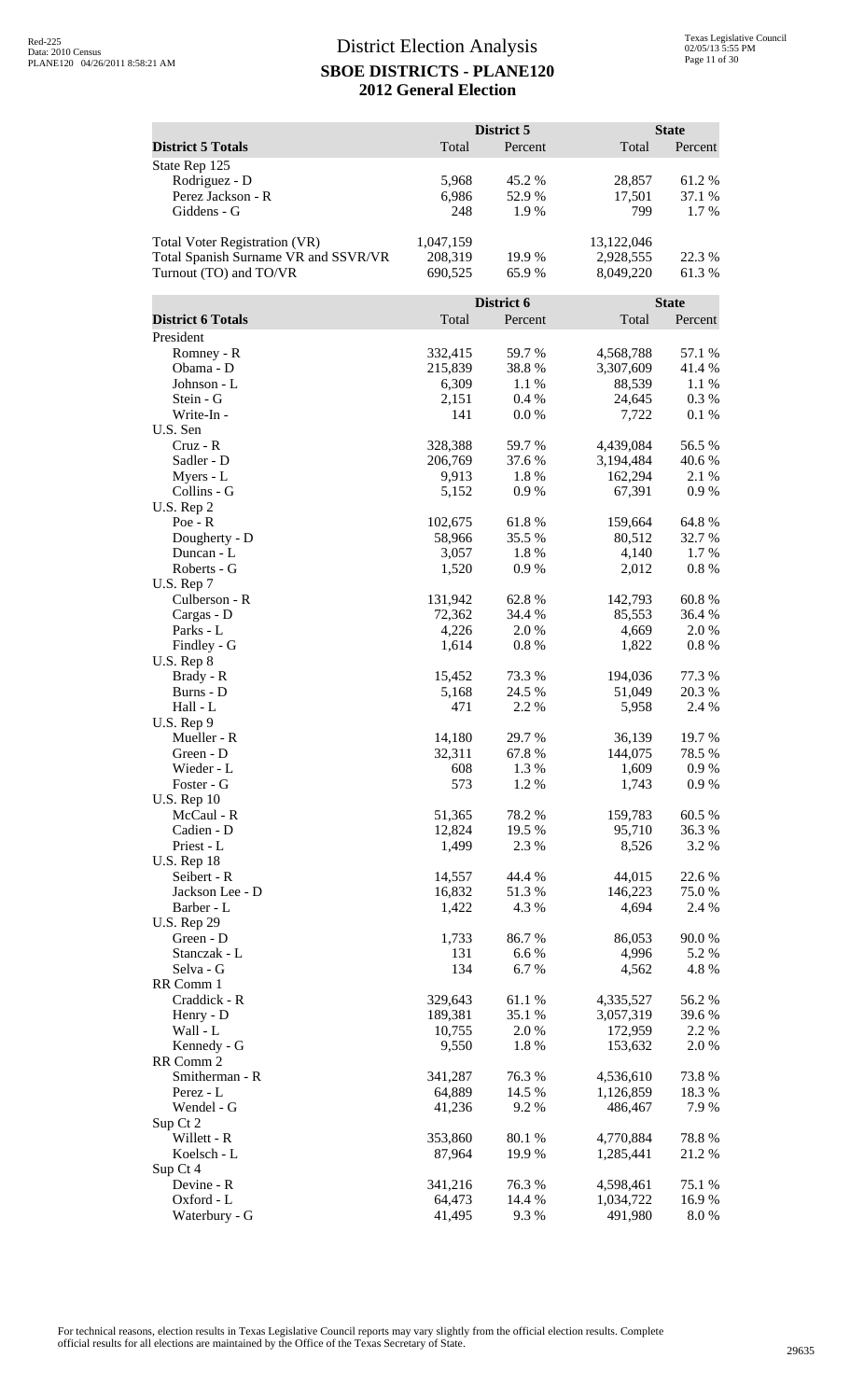|                                       |                   | District 6       |                        | <b>State</b>     |
|---------------------------------------|-------------------|------------------|------------------------|------------------|
| <b>District 6 Totals</b>              | Total             | Percent          | Total                  | Percent          |
| Sup Ct 6<br>Hecht - R                 | 312,951           | 58.4%            | 4,126,568              | 53.7%            |
| Petty - D                             | 203,131           | 37.9%            | 3,219,526              | 41.9%            |
| $Ash - L$                             | 13,716            | 2.6%             | 234,104                | 3.0%             |
| Chisholm - G<br><b>CCA Pres Judge</b> | 5,940             | 1.1 %            | 101,448                | 1.3%             |
| Keller - R                            | 314,111           | 58.7%            | 4,256,043              | 55.5 %           |
| Hampton - D                           | 205,813           | 38.5 %           | 3,163,478              | 41.2%            |
| Stott - L<br>CCA <sub>7</sub>         | 14,863            | 2.8%             | 250,374                | 3.3 %            |
| Hervey - R                            | 349,115           | 80.0%            | 4,686,332              | 77.9 %           |
| Bennett - L                           | 87,537            | 20.0%            | 1,330,912              | 22.1 %           |
| CCA <sub>8</sub>                      |                   |                  |                        |                  |
| Alcala - R<br>Strange - L             | 350,485<br>84,912 | 80.5 %<br>19.5 % | 4,691,090<br>1,318,393 | 78.1 %<br>21.9%  |
| SBOE <sub>6</sub>                     |                   |                  |                        |                  |
| Bahorich - R                          | 304,700           | 57.1 %           | 304,702                | 57.1 %           |
| Jensen - D<br>Clark - L               | 208,192<br>15,189 | 39.0%<br>2.8 %   | 208,198<br>15,189      | 39.0%<br>2.8 %   |
| Molison - G                           | 5,328             | 1.0%             | 5,328                  | 1.0%             |
| State Sen 4                           |                   |                  |                        |                  |
| Williams - R                          | 2,824             | 88.6%            | 216,061                | 86.3%            |
| Townsend - L<br>State Sen 6           | 364               | 11.4 %           | 34,422                 | 13.7 %           |
| Bray - R                              | 1,785             | 30.5 %           | 38,201                 | 29.1 %           |
| Gallegos - D                          | 4,076             | 69.5 %           | 93,289                 | 70.9%            |
| State Sen 7<br>Patrick - R            | 172,443           | 71.5 %           | 196,526                | 68.4%            |
| Texas - D                             | 68,866            | 28.5 %           | 90,793                 | 31.6%            |
| State Sen 13                          |                   |                  |                        |                  |
| Ellis - D                             | 26,423            | 100.0%           | 181,866                | 100.0%           |
| State Sen 15<br>Whitmire - D          | 46,116            | 53.8%            | 135,822                | 62.3%            |
| Walker - R                            | 39,532            | 46.2 %           | 82,038                 | 37.7 %           |
| State Sen 17                          |                   |                  |                        |                  |
| Huffman - R<br>Page - L               | 104,316<br>18,912 | 76.0%<br>13.8 %  | 185,429<br>32,026      | 77.7 %<br>13.4 % |
| Courtney - G                          | 14,068            | 10.2 %           | 21,252                 | 8.9%             |
| State Rep 126                         |                   |                  |                        |                  |
| Harless - R<br>State Rep 130          | 38,885            | 100.0%           | 40,311                 | 100.0%           |
| Fletcher - R                          | 52,938            | 90.2%            | 54,596                 | 90.1 %           |
| Browning - G                          | 5,781             | 9.8%             | 5,967                  | 9.9%             |
| State Rep 131                         |                   |                  |                        |                  |
| Molison - G<br>Montestruc - L         | 24<br>29          | 2.0%<br>2.4 %    | 822<br>1,317           | 2.1 %<br>3.4 %   |
| Allen - D                             | 1,157             | 95.6%            | 36,765                 | 94.5 %           |
| State Rep 132                         |                   |                  |                        |                  |
| Callegari - R<br>Kurtz - L            | 10,841<br>1,867   | 85.3%<br>14.7 %  | 33,592<br>8,037        | 80.7%<br>19.3 %  |
| State Rep 133                         |                   |                  |                        |                  |
| LaFleur - L                           | 9,210             | 15.0%            | 9,210                  | 15.0%            |
| Murphy - R                            | 52,050            | 85.0%            | 52,050                 | 85.0%            |
| State Rep 134<br>Davis - R            | 43,507            | 54.8%            | 43,944                 | 54.6 %           |
| Johnson - D                           | 35,908            | 45.2%            | 36,480                 | 45.4 %           |
| State Rep 135                         |                   |                  |                        |                  |
| Morgan - D<br>Elkins - R              | 17,580<br>29,574  | 37.3 %<br>62.7 % | 21,030<br>32,023       | 39.6%<br>60.4 %  |
| State Rep 137                         |                   |                  |                        |                  |
| Khan - R                              | 8,245             | 34.2 %           | 8,245                  | 34.2 %           |
| $Wu - D$                              | 15,832            | 65.8%            | 15,832                 | 65.8%            |
| State Rep 138<br>Bohac - R            | 29,310            | 80.5 %           | 29,645                 | 80.5 %           |
| Coughran - L                          | 7,103             | 19.5 %           | 7,202                  | 19.5 %           |
| State Rep 139                         |                   |                  |                        |                  |
| Brocato - R<br>Turner - D             | 2,843<br>3,675    | 43.6 %<br>56.4 % | 11,604<br>39,022       | 22.9%<br>77.1 %  |
| State Rep 145                         |                   |                  |                        |                  |
| Alvarado - D                          | 1,655             | 100.0%           | 20,892                 | 100.0%           |
| State Rep 146                         |                   |                  |                        |                  |
| Miles - D<br>State Rep 147            | 5,026             | 100.0%           | 40,724                 | 100.0%           |
| Coleman - D                           | 7,908             | 81.8%            | 43,589                 | 92.2%            |
| Shafto - G                            | 1,763             | 18.2%            | 3,683                  | 7.8%             |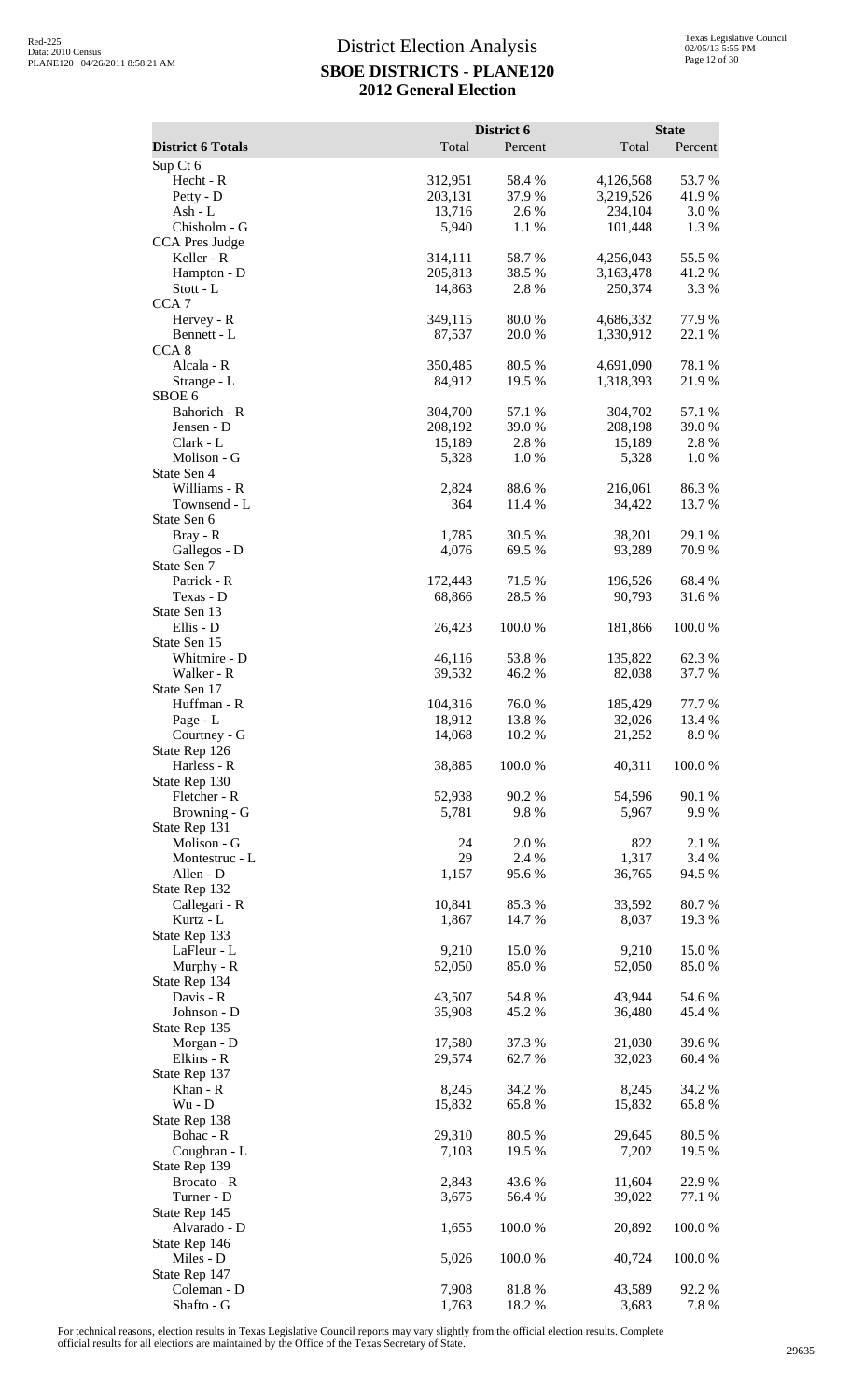|                                                                                                        |                               | District 6       |                                      | <b>State</b>    |
|--------------------------------------------------------------------------------------------------------|-------------------------------|------------------|--------------------------------------|-----------------|
| <b>District 6 Totals</b>                                                                               | Total                         | Percent          | Total                                | Percent         |
| State Rep 148<br>Cooper - G<br>Farrar - D<br>State Rep 149                                             | 2,766<br>15,747               | 14.9%<br>85.1 %  | 4,241<br>25,964                      | 14.0%<br>86.0%  |
| $Vo - D$<br>Williams - R<br>State Rep 150                                                              | 24,482<br>16,220              | 60.1%<br>39.9%   | 26,017<br>16,551                     | 61.1 %<br>38.9% |
| Riddle - R<br>Neal - D                                                                                 | 35,031<br>12,681              | 73.4 %<br>26.6%  | 44,454<br>19,343                     | 69.7%<br>30.3 % |
| <b>Total Voter Registration (VR)</b><br>Total Spanish Surname VR and SSVR/VR<br>Turnout (TO) and TO/VR | 849,534<br>122,648<br>563,213 | 14.4 %<br>66.3 % | 13,122,046<br>2,928,555<br>8,049,220 | 22.3 %<br>61.3% |
|                                                                                                        |                               | District 7       |                                      | <b>State</b>    |
| <b>District 7 Totals</b>                                                                               | Total                         | Percent          | Total                                | Percent         |
| President<br>Romney - R                                                                                | 390,808                       | 63.6%            | 4,568,788                            | 57.1 %          |
| Obama - D                                                                                              | 215,952                       | 35.2 %           | 3,307,609                            | 41.4 %          |
| Johnson - L                                                                                            | 5,496                         | 0.9%             | 88,539                               | 1.1 %           |
| Stein - G                                                                                              | 1,354                         | 0.2 %            | 24,645                               | 0.3 %           |
| Write-In-                                                                                              | 509                           | 0.1%             | 7,722                                | 0.1 %           |
| U.S. Sen<br>$Cruz - R$                                                                                 | 378,520                       | 62.4 %           | 4,439,084                            | 56.5 %          |
| Sadler - D                                                                                             | 214,771                       | 35.4 %           | 3,194,484                            | 40.6 %          |
| Myers - L                                                                                              | 9,503                         | 1.6 %            | 162,294                              | 2.1 %           |
| Collins - G                                                                                            | 3,849                         | 0.6%             | 67,391                               | 0.9 %           |
| U.S. Rep 1                                                                                             |                               |                  |                                      |                 |
| Gohmert - R                                                                                            | 5,667                         | 71.5 %           | 178,320                              | 71.4 %          |
| McKellar - D<br>Patterson - L                                                                          | 2,062<br>202                  | 26.0 %<br>2.5 %  | 67,221<br>4,114                      | 26.9 %<br>1.6%  |
| U.S. Rep 9                                                                                             |                               |                  |                                      |                 |
| Mueller - R                                                                                            | 7,256                         | 37.0%            | 36,139                               | 19.7%           |
| Green - D                                                                                              | 11,897                        | 60.7 %           | 144,075                              | 78.5 %          |
| Wieder - L                                                                                             | 214                           | 1.1 %            | 1,609                                | 0.9 %           |
| Foster - G<br><b>U.S. Rep 14</b>                                                                       | 220                           | 1.1 %            | 1,743                                | 0.9%            |
| Weber - R                                                                                              | 131,450                       | 53.5 %           | 131,450                              | 53.5 %          |
| Lampson - D                                                                                            | 109,673                       | 44.6 %           | 109,673                              | 44.6 %          |
| Grady - L                                                                                              | 3,618                         | 1.5 %            | 3,618                                | 1.5 %           |
| Smith - G                                                                                              | 1,063                         | 0.4%             | 1,063                                | 0.4 %           |
| <b>U.S. Rep 22</b><br>Olson - R                                                                        | 141,809                       | 65.0%            | 160,668                              | 64.0%           |
| Rogers - D                                                                                             | 67,552                        | 31.0%            | 80,176                               | 32.0 %          |
| Susman - L                                                                                             | 5,197                         | 2.4 %            | 5,986                                | 2.4 %           |
| Cook - G                                                                                               | 3,501                         | 1.6%             | 4,054                                | 1.6 %           |
| <b>U.S. Rep 36</b>                                                                                     |                               |                  |                                      |                 |
| Stockman - R                                                                                           | 83,684                        | 74.2 %           | 165,373                              | 70.7%           |
| Martin - D                                                                                             | 26,023                        | 23.1 %           | 62,124                               | 26.6%           |
| Cole - L<br>RR Comm 1                                                                                  | 3,132                         | 2.8 %            | 6,283                                | 2.7 %           |
| Craddick - R                                                                                           | 366,709                       | 61.5%            | 4,335,527                            | 56.2%           |
| Henry - D                                                                                              | 210,709                       | 35.3 %           | 3,057,319                            | 39.6%           |
| Wall - L                                                                                               | 10,781                        | 1.8%             | 172,959                              | 2.2 %           |
| Kennedy - G                                                                                            | 8,448                         | 1.4 %            | 153,632                              | 2.0%            |
| RR Comm 2                                                                                              |                               |                  |                                      |                 |
| Smitherman - R                                                                                         | 383,277                       | 80.3%            | 4,536,610                            | 73.8%           |
| Perez - L<br>Wendel - G                                                                                | 65,024<br>29,036              | 13.6 %<br>6.1%   | 1,126,859<br>486,467                 | 18.3 %<br>7.9%  |
| Sup Ct 2                                                                                               |                               |                  |                                      |                 |
| Willett - R                                                                                            | 397,257                       | 83.7%            | 4,770,884                            | 78.8%           |
| Koelsch - L                                                                                            | 77,522                        | 16.3%            | 1,285,441                            | 21.2%           |
| Sup Ct 4<br>Devine - R                                                                                 | 384,339                       | 80.4%            | 4,598,461                            | 75.1 %          |
| Oxford - L                                                                                             | 65,073                        | 13.6 %           | 1,034,722                            | 16.9%           |
| Waterbury - G                                                                                          | 28,402                        | 5.9%             | 491,980                              | 8.0%            |
| Sup Ct 6                                                                                               |                               |                  |                                      |                 |
| Hecht - R                                                                                              | 352,010                       | 59.2%            | 4,126,568                            | 53.7%           |
| Petty - D                                                                                              | 221,438                       | 37.3 %           | 3,219,526                            | 41.9%           |
| Ash - L                                                                                                | 14,638                        | 2.5 %            | 234,104                              | 3.0 %           |
| Chisholm - G<br>CCA Pres Judge                                                                         | 6,246                         | 1.1 %            | 101,448                              | 1.3 %           |
| Keller - R                                                                                             | 361,161                       | 60.8%            | 4,256,043                            | 55.5 %          |
| Hampton - D                                                                                            | 217,089                       | 36.6%            | 3,163,478                            | 41.2%           |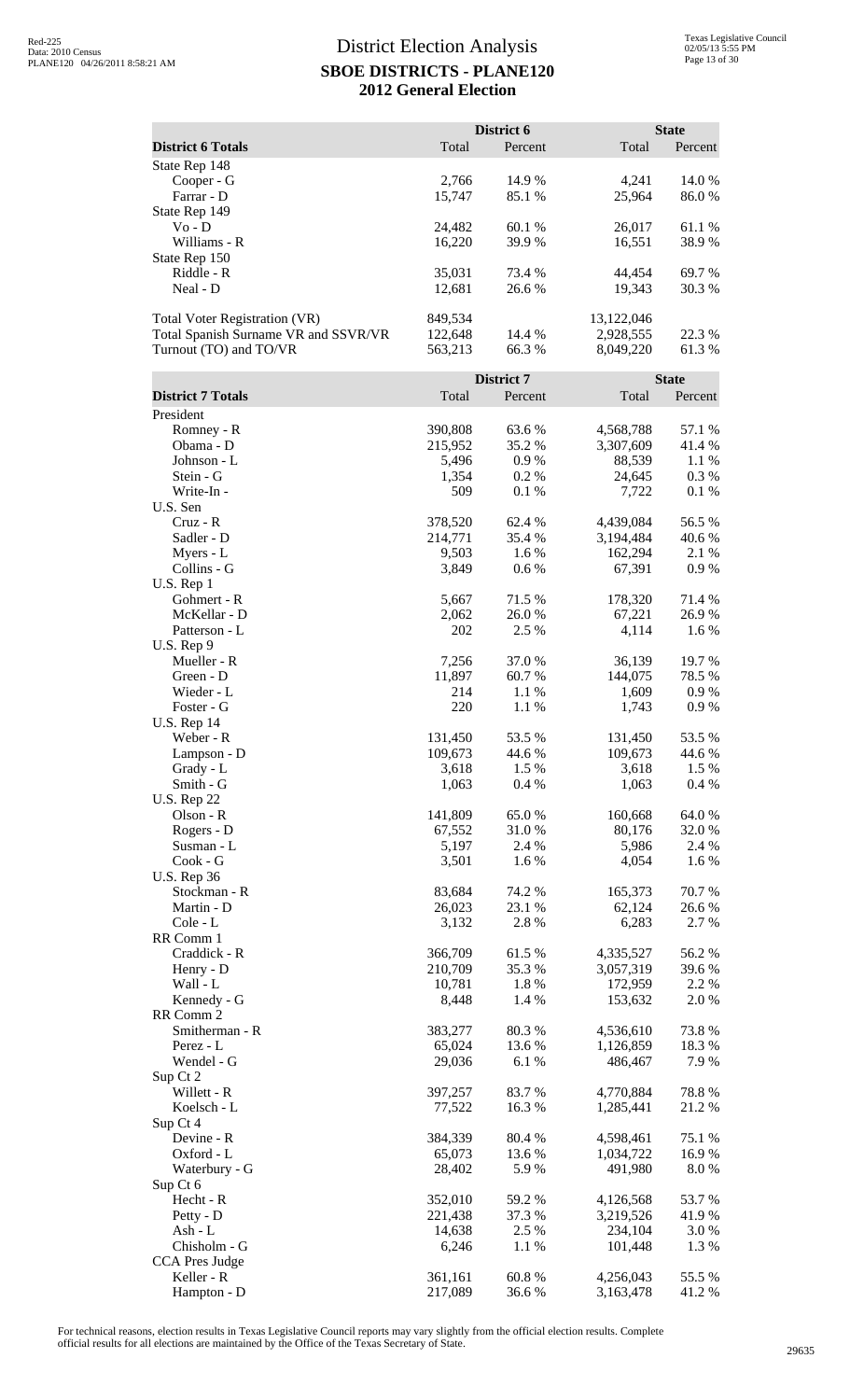| Total<br>Total<br>Percent<br>Percent<br>CCA Pres Judge<br>2.6%<br>3.3 %<br>Stott - L<br>15,636<br>250,374<br>CCA <sub>7</sub><br>Hervey - R<br>389,205<br>82.3 %<br>4,686,332<br>77.9 %<br>17.7 %<br>Bennett - L<br>83,622<br>1,330,912<br>22.1 %<br>CCA <sub>8</sub><br>Alcala - R<br>78.1 %<br>386,303<br>82.0 %<br>4,691,090<br>84,996<br>18.0%<br>1,318,393<br>21.9 %<br>Strange - L<br>SBOE <sub>4</sub><br>Olmos - R<br>$\boldsymbol{0}$<br>0.0 %<br>21.7%<br>84,029<br>$\boldsymbol{0}$<br>Allen - D<br>0.0 %<br>303,071<br>78.3 %<br>SBOE <sub>7</sub><br>Bradley - R<br>82.2 %<br>389,051<br>82.2 %<br>389,051<br>Petre - L<br>17.8%<br>17.8 %<br>84,192<br>84,192<br>State Sen 3<br>Nichols - R<br>100.0%<br>100.0%<br>84,216<br>226,940<br>State Sen 4<br>Williams - R<br>55,139<br>80.0%<br>86.3%<br>216,061<br>Townsend - L<br>13,827<br>20.0 %<br>34,422<br>13.7 %<br>State Sen 11<br>Taylor - R<br>114,969<br>64.2 %<br>181,106<br>66.0%<br>Acquistapace - D<br>64,154<br>35.8%<br>93,227<br>34.0 %<br>State Sen 13<br>Ellis - D<br>2,801<br>100.0 %<br>181,866<br>100.0 %<br>State Sen 17<br>Huffman - R<br>70,355<br>81.4%<br>77.7 %<br>185,429<br>10,499<br>32,026<br>Page - L<br>12.1 %<br>13.4 %<br>8.9%<br>Courtney - G<br>5,568<br>6.4 %<br>21,252<br>State Sen 18<br>Hegar - R<br>100.0%<br>100.0%<br>71,763<br>211,227<br>State Rep 9<br>Paddie - R<br>3,574<br>100.0%<br>49,010<br>100.0%<br>State Rep 18<br>17,943<br>100.0%<br>38,703<br>100.0%<br>Otto - $R$<br>State Rep 19<br>White - R<br>37,671<br>100.0 %<br>51,642<br>100.0 %<br>State Rep 21<br>Ritter - R<br>51,063<br>100.0%<br>51,063<br>100.0%<br>State Rep 22<br>Deshotel - D<br>40,374<br>100.0%<br>100.0%<br>40,374<br>State Rep 23<br>Eiland - D<br>30,423<br>53.9%<br>30,423<br>53.9%<br>Faircloth - R<br>25,987<br>25,987<br>46.1 %<br>46.1 %<br>State Rep 24<br>Bonnen - R<br>73.3 %<br>73.3 %<br>48,177<br>48,177<br>Cates - D<br>17,565<br>26.7%<br>17,565<br>26.7%<br>State Rep 25<br>Bonnen - R<br>100.0%<br>100.0%<br>33,079<br>41,421<br>State Rep 26<br>Miller - R<br>38,541<br>38,541<br>63.0 %<br>63.0%<br>Nguyen - D<br>37.0%<br>37.0%<br>22,662<br>22,662<br>State Rep 27<br>Reynolds - D<br>69.0%<br>12,809<br>47.2 %<br>42,304<br>590<br>2.2 %<br>1.5 %<br>Petter - L<br>920<br>Allfrey - R<br>13,759<br>50.7%<br>29.5 %<br>18,119<br>State Rep 28<br>Zerwas - R<br>44,932<br>100.0%<br>44,932<br>100.0%<br>State Rep 29<br>Thompson - R<br>65.5 %<br>65.5 %<br>40,642<br>40,642<br>Blatt - D<br>21,388<br>34.5 %<br>21,388<br>34.5 %<br>State Rep 57<br>Ashby - R<br>100.0%<br>100.0%<br>2,425<br>43,035<br>State Rep 85<br>Stephenson - R<br>15,818<br>53.6%<br>28,623<br>58.3%<br>Olivo - D<br>46.4 %<br>13,697<br>20,434<br>41.7 %<br>975,653<br>13,122,046<br><b>Total Voter Registration (VR)</b><br>Total Spanish Surname VR and SSVR/VR<br>11.2 %<br>22.3 %<br>108,880<br>2,928,555<br>Turnout (TO) and TO/VR<br>63.0%<br>614,879<br>8,049,220<br>61.3%<br>District 8<br><b>State</b><br><b>District 8 Totals</b><br>Total<br>Percent<br>Total<br>Percent<br>President |                          |         | District 7 |           | <b>State</b> |
|-------------------------------------------------------------------------------------------------------------------------------------------------------------------------------------------------------------------------------------------------------------------------------------------------------------------------------------------------------------------------------------------------------------------------------------------------------------------------------------------------------------------------------------------------------------------------------------------------------------------------------------------------------------------------------------------------------------------------------------------------------------------------------------------------------------------------------------------------------------------------------------------------------------------------------------------------------------------------------------------------------------------------------------------------------------------------------------------------------------------------------------------------------------------------------------------------------------------------------------------------------------------------------------------------------------------------------------------------------------------------------------------------------------------------------------------------------------------------------------------------------------------------------------------------------------------------------------------------------------------------------------------------------------------------------------------------------------------------------------------------------------------------------------------------------------------------------------------------------------------------------------------------------------------------------------------------------------------------------------------------------------------------------------------------------------------------------------------------------------------------------------------------------------------------------------------------------------------------------------------------------------------------------------------------------------------------------------------------------------------------------------------------------------------------------------------------------------------------------------------------------------------------------------------------------------------------------------------------------------------------------------------------------------------------------------------------------------------------------------------------------------------------------------------------------------------------------------------------------------------------------------------------------------------------------------------------------------------------------------------------------------------------------------------------------------------------------------------|--------------------------|---------|------------|-----------|--------------|
|                                                                                                                                                                                                                                                                                                                                                                                                                                                                                                                                                                                                                                                                                                                                                                                                                                                                                                                                                                                                                                                                                                                                                                                                                                                                                                                                                                                                                                                                                                                                                                                                                                                                                                                                                                                                                                                                                                                                                                                                                                                                                                                                                                                                                                                                                                                                                                                                                                                                                                                                                                                                                                                                                                                                                                                                                                                                                                                                                                                                                                                                                           | <b>District 7 Totals</b> |         |            |           |              |
|                                                                                                                                                                                                                                                                                                                                                                                                                                                                                                                                                                                                                                                                                                                                                                                                                                                                                                                                                                                                                                                                                                                                                                                                                                                                                                                                                                                                                                                                                                                                                                                                                                                                                                                                                                                                                                                                                                                                                                                                                                                                                                                                                                                                                                                                                                                                                                                                                                                                                                                                                                                                                                                                                                                                                                                                                                                                                                                                                                                                                                                                                           |                          |         |            |           |              |
|                                                                                                                                                                                                                                                                                                                                                                                                                                                                                                                                                                                                                                                                                                                                                                                                                                                                                                                                                                                                                                                                                                                                                                                                                                                                                                                                                                                                                                                                                                                                                                                                                                                                                                                                                                                                                                                                                                                                                                                                                                                                                                                                                                                                                                                                                                                                                                                                                                                                                                                                                                                                                                                                                                                                                                                                                                                                                                                                                                                                                                                                                           |                          |         |            |           |              |
|                                                                                                                                                                                                                                                                                                                                                                                                                                                                                                                                                                                                                                                                                                                                                                                                                                                                                                                                                                                                                                                                                                                                                                                                                                                                                                                                                                                                                                                                                                                                                                                                                                                                                                                                                                                                                                                                                                                                                                                                                                                                                                                                                                                                                                                                                                                                                                                                                                                                                                                                                                                                                                                                                                                                                                                                                                                                                                                                                                                                                                                                                           |                          |         |            |           |              |
|                                                                                                                                                                                                                                                                                                                                                                                                                                                                                                                                                                                                                                                                                                                                                                                                                                                                                                                                                                                                                                                                                                                                                                                                                                                                                                                                                                                                                                                                                                                                                                                                                                                                                                                                                                                                                                                                                                                                                                                                                                                                                                                                                                                                                                                                                                                                                                                                                                                                                                                                                                                                                                                                                                                                                                                                                                                                                                                                                                                                                                                                                           |                          |         |            |           |              |
|                                                                                                                                                                                                                                                                                                                                                                                                                                                                                                                                                                                                                                                                                                                                                                                                                                                                                                                                                                                                                                                                                                                                                                                                                                                                                                                                                                                                                                                                                                                                                                                                                                                                                                                                                                                                                                                                                                                                                                                                                                                                                                                                                                                                                                                                                                                                                                                                                                                                                                                                                                                                                                                                                                                                                                                                                                                                                                                                                                                                                                                                                           |                          |         |            |           |              |
|                                                                                                                                                                                                                                                                                                                                                                                                                                                                                                                                                                                                                                                                                                                                                                                                                                                                                                                                                                                                                                                                                                                                                                                                                                                                                                                                                                                                                                                                                                                                                                                                                                                                                                                                                                                                                                                                                                                                                                                                                                                                                                                                                                                                                                                                                                                                                                                                                                                                                                                                                                                                                                                                                                                                                                                                                                                                                                                                                                                                                                                                                           |                          |         |            |           |              |
|                                                                                                                                                                                                                                                                                                                                                                                                                                                                                                                                                                                                                                                                                                                                                                                                                                                                                                                                                                                                                                                                                                                                                                                                                                                                                                                                                                                                                                                                                                                                                                                                                                                                                                                                                                                                                                                                                                                                                                                                                                                                                                                                                                                                                                                                                                                                                                                                                                                                                                                                                                                                                                                                                                                                                                                                                                                                                                                                                                                                                                                                                           |                          |         |            |           |              |
|                                                                                                                                                                                                                                                                                                                                                                                                                                                                                                                                                                                                                                                                                                                                                                                                                                                                                                                                                                                                                                                                                                                                                                                                                                                                                                                                                                                                                                                                                                                                                                                                                                                                                                                                                                                                                                                                                                                                                                                                                                                                                                                                                                                                                                                                                                                                                                                                                                                                                                                                                                                                                                                                                                                                                                                                                                                                                                                                                                                                                                                                                           |                          |         |            |           |              |
|                                                                                                                                                                                                                                                                                                                                                                                                                                                                                                                                                                                                                                                                                                                                                                                                                                                                                                                                                                                                                                                                                                                                                                                                                                                                                                                                                                                                                                                                                                                                                                                                                                                                                                                                                                                                                                                                                                                                                                                                                                                                                                                                                                                                                                                                                                                                                                                                                                                                                                                                                                                                                                                                                                                                                                                                                                                                                                                                                                                                                                                                                           |                          |         |            |           |              |
|                                                                                                                                                                                                                                                                                                                                                                                                                                                                                                                                                                                                                                                                                                                                                                                                                                                                                                                                                                                                                                                                                                                                                                                                                                                                                                                                                                                                                                                                                                                                                                                                                                                                                                                                                                                                                                                                                                                                                                                                                                                                                                                                                                                                                                                                                                                                                                                                                                                                                                                                                                                                                                                                                                                                                                                                                                                                                                                                                                                                                                                                                           |                          |         |            |           |              |
|                                                                                                                                                                                                                                                                                                                                                                                                                                                                                                                                                                                                                                                                                                                                                                                                                                                                                                                                                                                                                                                                                                                                                                                                                                                                                                                                                                                                                                                                                                                                                                                                                                                                                                                                                                                                                                                                                                                                                                                                                                                                                                                                                                                                                                                                                                                                                                                                                                                                                                                                                                                                                                                                                                                                                                                                                                                                                                                                                                                                                                                                                           |                          |         |            |           |              |
|                                                                                                                                                                                                                                                                                                                                                                                                                                                                                                                                                                                                                                                                                                                                                                                                                                                                                                                                                                                                                                                                                                                                                                                                                                                                                                                                                                                                                                                                                                                                                                                                                                                                                                                                                                                                                                                                                                                                                                                                                                                                                                                                                                                                                                                                                                                                                                                                                                                                                                                                                                                                                                                                                                                                                                                                                                                                                                                                                                                                                                                                                           |                          |         |            |           |              |
|                                                                                                                                                                                                                                                                                                                                                                                                                                                                                                                                                                                                                                                                                                                                                                                                                                                                                                                                                                                                                                                                                                                                                                                                                                                                                                                                                                                                                                                                                                                                                                                                                                                                                                                                                                                                                                                                                                                                                                                                                                                                                                                                                                                                                                                                                                                                                                                                                                                                                                                                                                                                                                                                                                                                                                                                                                                                                                                                                                                                                                                                                           |                          |         |            |           |              |
|                                                                                                                                                                                                                                                                                                                                                                                                                                                                                                                                                                                                                                                                                                                                                                                                                                                                                                                                                                                                                                                                                                                                                                                                                                                                                                                                                                                                                                                                                                                                                                                                                                                                                                                                                                                                                                                                                                                                                                                                                                                                                                                                                                                                                                                                                                                                                                                                                                                                                                                                                                                                                                                                                                                                                                                                                                                                                                                                                                                                                                                                                           |                          |         |            |           |              |
|                                                                                                                                                                                                                                                                                                                                                                                                                                                                                                                                                                                                                                                                                                                                                                                                                                                                                                                                                                                                                                                                                                                                                                                                                                                                                                                                                                                                                                                                                                                                                                                                                                                                                                                                                                                                                                                                                                                                                                                                                                                                                                                                                                                                                                                                                                                                                                                                                                                                                                                                                                                                                                                                                                                                                                                                                                                                                                                                                                                                                                                                                           |                          |         |            |           |              |
|                                                                                                                                                                                                                                                                                                                                                                                                                                                                                                                                                                                                                                                                                                                                                                                                                                                                                                                                                                                                                                                                                                                                                                                                                                                                                                                                                                                                                                                                                                                                                                                                                                                                                                                                                                                                                                                                                                                                                                                                                                                                                                                                                                                                                                                                                                                                                                                                                                                                                                                                                                                                                                                                                                                                                                                                                                                                                                                                                                                                                                                                                           |                          |         |            |           |              |
|                                                                                                                                                                                                                                                                                                                                                                                                                                                                                                                                                                                                                                                                                                                                                                                                                                                                                                                                                                                                                                                                                                                                                                                                                                                                                                                                                                                                                                                                                                                                                                                                                                                                                                                                                                                                                                                                                                                                                                                                                                                                                                                                                                                                                                                                                                                                                                                                                                                                                                                                                                                                                                                                                                                                                                                                                                                                                                                                                                                                                                                                                           |                          |         |            |           |              |
|                                                                                                                                                                                                                                                                                                                                                                                                                                                                                                                                                                                                                                                                                                                                                                                                                                                                                                                                                                                                                                                                                                                                                                                                                                                                                                                                                                                                                                                                                                                                                                                                                                                                                                                                                                                                                                                                                                                                                                                                                                                                                                                                                                                                                                                                                                                                                                                                                                                                                                                                                                                                                                                                                                                                                                                                                                                                                                                                                                                                                                                                                           |                          |         |            |           |              |
|                                                                                                                                                                                                                                                                                                                                                                                                                                                                                                                                                                                                                                                                                                                                                                                                                                                                                                                                                                                                                                                                                                                                                                                                                                                                                                                                                                                                                                                                                                                                                                                                                                                                                                                                                                                                                                                                                                                                                                                                                                                                                                                                                                                                                                                                                                                                                                                                                                                                                                                                                                                                                                                                                                                                                                                                                                                                                                                                                                                                                                                                                           |                          |         |            |           |              |
|                                                                                                                                                                                                                                                                                                                                                                                                                                                                                                                                                                                                                                                                                                                                                                                                                                                                                                                                                                                                                                                                                                                                                                                                                                                                                                                                                                                                                                                                                                                                                                                                                                                                                                                                                                                                                                                                                                                                                                                                                                                                                                                                                                                                                                                                                                                                                                                                                                                                                                                                                                                                                                                                                                                                                                                                                                                                                                                                                                                                                                                                                           |                          |         |            |           |              |
|                                                                                                                                                                                                                                                                                                                                                                                                                                                                                                                                                                                                                                                                                                                                                                                                                                                                                                                                                                                                                                                                                                                                                                                                                                                                                                                                                                                                                                                                                                                                                                                                                                                                                                                                                                                                                                                                                                                                                                                                                                                                                                                                                                                                                                                                                                                                                                                                                                                                                                                                                                                                                                                                                                                                                                                                                                                                                                                                                                                                                                                                                           |                          |         |            |           |              |
|                                                                                                                                                                                                                                                                                                                                                                                                                                                                                                                                                                                                                                                                                                                                                                                                                                                                                                                                                                                                                                                                                                                                                                                                                                                                                                                                                                                                                                                                                                                                                                                                                                                                                                                                                                                                                                                                                                                                                                                                                                                                                                                                                                                                                                                                                                                                                                                                                                                                                                                                                                                                                                                                                                                                                                                                                                                                                                                                                                                                                                                                                           |                          |         |            |           |              |
|                                                                                                                                                                                                                                                                                                                                                                                                                                                                                                                                                                                                                                                                                                                                                                                                                                                                                                                                                                                                                                                                                                                                                                                                                                                                                                                                                                                                                                                                                                                                                                                                                                                                                                                                                                                                                                                                                                                                                                                                                                                                                                                                                                                                                                                                                                                                                                                                                                                                                                                                                                                                                                                                                                                                                                                                                                                                                                                                                                                                                                                                                           |                          |         |            |           |              |
|                                                                                                                                                                                                                                                                                                                                                                                                                                                                                                                                                                                                                                                                                                                                                                                                                                                                                                                                                                                                                                                                                                                                                                                                                                                                                                                                                                                                                                                                                                                                                                                                                                                                                                                                                                                                                                                                                                                                                                                                                                                                                                                                                                                                                                                                                                                                                                                                                                                                                                                                                                                                                                                                                                                                                                                                                                                                                                                                                                                                                                                                                           |                          |         |            |           |              |
|                                                                                                                                                                                                                                                                                                                                                                                                                                                                                                                                                                                                                                                                                                                                                                                                                                                                                                                                                                                                                                                                                                                                                                                                                                                                                                                                                                                                                                                                                                                                                                                                                                                                                                                                                                                                                                                                                                                                                                                                                                                                                                                                                                                                                                                                                                                                                                                                                                                                                                                                                                                                                                                                                                                                                                                                                                                                                                                                                                                                                                                                                           |                          |         |            |           |              |
|                                                                                                                                                                                                                                                                                                                                                                                                                                                                                                                                                                                                                                                                                                                                                                                                                                                                                                                                                                                                                                                                                                                                                                                                                                                                                                                                                                                                                                                                                                                                                                                                                                                                                                                                                                                                                                                                                                                                                                                                                                                                                                                                                                                                                                                                                                                                                                                                                                                                                                                                                                                                                                                                                                                                                                                                                                                                                                                                                                                                                                                                                           |                          |         |            |           |              |
|                                                                                                                                                                                                                                                                                                                                                                                                                                                                                                                                                                                                                                                                                                                                                                                                                                                                                                                                                                                                                                                                                                                                                                                                                                                                                                                                                                                                                                                                                                                                                                                                                                                                                                                                                                                                                                                                                                                                                                                                                                                                                                                                                                                                                                                                                                                                                                                                                                                                                                                                                                                                                                                                                                                                                                                                                                                                                                                                                                                                                                                                                           |                          |         |            |           |              |
|                                                                                                                                                                                                                                                                                                                                                                                                                                                                                                                                                                                                                                                                                                                                                                                                                                                                                                                                                                                                                                                                                                                                                                                                                                                                                                                                                                                                                                                                                                                                                                                                                                                                                                                                                                                                                                                                                                                                                                                                                                                                                                                                                                                                                                                                                                                                                                                                                                                                                                                                                                                                                                                                                                                                                                                                                                                                                                                                                                                                                                                                                           |                          |         |            |           |              |
|                                                                                                                                                                                                                                                                                                                                                                                                                                                                                                                                                                                                                                                                                                                                                                                                                                                                                                                                                                                                                                                                                                                                                                                                                                                                                                                                                                                                                                                                                                                                                                                                                                                                                                                                                                                                                                                                                                                                                                                                                                                                                                                                                                                                                                                                                                                                                                                                                                                                                                                                                                                                                                                                                                                                                                                                                                                                                                                                                                                                                                                                                           |                          |         |            |           |              |
|                                                                                                                                                                                                                                                                                                                                                                                                                                                                                                                                                                                                                                                                                                                                                                                                                                                                                                                                                                                                                                                                                                                                                                                                                                                                                                                                                                                                                                                                                                                                                                                                                                                                                                                                                                                                                                                                                                                                                                                                                                                                                                                                                                                                                                                                                                                                                                                                                                                                                                                                                                                                                                                                                                                                                                                                                                                                                                                                                                                                                                                                                           |                          |         |            |           |              |
|                                                                                                                                                                                                                                                                                                                                                                                                                                                                                                                                                                                                                                                                                                                                                                                                                                                                                                                                                                                                                                                                                                                                                                                                                                                                                                                                                                                                                                                                                                                                                                                                                                                                                                                                                                                                                                                                                                                                                                                                                                                                                                                                                                                                                                                                                                                                                                                                                                                                                                                                                                                                                                                                                                                                                                                                                                                                                                                                                                                                                                                                                           |                          |         |            |           |              |
|                                                                                                                                                                                                                                                                                                                                                                                                                                                                                                                                                                                                                                                                                                                                                                                                                                                                                                                                                                                                                                                                                                                                                                                                                                                                                                                                                                                                                                                                                                                                                                                                                                                                                                                                                                                                                                                                                                                                                                                                                                                                                                                                                                                                                                                                                                                                                                                                                                                                                                                                                                                                                                                                                                                                                                                                                                                                                                                                                                                                                                                                                           |                          |         |            |           |              |
|                                                                                                                                                                                                                                                                                                                                                                                                                                                                                                                                                                                                                                                                                                                                                                                                                                                                                                                                                                                                                                                                                                                                                                                                                                                                                                                                                                                                                                                                                                                                                                                                                                                                                                                                                                                                                                                                                                                                                                                                                                                                                                                                                                                                                                                                                                                                                                                                                                                                                                                                                                                                                                                                                                                                                                                                                                                                                                                                                                                                                                                                                           |                          |         |            |           |              |
|                                                                                                                                                                                                                                                                                                                                                                                                                                                                                                                                                                                                                                                                                                                                                                                                                                                                                                                                                                                                                                                                                                                                                                                                                                                                                                                                                                                                                                                                                                                                                                                                                                                                                                                                                                                                                                                                                                                                                                                                                                                                                                                                                                                                                                                                                                                                                                                                                                                                                                                                                                                                                                                                                                                                                                                                                                                                                                                                                                                                                                                                                           |                          |         |            |           |              |
|                                                                                                                                                                                                                                                                                                                                                                                                                                                                                                                                                                                                                                                                                                                                                                                                                                                                                                                                                                                                                                                                                                                                                                                                                                                                                                                                                                                                                                                                                                                                                                                                                                                                                                                                                                                                                                                                                                                                                                                                                                                                                                                                                                                                                                                                                                                                                                                                                                                                                                                                                                                                                                                                                                                                                                                                                                                                                                                                                                                                                                                                                           |                          |         |            |           |              |
|                                                                                                                                                                                                                                                                                                                                                                                                                                                                                                                                                                                                                                                                                                                                                                                                                                                                                                                                                                                                                                                                                                                                                                                                                                                                                                                                                                                                                                                                                                                                                                                                                                                                                                                                                                                                                                                                                                                                                                                                                                                                                                                                                                                                                                                                                                                                                                                                                                                                                                                                                                                                                                                                                                                                                                                                                                                                                                                                                                                                                                                                                           |                          |         |            |           |              |
|                                                                                                                                                                                                                                                                                                                                                                                                                                                                                                                                                                                                                                                                                                                                                                                                                                                                                                                                                                                                                                                                                                                                                                                                                                                                                                                                                                                                                                                                                                                                                                                                                                                                                                                                                                                                                                                                                                                                                                                                                                                                                                                                                                                                                                                                                                                                                                                                                                                                                                                                                                                                                                                                                                                                                                                                                                                                                                                                                                                                                                                                                           |                          |         |            |           |              |
|                                                                                                                                                                                                                                                                                                                                                                                                                                                                                                                                                                                                                                                                                                                                                                                                                                                                                                                                                                                                                                                                                                                                                                                                                                                                                                                                                                                                                                                                                                                                                                                                                                                                                                                                                                                                                                                                                                                                                                                                                                                                                                                                                                                                                                                                                                                                                                                                                                                                                                                                                                                                                                                                                                                                                                                                                                                                                                                                                                                                                                                                                           |                          |         |            |           |              |
|                                                                                                                                                                                                                                                                                                                                                                                                                                                                                                                                                                                                                                                                                                                                                                                                                                                                                                                                                                                                                                                                                                                                                                                                                                                                                                                                                                                                                                                                                                                                                                                                                                                                                                                                                                                                                                                                                                                                                                                                                                                                                                                                                                                                                                                                                                                                                                                                                                                                                                                                                                                                                                                                                                                                                                                                                                                                                                                                                                                                                                                                                           |                          |         |            |           |              |
|                                                                                                                                                                                                                                                                                                                                                                                                                                                                                                                                                                                                                                                                                                                                                                                                                                                                                                                                                                                                                                                                                                                                                                                                                                                                                                                                                                                                                                                                                                                                                                                                                                                                                                                                                                                                                                                                                                                                                                                                                                                                                                                                                                                                                                                                                                                                                                                                                                                                                                                                                                                                                                                                                                                                                                                                                                                                                                                                                                                                                                                                                           |                          |         |            |           |              |
|                                                                                                                                                                                                                                                                                                                                                                                                                                                                                                                                                                                                                                                                                                                                                                                                                                                                                                                                                                                                                                                                                                                                                                                                                                                                                                                                                                                                                                                                                                                                                                                                                                                                                                                                                                                                                                                                                                                                                                                                                                                                                                                                                                                                                                                                                                                                                                                                                                                                                                                                                                                                                                                                                                                                                                                                                                                                                                                                                                                                                                                                                           |                          |         |            |           |              |
|                                                                                                                                                                                                                                                                                                                                                                                                                                                                                                                                                                                                                                                                                                                                                                                                                                                                                                                                                                                                                                                                                                                                                                                                                                                                                                                                                                                                                                                                                                                                                                                                                                                                                                                                                                                                                                                                                                                                                                                                                                                                                                                                                                                                                                                                                                                                                                                                                                                                                                                                                                                                                                                                                                                                                                                                                                                                                                                                                                                                                                                                                           |                          |         |            |           |              |
|                                                                                                                                                                                                                                                                                                                                                                                                                                                                                                                                                                                                                                                                                                                                                                                                                                                                                                                                                                                                                                                                                                                                                                                                                                                                                                                                                                                                                                                                                                                                                                                                                                                                                                                                                                                                                                                                                                                                                                                                                                                                                                                                                                                                                                                                                                                                                                                                                                                                                                                                                                                                                                                                                                                                                                                                                                                                                                                                                                                                                                                                                           |                          |         |            |           |              |
|                                                                                                                                                                                                                                                                                                                                                                                                                                                                                                                                                                                                                                                                                                                                                                                                                                                                                                                                                                                                                                                                                                                                                                                                                                                                                                                                                                                                                                                                                                                                                                                                                                                                                                                                                                                                                                                                                                                                                                                                                                                                                                                                                                                                                                                                                                                                                                                                                                                                                                                                                                                                                                                                                                                                                                                                                                                                                                                                                                                                                                                                                           |                          |         |            |           |              |
|                                                                                                                                                                                                                                                                                                                                                                                                                                                                                                                                                                                                                                                                                                                                                                                                                                                                                                                                                                                                                                                                                                                                                                                                                                                                                                                                                                                                                                                                                                                                                                                                                                                                                                                                                                                                                                                                                                                                                                                                                                                                                                                                                                                                                                                                                                                                                                                                                                                                                                                                                                                                                                                                                                                                                                                                                                                                                                                                                                                                                                                                                           |                          |         |            |           |              |
|                                                                                                                                                                                                                                                                                                                                                                                                                                                                                                                                                                                                                                                                                                                                                                                                                                                                                                                                                                                                                                                                                                                                                                                                                                                                                                                                                                                                                                                                                                                                                                                                                                                                                                                                                                                                                                                                                                                                                                                                                                                                                                                                                                                                                                                                                                                                                                                                                                                                                                                                                                                                                                                                                                                                                                                                                                                                                                                                                                                                                                                                                           |                          |         |            |           |              |
|                                                                                                                                                                                                                                                                                                                                                                                                                                                                                                                                                                                                                                                                                                                                                                                                                                                                                                                                                                                                                                                                                                                                                                                                                                                                                                                                                                                                                                                                                                                                                                                                                                                                                                                                                                                                                                                                                                                                                                                                                                                                                                                                                                                                                                                                                                                                                                                                                                                                                                                                                                                                                                                                                                                                                                                                                                                                                                                                                                                                                                                                                           |                          |         |            |           |              |
|                                                                                                                                                                                                                                                                                                                                                                                                                                                                                                                                                                                                                                                                                                                                                                                                                                                                                                                                                                                                                                                                                                                                                                                                                                                                                                                                                                                                                                                                                                                                                                                                                                                                                                                                                                                                                                                                                                                                                                                                                                                                                                                                                                                                                                                                                                                                                                                                                                                                                                                                                                                                                                                                                                                                                                                                                                                                                                                                                                                                                                                                                           |                          |         |            |           |              |
|                                                                                                                                                                                                                                                                                                                                                                                                                                                                                                                                                                                                                                                                                                                                                                                                                                                                                                                                                                                                                                                                                                                                                                                                                                                                                                                                                                                                                                                                                                                                                                                                                                                                                                                                                                                                                                                                                                                                                                                                                                                                                                                                                                                                                                                                                                                                                                                                                                                                                                                                                                                                                                                                                                                                                                                                                                                                                                                                                                                                                                                                                           |                          |         |            |           |              |
|                                                                                                                                                                                                                                                                                                                                                                                                                                                                                                                                                                                                                                                                                                                                                                                                                                                                                                                                                                                                                                                                                                                                                                                                                                                                                                                                                                                                                                                                                                                                                                                                                                                                                                                                                                                                                                                                                                                                                                                                                                                                                                                                                                                                                                                                                                                                                                                                                                                                                                                                                                                                                                                                                                                                                                                                                                                                                                                                                                                                                                                                                           |                          |         |            |           |              |
|                                                                                                                                                                                                                                                                                                                                                                                                                                                                                                                                                                                                                                                                                                                                                                                                                                                                                                                                                                                                                                                                                                                                                                                                                                                                                                                                                                                                                                                                                                                                                                                                                                                                                                                                                                                                                                                                                                                                                                                                                                                                                                                                                                                                                                                                                                                                                                                                                                                                                                                                                                                                                                                                                                                                                                                                                                                                                                                                                                                                                                                                                           |                          |         |            |           |              |
|                                                                                                                                                                                                                                                                                                                                                                                                                                                                                                                                                                                                                                                                                                                                                                                                                                                                                                                                                                                                                                                                                                                                                                                                                                                                                                                                                                                                                                                                                                                                                                                                                                                                                                                                                                                                                                                                                                                                                                                                                                                                                                                                                                                                                                                                                                                                                                                                                                                                                                                                                                                                                                                                                                                                                                                                                                                                                                                                                                                                                                                                                           |                          |         |            |           |              |
|                                                                                                                                                                                                                                                                                                                                                                                                                                                                                                                                                                                                                                                                                                                                                                                                                                                                                                                                                                                                                                                                                                                                                                                                                                                                                                                                                                                                                                                                                                                                                                                                                                                                                                                                                                                                                                                                                                                                                                                                                                                                                                                                                                                                                                                                                                                                                                                                                                                                                                                                                                                                                                                                                                                                                                                                                                                                                                                                                                                                                                                                                           | Romney - R               | 398,664 | 70.3%      | 4,568,788 | 57.1 %       |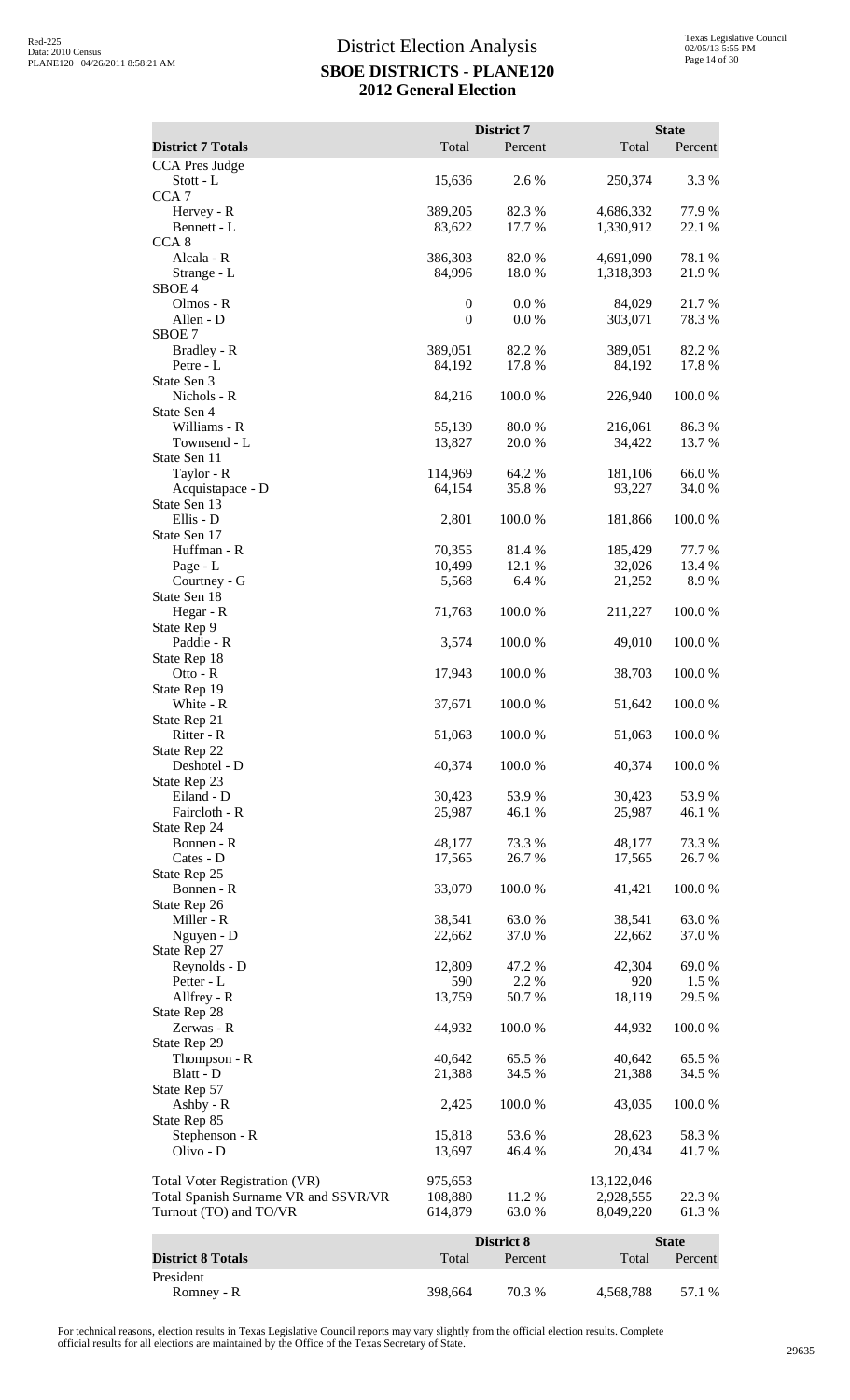|                                       |                   | District 8       |                        | <b>State</b>     |
|---------------------------------------|-------------------|------------------|------------------------|------------------|
| <b>District 8 Totals</b><br>President | Total             | Percent          | Total                  | Percent          |
| Obama - D                             | 160,372           | 28.3%            | 3,307,609              | 41.4%            |
| Johnson - L                           | 5,942             | 1.0%             | 88,539                 | 1.1 %            |
| Stein - G                             | 1,694             | 0.3%             | 24,645                 | 0.3%             |
| Write-In-                             | 263               | 0.0 %            | 7,722                  | 0.1 %            |
| U.S. Sen<br>Cruz - R                  | 390,414           | 69.5 %           | 4,439,084              | 56.5 %           |
| Sadler - D                            | 156,650           | 27.9%            | 3,194,484              | 40.6 %           |
| Myers - L                             | 10,144            | 1.8%             | 162,294                | 2.1 %            |
| Collins - G                           | 4,217             | 0.8%             | 67,391                 | 0.9%             |
| U.S. Rep 2<br>$Poe - R$               | 54,561            | 73.5 %           | 159,664                | 64.8%            |
| Dougherty - D                         | 18,260            | 24.6 %           | 80,512                 | 32.7 %           |
| Duncan - L                            | 997               | 1.3 %            | 4,140                  | 1.7 %            |
| Roberts - G                           | 454               | 0.6%             | 2,012                  | $0.8~\%$         |
| U.S. Rep 7<br>Culberson - R           | 8,160             | 42.6 %           | 142,793                | 60.8%            |
| Cargas - D                            | 10,542            | 55.1 %           | 85,553                 | 36.4 %           |
| Parks - L                             | 313               | 1.6%             | 4,669                  | 2.0%             |
| Findley - G                           | 134               | 0.7 %            | 1,822                  | $0.8~\%$         |
| $U.S.$ Rep $8$<br>Brady - R           | 173,005           | 77.7 %           | 194,036                | 77.3 %           |
| Burns - D                             | 44,393            | 19.9 %           | 51,049                 | 20.3 %           |
| Hall - L                              | 5,365             | 2.4 %            | 5,958                  | 2.4 %            |
| <b>U.S. Rep 10</b>                    |                   |                  |                        |                  |
| McCaul - R<br>Cadien - D              | 17,175<br>9,635   | 62.7%<br>35.2 %  | 159,783<br>95,710      | 60.5 %<br>36.3%  |
| Priest - L                            | 575               | 2.1 %            | 8,526                  | 3.2 %            |
| <b>U.S. Rep 17</b>                    |                   |                  |                        |                  |
| Flores - R                            | 39,344            | 83.5 %           | 143,284                | 79.9%            |
| Easton - L                            | 7,782             | 16.5 %           | 35,978                 | 20.1 %           |
| <b>U.S. Rep 18</b><br>Seibert - R     | 4,437             | 51.9%            | 44,015                 | 22.6 %           |
| Jackson Lee - D                       | 3,909             | 45.7%            | 146,223                | 75.0%            |
| Barber - L                            | 210               | 2.5 %            | 4,694                  | 2.4 %            |
| <b>U.S. Rep 22</b>                    |                   |                  |                        |                  |
| Olson - R<br>Rogers - D               | 16,461<br>9,204   | 61.4 %<br>34.4 % | 160,668<br>80,176      | 64.0%<br>32.0%   |
| Susman - L                            | 663               | 2.5 %            | 5,986                  | 2.4 %            |
| $Cook - G$                            | 463               | 1.7%             | 4,054                  | 1.6 %            |
| <b>U.S. Rep 29</b>                    |                   |                  |                        |                  |
| Green - D<br>Stanczak - L             | 3,538<br>584      | 79.4 %<br>13.1 % | 86,053<br>4,996        | 90.0%<br>5.2 %   |
| Selva - G                             | 336               | 7.5 %            | 4,562                  | 4.8%             |
| <b>U.S. Rep 36</b>                    |                   |                  |                        |                  |
| Stockman - R<br>Martin - D            | 80,453<br>34,861  | 67.9%<br>29.4 %  | 165,373                | 70.7%            |
| Cole - L                              | 3,105             | 2.6 %            | 62,124<br>6,283        | 26.6%<br>2.7 %   |
| RR Comm 1                             |                   |                  |                        |                  |
| Craddick - R                          | 383,837           | 69.5 %           | 4,335,527              | 56.2%            |
| Henry - D<br>Wall - L                 | 148,515           | 26.9%            | 3,057,319              | 39.6%            |
| Kennedy - G                           | 10,764<br>8,816   | 2.0%<br>1.6%     | 172,959<br>153,632     | 2.2 %<br>2.0 %   |
| RR Comm 2                             |                   |                  |                        |                  |
| Smitherman - R                        | 394,583           | 83.0%            | 4,536,610              | 73.8%            |
| Perez - L                             | 53,387            | 11.2 %           | 1,126,859              | 18.3 %           |
| Wendel - G<br>Sup Ct 2                | 27,317            | 5.7%             | 486,467                | 7.9 %            |
| Willett - R                           | 406,259           | 86.1%            | 4,770,884              | 78.8%            |
| Koelsch - L                           | 65,540            | 13.9%            | 1,285,441              | 21.2%            |
| Sup Ct 4                              |                   |                  |                        |                  |
| Devine - R<br>Oxford - L              | 395,558<br>52,279 | 83.4 %<br>11.0 % | 4,598,461<br>1,034,722 | 75.1 %<br>16.9 % |
| Waterbury - G                         | 26,386            | 5.6%             | 491,980                | 8.0%             |
| Sup Ct 6                              |                   |                  |                        |                  |
| Hecht - R                             | 369,332           | 67.3%            | 4,126,568              | 53.7%            |
| Petty - D                             | 158,385           | 28.8%            | 3,219,526              | 41.9%            |
| $Ash - L$<br>Chisholm - G             | 15,117<br>6,221   | 2.8%<br>1.1 %    | 234,104<br>101,448     | 3.0%<br>1.3%     |
| <b>CCA Pres Judge</b>                 |                   |                  |                        |                  |
| Keller - R                            | 376,119           | 68.6%            | 4,256,043              | 55.5 %           |
| Hampton - D                           | 156,096           | 28.5 %           | 3,163,478              | 41.2%            |
| Stott - L<br>CCA <sub>7</sub>         | 16,134            | 2.9 %            | 250,374                | 3.3 %            |
| Hervey - R                            | 399,880           | 85.2%            | 4,686,332              | 77.9 %           |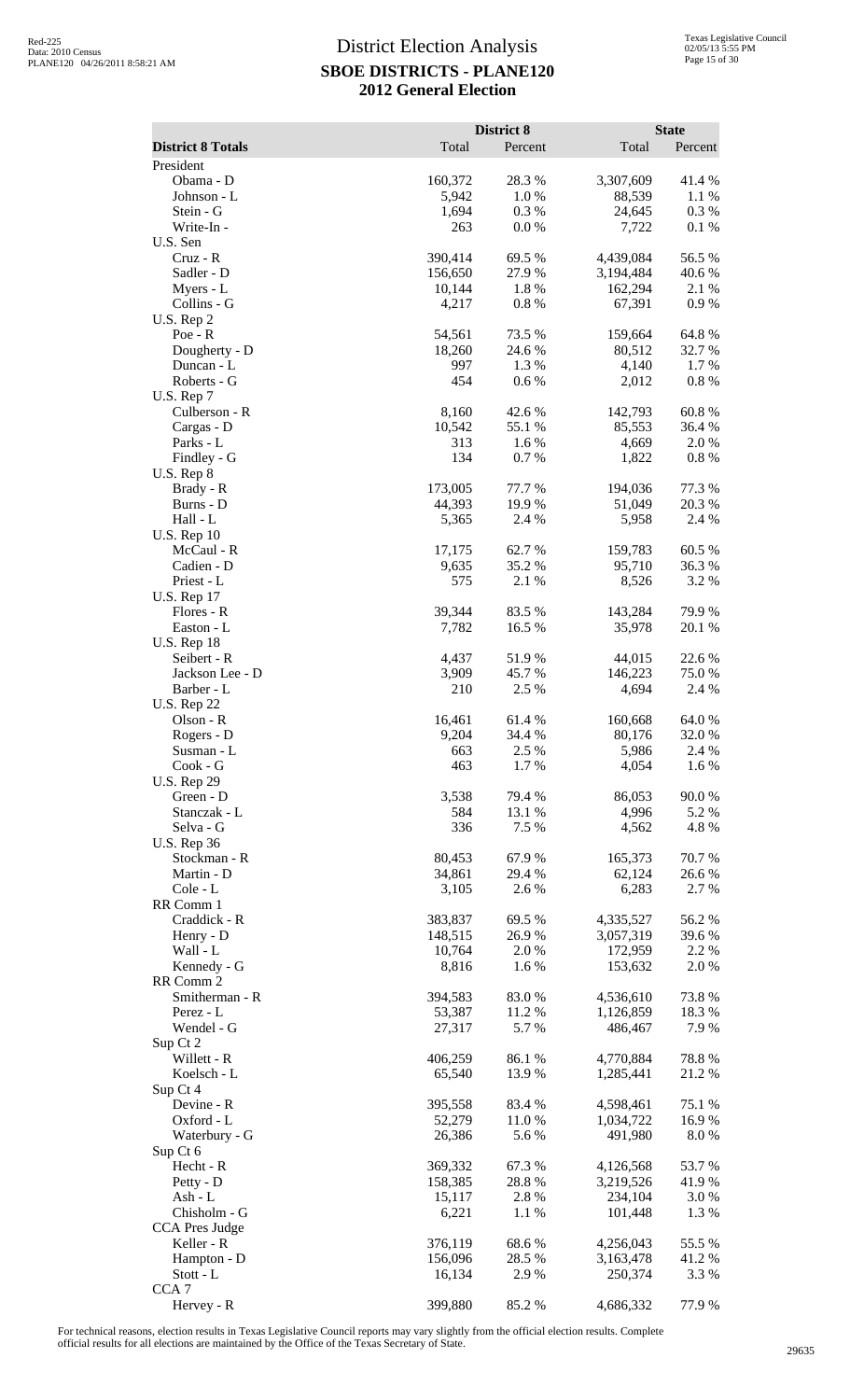|                                  |                  | District 8       |                   | <b>State</b>     |
|----------------------------------|------------------|------------------|-------------------|------------------|
| <b>District 8 Totals</b>         | Total            | Percent          | Total             | Percent          |
| CCA <sub>7</sub><br>Bennett - L  | 69,475           | 14.8 %           | 1,330,912         | 22.1 %           |
| CCA <sub>8</sub>                 |                  |                  |                   |                  |
| Alcala - R                       | 398,258          | 85.0%            | 4,691,090         | 78.1 %           |
| Strange - L<br>SBOE <sub>4</sub> | 70,371           | 15.0%            | 1,318,393         | 21.9%            |
| Olmos - R                        | $\boldsymbol{0}$ | 0.0 %            | 84,029            | 21.7%            |
| Allen - D                        | $\boldsymbol{0}$ | 0.0 %            | 303,071           | 78.3 %           |
| SBOE <sub>8</sub><br>Cargill - R | 387,920          | 71.0%            | 387,920           | 71.0%            |
| Smith - D                        | 158,774          | 29.0%            | 158,774           | 29.0%            |
| State Sen 3                      |                  |                  |                   |                  |
| Nichols - R                      | 54,667           | 100.0%           | 226,940           | 100.0%           |
| State Sen 4<br>Williams - R      | 158,098          | 88.7%            | 216,061           | 86.3%            |
| Townsend - L                     | 20,231           | 11.3 %           | 34,422            | 13.7 %           |
| State Sen 5                      |                  |                  |                   |                  |
| Schwertner - R<br>$Fox - L$      | 54,736<br>13,352 | 80.4%<br>19.6%   | 182,554<br>54,107 | 77.1 %<br>22.9%  |
| State Sen 6                      |                  |                  |                   |                  |
| Bray - R                         | 6,523            | 52.3 %           | 38,201            | 29.1 %           |
| Gallegos - D                     | 5,951            | 47.7 %           | 93,289            | 70.9%            |
| State Sen 7<br>Patrick - R       | 22,586           | 53.5 %           | 196,526           | 68.4%            |
| Texas - D                        | 19,621           | 46.5 %           | 90,793            | 31.6%            |
| State Sen 11                     |                  |                  |                   |                  |
| Taylor - R                       | 66,137           | 69.5 %           | 181,106           | 66.0%            |
| Acquistapace - D<br>State Sen 15 | 29,073           | 30.5 %           | 93,227            | 34.0%            |
| Whitmire - D                     | 15,054           | 43.4 %           | 135,822           | 62.3%            |
| Walker - R                       | 19,594           | 56.6%            | 82,038            | 37.7 %           |
| State Sen 17                     |                  |                  |                   |                  |
| Huffman - R<br>Page - L          | 7,168<br>1,433   | 77.2 %<br>15.4 % | 185,429<br>32,026 | 77.7 %<br>13.4 % |
| Courtney - G                     | 685              | 7.4 %            | 21,252            | 8.9%             |
| State Sen 18                     |                  |                  |                   |                  |
| Hegar - R<br>State Rep 3         | 7,928            | 100.0 %          | 211,227           | 100.0 %          |
| Bell - R                         | 36,267           | 100.0%           | 46,383            | $100.0~\%$       |
| State Rep 12                     |                  |                  |                   |                  |
| Kacal - R                        | 10,630           | 79.2 %           | 28,762            | 56.9%            |
| Stem - D<br>State Rep 13         | 2,798            | 20.8%            | 21,793            | 43.1 %           |
| Kolkhorst - R                    | 6,624            | 100.0%           | 53,503            | 100.0%           |
| State Rep 14                     |                  |                  |                   |                  |
| Raney - R                        | 24,269           | 60.2%<br>36.2%   | 24,269            | 60.2%            |
| LeUnes - D<br>Baker - L          | 14,614<br>1,463  | 3.6%             | 14,614<br>1,463   | 36.2%<br>3.6%    |
| State Rep 15                     |                  |                  |                   |                  |
| Russell - L                      | 8,872            | 13.4 %           | 8,872             | 13.4 %           |
| Toth - $R$<br>State Rep 16       | 57,520           | 86.6%            | 57,520            | 86.6%            |
| Creighton - R                    | 46,983           | 100.0%           | 46,983            | 100.0%           |
| State Rep 18                     |                  |                  |                   |                  |
| Otto - R                         | 20,760           | 100.0%           | 38,703            | 100.0%           |
| State Rep 19<br>White - R        | 13,971           | 100.0%           | 51,642            | 100.0%           |
| State Rep 57                     |                  |                  |                   |                  |
| Ashby - R                        | 10,515           | 100.0%           | 43,035            | 100.0%           |
| State Rep 127<br>Huberty - R     | 43,798           | 73.9%            | 45,813            | 70.2 %           |
| Pogue - D                        | 15,439           | 26.1 %           | 19,435            | 29.8%            |
| State Rep 128                    |                  |                  |                   |                  |
| Smith - R                        | 42,682           | 100.0%           | 42,682            | 100.0%           |
| State Rep 129<br>Davis - R       | 45,142           | 100.0%           | 46,438            | 100.0%           |
| State Rep 130                    |                  |                  |                   |                  |
| Fletcher - R                     | 1,658            | 89.9%            | 54,596            | 90.1 %           |
| Browning - G                     | 186              | 10.1 %           | 5,967             | 9.9%             |
| State Rep 132<br>Callegari - R   | 22,751           | 78.7%            | 33,592            | 80.7%            |
| Kurtz - L                        | 6,170            | 21.3%            | 8,037             | 19.3 %           |
| State Rep 135                    |                  |                  |                   |                  |
| Morgan - D                       | 3,450            | 58.5 %           | 21,030            | 39.6%            |
| Elkins - R                       | 2,449            | 41.5 %           | 32,023            | 60.4%            |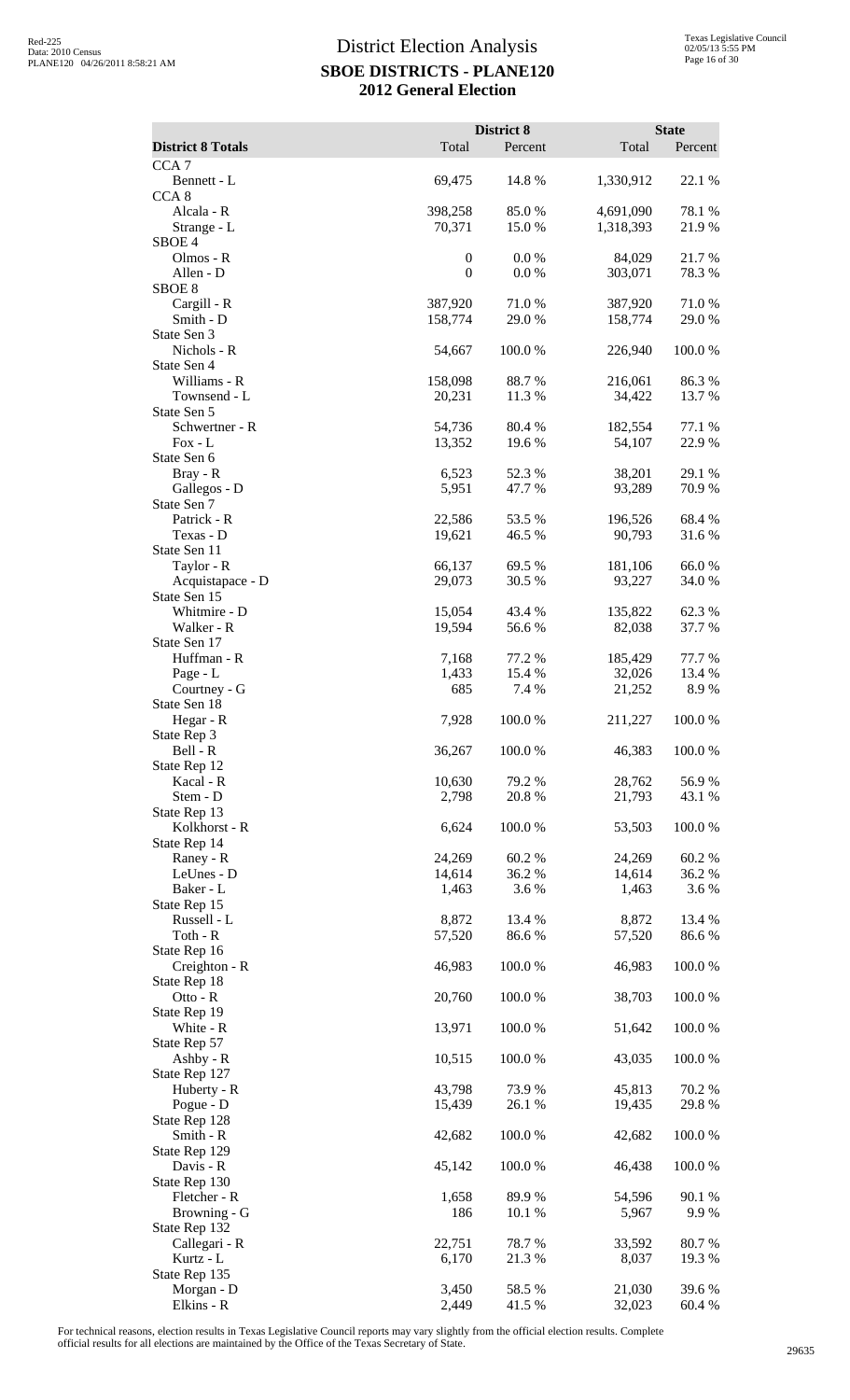|                                      |         | District 8 |            | <b>State</b> |
|--------------------------------------|---------|------------|------------|--------------|
| <b>District 8 Totals</b>             | Total   | Percent    | Total      | Percent      |
| State Rep 138                        |         |            |            |              |
| Bohac - R                            | 335     | 77.2 %     | 29,645     | 80.5 %       |
| Coughran - L                         | 99      | 22.8%      | 7,202      | 19.5 %       |
| State Rep 141                        |         |            |            |              |
| Thompson - D                         | 749     | 45.9 %     | 33,180     | 87.9%        |
| Bunch - R                            | 883     | 54.1 %     | 4,587      | 12.1 %       |
| State Rep 142                        |         |            |            |              |
| Dutton - D                           | 4,331   | 100.0 %    | 34,010     | 100.0 %      |
| State Rep 143                        |         |            |            |              |
| Hernandez Luna - D                   | 392     | 29.9 %     | 21,869     | 72.9 %       |
| Weiskopf - R                         | 921     | 70.1 %     | 8,112      | 27.1 %       |
| State Rep 144                        |         |            |            |              |
| Pineda - R                           | 6,364   | 51.7 %     | 10,885     | 45.5 %       |
| Perez - D                            | 5,606   | 45.5 %     | 12,446     | 52.1 %       |
| Rourke - L                           | 348     | 2.8 %      | 573        | 2.4 %        |
| State Rep 145                        |         |            |            |              |
| Alvarado - D                         | 2,114   | 100.0%     | 20,892     | 100.0%       |
| State Rep 150                        |         |            |            |              |
| Riddle - R                           | 8,561   | 59.6 %     | 44,454     | 69.7 %       |
| Neal - D                             | 5,806   | 40.4 %     | 19,343     | 30.3%        |
| <b>Total Voter Registration (VR)</b> | 887,134 |            | 13,122,046 |              |
| Total Spanish Surname VR and SSVR/VR | 110,885 | 12.5 %     | 2,928,555  | 22.3 %       |
| Turnout (TO) and TO/VR               | 571,285 | 64.4 %     | 8,049,220  | 61.3%        |

|                          |         | District 9 |           | <b>State</b> |
|--------------------------|---------|------------|-----------|--------------|
| <b>District 9 Totals</b> | Total   | Percent    | Total     | Percent      |
| President                |         |            |           |              |
| Romney - R               | 449,301 | 73.3 %     | 4,568,788 | 57.1 %       |
| Obama - D                | 156,833 | 25.6 %     | 3,307,609 | 41.4%        |
| Johnson - L              | 5,181   | $0.8 \%$   | 88,539    | 1.1 %        |
| Stein - G                | 1,187   | 0.2%       | 24,645    | 0.3%         |
| Write-In -               | 539     | 0.1 %      | 7,722     | 0.1 %        |
| U.S. Sen                 |         |            |           |              |
| $Cruz - R$               | 418,275 | 69.4 %     | 4,439,084 | 56.5 %       |
| Sadler - D               | 171,132 | 28.4 %     | 3,194,484 | 40.6%        |
| Myers - L                | 9,248   | 1.5 %      | 162,294   | 2.1 %        |
| Collins - G              | 3,742   | 0.6 %      | 67,391    | 0.9%         |
| U.S. Rep 1               |         |            |           |              |
| Gohmert - R              | 172,653 | 71.4 %     | 178,320   | 71.4 %       |
| McKellar - D             | 65,159  | 27.0%      | 67,221    | 26.9%        |
| Patterson - L            | 3,912   | 1.6%       | 4,114     | 1.6%         |
| U.S. Rep 4               |         |            |           |              |
| Hall - R                 | 172,297 | 72.7 %     | 182,615   | 73.0%        |
| Hathcox - D              | 57,808  | 24.4 %     | 60,192    | 24.1 %       |
| Griffing - L             | 6,869   | 2.9%       | 7,257     | 2.9%         |
| U.S. Rep 5               |         |            |           |              |
| Hensarling - R           | 91,784  | 75.3 %     | 134,091   | 64.4 %       |
| Mrosko - D               | 27,355  | 22.4 %     | 69,178    | 33.2 %       |
| Ashby - L                | 2,767   | 2.3 %      | 4,961     | 2.4 %        |
| RR Comm 1                |         |            |           |              |
| Craddick - R             | 414,076 | 70.2 %     | 4,335,527 | 56.2%        |
| Henry - D                | 156,640 | 26.6%      | 3,057,319 | 39.6%        |
| Wall - L                 | 9,171   | 1.6%       | 172,959   | 2.2 %        |
| Kennedy - G              | 9,732   | 1.7%       | 153,632   | 2.0%         |
| RR Comm 2                |         |            |           |              |
| Smitherman - R           | 428,912 | 85.7%      | 4,536,610 | 73.8%        |
| Perez - L                | 49,703  | 9.9%       | 1,126,859 | 18.3 %       |
| Wendel - G               | 22,047  | 4.4 %      | 486,467   | 7.9%         |
| Sup Ct 2                 |         |            |           |              |
| Willett - R              | 441,980 | 88.8%      | 4,770,884 | 78.8%        |
| Koelsch - L              | 55,958  | 11.2 %     | 1,285,441 | 21.2%        |
| Sup Ct 4                 |         |            |           |              |
| Devine - R               | 427,074 | 85.5 %     | 4,598,461 | 75.1 %       |
| Oxford - L               | 52,487  | 10.5 %     | 1,034,722 | 16.9%        |
| Waterbury - G            | 19,787  | 4.0%       | 491,980   | $8.0\ \%$    |
| Sup Ct 6                 |         |            |           |              |
| Hecht - R                | 396,104 | 67.8%      | 4,126,568 | 53.7%        |
| Petty - D                | 165,153 | 28.3%      | 3,219,526 | 41.9%        |
| Ash - $L$                | 15,949  | 2.7 %      | 234,104   | 3.0%         |
| Chisholm - G             | 7,368   | 1.3%       | 101,448   | 1.3%         |
| CCA Pres Judge           |         |            |           |              |
| Keller - R               | 406,036 | 69.5 %     | 4,256,043 | 55.5 %       |
| Hampton - D              | 160,866 | 27.6 %     | 3,163,478 | 41.2%        |
|                          |         |            |           |              |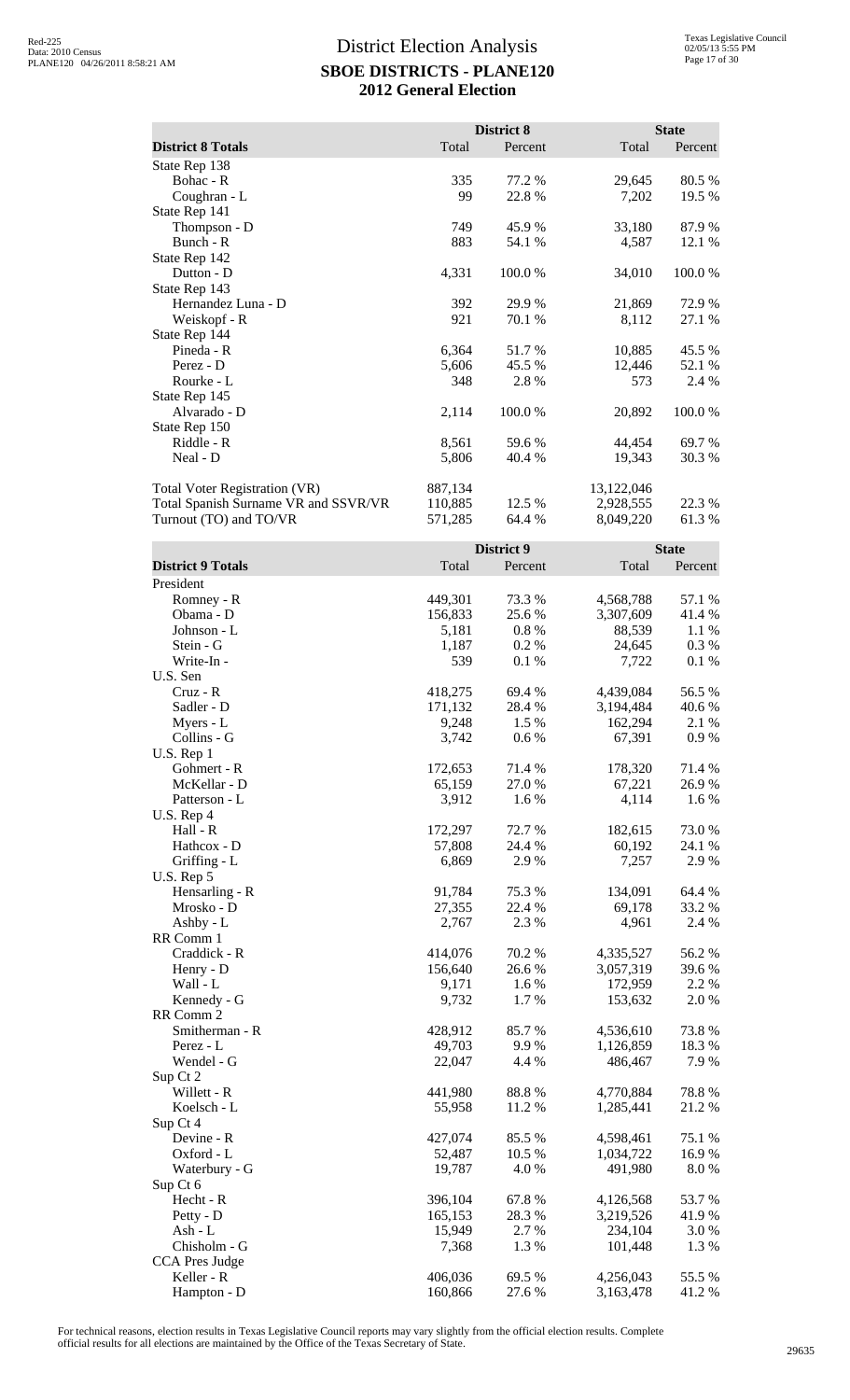|                                      |                    | District 9      |                        | <b>State</b>     |
|--------------------------------------|--------------------|-----------------|------------------------|------------------|
| <b>District 9 Totals</b>             | Total              | Percent         | Total                  | Percent          |
| CCA Pres Judge                       |                    |                 |                        |                  |
| Stott - L                            | 16,993             | 2.9%            | 250,374                | 3.3 %            |
| CCA <sub>7</sub>                     |                    |                 |                        |                  |
| Hervey - R                           | 427,763            | 86.2%           | 4,686,332              | 77.9 %           |
| Bennett - L                          | 68,722             | 13.8 %          | 1,330,912              | 22.1 %           |
| CCA <sub>8</sub><br>Alcala - R       | 418,519            | 84.7%           | 4,691,090              | 78.1 %           |
| Strange - L                          | 75,670             | 15.3 %          | 1,318,393              | 21.9%            |
| SBOE 9                               |                    |                 |                        |                  |
| Ratliff - R                          | 427,613            | 85.7 %          | 427,613                | 85.7%            |
| Little - L                           | 71,587             | 14.3 %          | 71,587                 | 14.3 %           |
| State Sen 1                          |                    |                 |                        |                  |
| Eltife - R                           | 210,054            | 71.4 %          | 210,054                | 71.4 %           |
| Russell - D<br>State Sen 2           | 84,246             | 28.6 %          | 84,246                 | 28.6%            |
| Deuell - R                           | 114,289            | 100.0%          | 172,424                | 100.0%           |
| State Sen 3                          |                    |                 |                        |                  |
| Nichols - R                          | 88,057             | 100.0%          | 226,940                | 100.0%           |
| State Sen 30                         |                    |                 |                        |                  |
| Estes - R                            | 30,659             | 86.7%           | 217,887                | 86.1%            |
| Forsythe - L                         | 4,715              | 13.3 %          | 35,128                 | 13.9 %           |
| State Rep 1<br>Lavender - R          | 42,063             | 82.6%           | 42,063                 | 82.6%            |
| Eason - L                            | 8,833              | 17.4 %          | 8,833                  | 17.4 %           |
| State Rep 2                          |                    |                 |                        |                  |
| Flynn - R                            | 46,025             | 100.0%          | 46,025                 | 100.0%           |
| State Rep 4                          |                    |                 |                        |                  |
| Gooden - R                           | 44,181             | 100.0%          | 44,181                 | 100.0%           |
| State Rep 5                          |                    | 100.0%          |                        | 100.0%           |
| Hughes - R<br>State Rep 6            | 46,181             |                 | 46,181                 |                  |
| Schaefer - R                         | 42,499             | 88.8%           | 42,499                 | 88.8%            |
| Parkes - L                           | 5,380              | 11.2 %          | 5,380                  | 11.2 %           |
| State Rep 7                          |                    |                 |                        |                  |
| Simpson - R                          | 41,727             | 100.0%          | 41,727                 | 100.0%           |
| State Rep 8                          |                    |                 |                        |                  |
| $Cook - R$                           | 11,721<br>4,057    | 74.3 %<br>25.7% | 35,996<br>13,339       | 73.0%<br>27.0 %  |
| Morgan - D<br>State Rep 9            |                    |                 |                        |                  |
| Paddie - R                           | 45,436             | 100.0%          | 49,010                 | 100.0%           |
| State Rep 10                         |                    |                 |                        |                  |
| Pitts - R                            | 3,499              | 100.0%          | 46,051                 | 100.0%           |
| State Rep 11                         |                    |                 |                        |                  |
| Clardy - R                           | 40,962             | 100.0%          | 40,962                 | 100.0%           |
| State Rep 33<br>Turner - R           | 26,670             | 87.5 %          | 50,631                 | 85.3%            |
| Carrasco - L                         | 3,809              | 12.5 %          | 8,701                  | 14.7 %           |
| State Rep 57                         |                    |                 |                        |                  |
| Ashby - R                            | 21,131             | 100.0%          | 43,035                 | 100.0%           |
| State Rep 62                         |                    |                 |                        |                  |
| Phillips - R                         | 40,219             | 75.7 %          | 40,219                 | 75.7 %           |
| Perez - D                            | 12,925             | 24.3 %          | 12,925                 | 24.3 %           |
| <b>Total Voter Registration (VR)</b> | 972,938            |                 | 13,122,046             |                  |
| Total Spanish Surname VR and SSVR/VR | 44,559             | 4.6 %           | 2,928,555              | 22.3 %           |
| Turnout (TO) and TO/VR               | 616,701            | 63.4 %          | 8,049,220              | 61.3%            |
|                                      |                    |                 |                        |                  |
|                                      |                    | District 10     |                        | <b>State</b>     |
| <b>District 10 Totals</b>            | Total              | Percent         | Total                  | Percent          |
| President                            |                    |                 |                        |                  |
| Romney - R<br>Obama - D              | 331,022<br>235,591 | 57.0%<br>40.5 % | 4,568,788<br>3,307,609 | 57.1 %<br>41.4 % |
| Johnson - L                          | 10,641             | 1.8%            | 88,539                 | 1.1 %            |
| Stein - G                            | 2,373              | 0.4 %           | 24,645                 | 0.3 %            |
| Write-In -                           | 1,380              | 0.2%            | 7,722                  | 0.1 %            |

Cruz - R<br>
Sadler - D<br>
Sadler - D<br>
Samme 231,332<br>  $315,662$ <br>  $55.3 %$ <br>  $4,439,084$ <br>  $56.5 %$ <br>  $3,194,484$ <br>  $40.6 %$ Sadler - D 231,332 40.5 % 3,194,484 40.6 % Myers - L 18,506 3.2 % 162,294 2.1 % Collins - G 5,596 1.0 % 67,391 0.9 %

Brady - R 5,579 77.6 % 194,036 77.3 % Burns - D 1,488 20.7 % 51,049 20.3 % Hall - L 122 1.7 % 5,958 2.4 %

U.S. Sen

U.S. Rep 8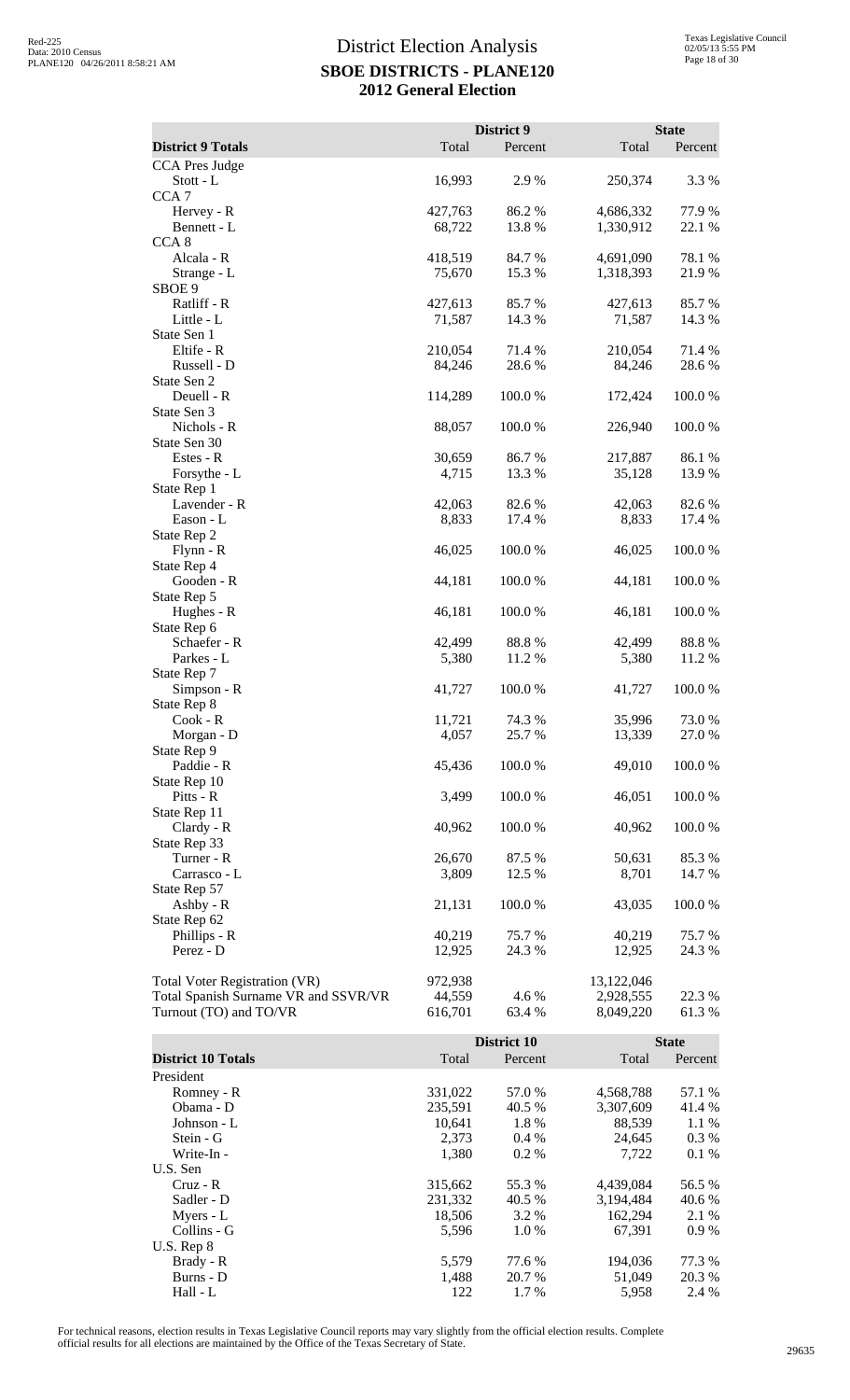|                                     |                    | <b>District 10</b> |                        | <b>State</b>    |
|-------------------------------------|--------------------|--------------------|------------------------|-----------------|
| <b>District 10 Totals</b>           | Total              | Percent            | Total                  | Percent         |
| <b>U.S. Rep 10</b><br>McCaul - R    | 81,101             | 54.1 %             | 159,783                | 60.5%           |
| Cadien - D                          | 63,189             | 42.2 %             | 95,710                 | 36.3%           |
| Priest - L                          | 5,565              | 3.7 %              | 8,526                  | 3.2 %           |
| <b>U.S. Rep 17</b><br>Flores - R    | 52,466             | 73.3 %             | 143,284                | 79.9%           |
| Easton - L                          | 19,127             | 26.7%              | 35,978                 | 20.1 %          |
| <b>U.S. Rep 21</b>                  |                    |                    |                        |                 |
| Smith - R                           | 222                | 73.3 %             | 187,014                | 60.5 %          |
| Duval - D<br>Liberty - L            | 66<br>15           | 21.8%<br>5.0%      | 109,326<br>12,524      | 35.4 %<br>4.1 % |
| <b>U.S. Rep 25</b>                  |                    |                    |                        |                 |
| Williams - R                        | 41,074             | 61.3%              | 154,244                | 58.4%           |
| Henderson - D<br>Dewey - L          | 22,945<br>2,939    | 34.3 %<br>4.4 %    | 98,827<br>10,860       | 37.4 %<br>4.1 % |
| <b>U.S. Rep 27</b>                  |                    |                    |                        |                 |
| Farenthold - R                      | 5,177              | 54.3 %             | 120,681                | 56.8%           |
| Harrison - D                        | 3,756              | 39.4 %             | 83,394                 | 39.2 %          |
| Byrd - L<br>Baldwin - I             | 375<br>224         | 3.9%<br>2.3 %      | 3,218<br>5,354         | 1.5 %<br>2.5 %  |
| <b>U.S. Rep 31</b>                  |                    |                    |                        |                 |
| Carter - R                          | 145,348            | 61.3%              | 145,348                | 61.3%           |
| Wyman - D                           | 82,977             | 35.0%              | 82,977                 | 35.0%           |
| Garofolo - L<br><b>U.S. Rep 35</b>  | 8,862              | 3.7 %              | 8,862                  | 3.7%            |
| Narvaiz - R                         | 689                | 18.2%              | 52,894                 | 32.0%           |
| Doggett - D                         | 2,878              | 76.1 %             | 105,626                | 64.0%           |
| Leone - L<br>Owen - G               | 140<br>75          | 3.7 %<br>2.0%      | 4,082<br>2,540         | 2.5 %<br>1.5 %  |
| RR Comm 1                           |                    |                    |                        |                 |
| Craddick - R                        | 311,546            | 55.7%              | 4,335,527              | 56.2%           |
| Henry - D                           | 211,522            | 37.8 %             | 3,057,319              | 39.6%           |
| Wall - L<br>Kennedy - G             | 22,428<br>13,710   | 4.0%<br>2.5 %      | 172,959<br>153,632     | 2.2 %<br>2.0%   |
| RR Comm 2                           |                    |                    |                        |                 |
| Smitherman - R                      | 326,972            | 69.8%              | 4,536,610              | 73.8%           |
| Perez - L<br>Wendel - G             | 90,400             | 19.3 %<br>11.0%    | 1,126,859              | 18.3 %          |
| Sup Ct 2                            | 51,324             |                    | 486,467                | 7.9 %           |
| Willett - R                         | 343,510            | 74.5 %             | 4,770,884              | 78.8%           |
| Koelsch - L                         | 117,620            | 25.5 %             | 1,285,441              | 21.2%           |
| Sup Ct 4<br>Devine - R              | 328,184            | 70.2%              | 4,598,461              | 75.1 %          |
| Oxford - L                          | 89,893             | 19.2 %             | 1,034,722              | 16.9%           |
| Waterbury - G                       | 49,477             | 10.6%              | 491,980                | 8.0%            |
| Sup Ct 6<br>Hecht - R               | 293,961            | 52.8%              | 4,126,568              | 53.7%           |
| Petty - D                           | 227,679            | 40.9%              | 3,219,526              | 41.9%           |
| Ash - L                             | 26,501             | 4.8%               | 234,104                | 3.0%            |
| Chisholm - G                        | 8,397              | 1.5 %              | 101,448                | 1.3%            |
| <b>CCA Pres Judge</b><br>Keller - R | 305,182            | 54.9%              | 4,256,043              | 55.5 %          |
| Hampton - D                         | 223,013            | 40.1 %             | 3,163,478              | 41.2%           |
| Stott - L                           | 27,642             | 5.0%               | 250,374                | 3.3 %           |
| CCA <sub>7</sub>                    |                    |                    |                        |                 |
| Hervey - R<br>Bennett - L           | 335,887<br>122,947 | 73.2 %<br>26.8%    | 4,686,332<br>1,330,912 | 77.9%<br>22.1 % |
| CCA <sub>8</sub>                    |                    |                    |                        |                 |
| Alcala - R                          | 334,303            | 73.3 %             | 4,691,090              | 78.1 %          |
| Strange - L<br>SBOE 10              | 121,822            | 26.7%              | 1,318,393              | 21.9%           |
| Maynard - R                         | 313,027            | 56.6%              | 313,027                | 56.6%           |
| Jennings - D                        | 239,986            | 43.4 %             | 239,986                | 43.4 %          |
| State Sen 5                         |                    |                    |                        |                 |
| Schwertner - R<br>$Fox - L$         | 127,818<br>40,755  | 75.8%<br>24.2 %    | 182,554<br>54,107      | 77.1 %<br>22.9% |
| State Sen 14                        |                    |                    |                        |                 |
| Watson - D                          | 111,642            | 77.5 %             | 212,527                | 80.3%           |
| $Dixon - L$                         | 32,482             | 22.5 %             | 52,187                 | 19.7%           |
| State Sen 18<br>Hegar - R           | 48,516             | 100.0%             | 211,227                | 100.0%          |
| State Sen 22                        |                    |                    |                        |                 |
| Birdwell - R                        | 3,216              | 82.6 %             | 188,543                | 85.6%           |
| Kilbride - L                        | 677                | 17.4 %             | 31,785                 | 14.4 %          |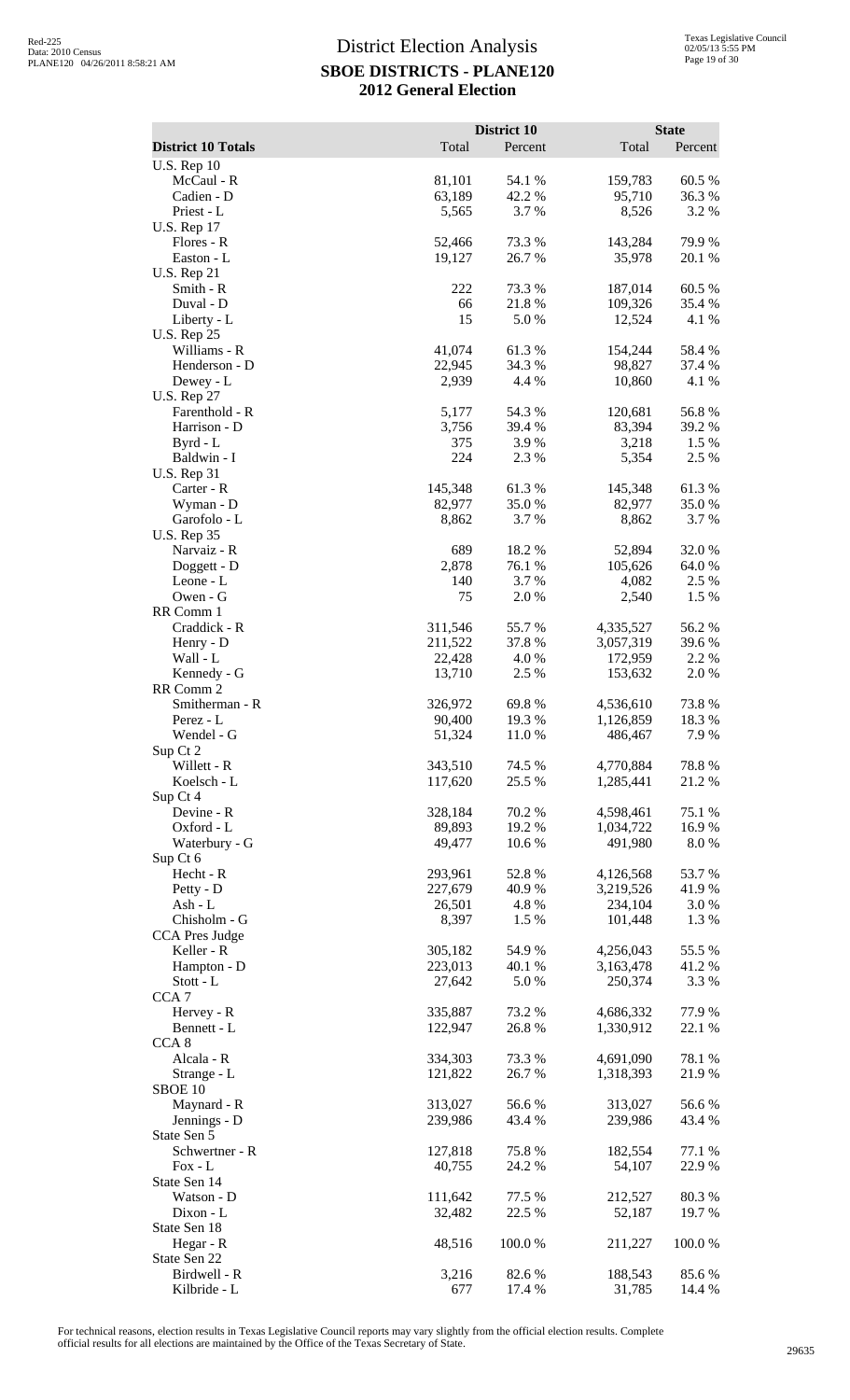|                                      |         | District 10 |            | <b>State</b> |
|--------------------------------------|---------|-------------|------------|--------------|
| <b>District 10 Totals</b>            | Total   | Percent     | Total      | Percent      |
| State Sen 24                         |         |             |            |              |
| Fraser - R                           | 85,484  | 100.0 %     | 209,314    | 100.0 %      |
| State Rep 3                          |         |             |            |              |
| Bell - R                             | 10,116  | 100.0%      | 46,383     | 100.0%       |
| State Rep 8                          |         |             |            |              |
| Cook - R                             | 5,270   | 72.9 %      | 35,996     | 73.0%        |
| Morgan - D                           | 1,962   | 27.1 %      | 13,339     | 27.0 %       |
| State Rep 12                         |         |             |            |              |
| Kacal - R                            | 10,214  | 51.5%       | 28,762     | 56.9%        |
| Stem - D                             | 9,615   | 48.5 %      | 21,793     | 43.1 %       |
| State Rep 13                         |         |             |            |              |
| Kolkhorst - R                        | 34,381  | 100.0%      | 53,503     | 100.0%       |
| State Rep 17                         |         |             |            |              |
| Kleinschmidt - R                     | 18,854  | 63.3%       | 31,055     | 62.2%        |
| Guerra - D                           | 10,910  | 36.7 %      | 18,838     | 37.8%        |
| State Rep 20                         |         |             |            |              |
| Farney - R                           | 51,554  | 100.0%      | 51,554     | 100.0%       |
| State Rep 46                         |         |             |            |              |
| Dukes - D                            | 15,811  | 81.2%       | 35,560     | 86.5%        |
| Fernandez - L                        | 3,662   | 18.8%       | 5,572      | 13.5 %       |
| State Rep 47                         |         |             |            |              |
| Tanner - L                           | 2,476   | 5.1 %       | 4,216      | 5.0%         |
| Frandsen - D                         | 15,298  | 31.3%       | 31,294     | 36.9%        |
| Workman - R                          | 31,103  | 63.6%       | 49,220     | 58.1 %       |
| State Rep 48                         |         |             |            |              |
| Thomas - R                           | 7,937   | 39.8 %      | 27,922     | 35.5 %       |
| Howard - D                           | 11,159  | 56.0%       | 46,512     | 59.2 %       |
| Edgar - L                            | 840     | 4.2 %       | 4,134      | 5.3 %        |
| State Rep 49                         |         |             |            |              |
| Phillips - L                         | 3,681   | 18.0%       | 10,640     | 17.3 %       |
| Naishtat - D                         | 16,798  | 82.0 %      | 50,973     | 82.7%        |
| State Rep 50                         |         |             |            |              |
| Strama - D                           | 41,035  | 100.0 %     | 41,035     | 100.0%       |
| State Rep 52                         |         |             |            |              |
| Simmons - L                          | 13,526  | 29.7%       | 13,526     | 29.7 %       |
| Gonzales - R                         | 31,991  | 70.3 %      | 31,991     | 70.3%        |
| State Rep 54                         |         |             |            |              |
| Aycock - R                           | 21,226  | 53.5%       | 26,910     | 57.5 %       |
| Brown - D                            | 18,452  | 46.5 %      | 19,879     | 42.5 %       |
| State Rep 55                         |         |             |            |              |
| Sheffield - R                        | 32,153  | 100.0%      | 32,153     | 100.0%       |
| State Rep 57                         |         |             |            |              |
| Ashby - R                            | 8,964   | 100.0%      | 43,035     | 100.0%       |
| State Rep 136                        |         |             |            |              |
| Dale - R                             | 32,383  | 53.1 %      | 32,383     | 53.1 %       |
| Stillwell - D                        | 24,851  | 40.7 %      | 24,851     | 40.7 %       |
| Whittington - L                      | 3,802   | 6.2 %       | 3,802      | 6.2%         |
|                                      |         |             |            |              |
| <b>Total Voter Registration (VR)</b> | 913,308 |             | 13,122,046 |              |
| Total Spanish Surname VR and SSVR/VR | 102,699 | 11.2 %      | 2,928,555  | 22.3 %       |
| Turnout (TO) and TO/VR               | 583,367 | 63.9%       | 8,049,220  | 61.3%        |
|                                      |         |             |            |              |

|                           |         | District 11 |           | <b>State</b> |
|---------------------------|---------|-------------|-----------|--------------|
| <b>District 11 Totals</b> | Total   | Percent     | Total     | Percent      |
| President                 |         |             |           |              |
| Romney - R                | 396,329 | 64.3 %      | 4,568,788 | 57.1 %       |
| Obama - D                 | 210,974 | 34.2 %      | 3,307,609 | 41.4 %       |
| Johnson - L               | 7,278   | 1.2%        | 88,539    | 1.1 %        |
| Stein - G                 | 1,711   | $0.3\%$     | 24,645    | $0.3\%$      |
| Write-In -                | 391     | 0.1%        | 7,722     | 0.1%         |
| U.S. Sen                  |         |             |           |              |
| $Cruz - R$                | 387,323 | 63.6 %      | 4,439,084 | 56.5 %       |
| Sadler - D                | 203,981 | 33.5 %      | 3,194,484 | 40.6 %       |
| Myers - L                 | 13,458  | 2.2 %       | 162,294   | 2.1 %        |
| Collins - G               | 4,693   | $0.8\%$     | 67,391    | 0.9%         |
| U.S. Rep $6$              |         |             |           |              |
| Barton - R                | 65,502  | 59.6 %      | 145,019   | 58.0%        |
| Sanders - D               | 41,584  | 37.8 %      | 98,053    | 39.2 %       |
| Chauvin - L               | 2,064   | 1.9 %       | 4,847     | 1.9%         |
| Parmer - G                | 788     | $0.7\%$     | 2,017     | 0.8 %        |
| <b>U.S. Rep 12</b>        |         |             |           |              |
| Granger - R               | 164,867 | 71.8%       | 175,649   | 70.9 %       |
| Robinson - D              | 59,289  | 25.8 %      | 66,080    | 26.7 %       |
| Solodow - L               | 5,486   | 2.4 %       | 5,983     | 2.4 %        |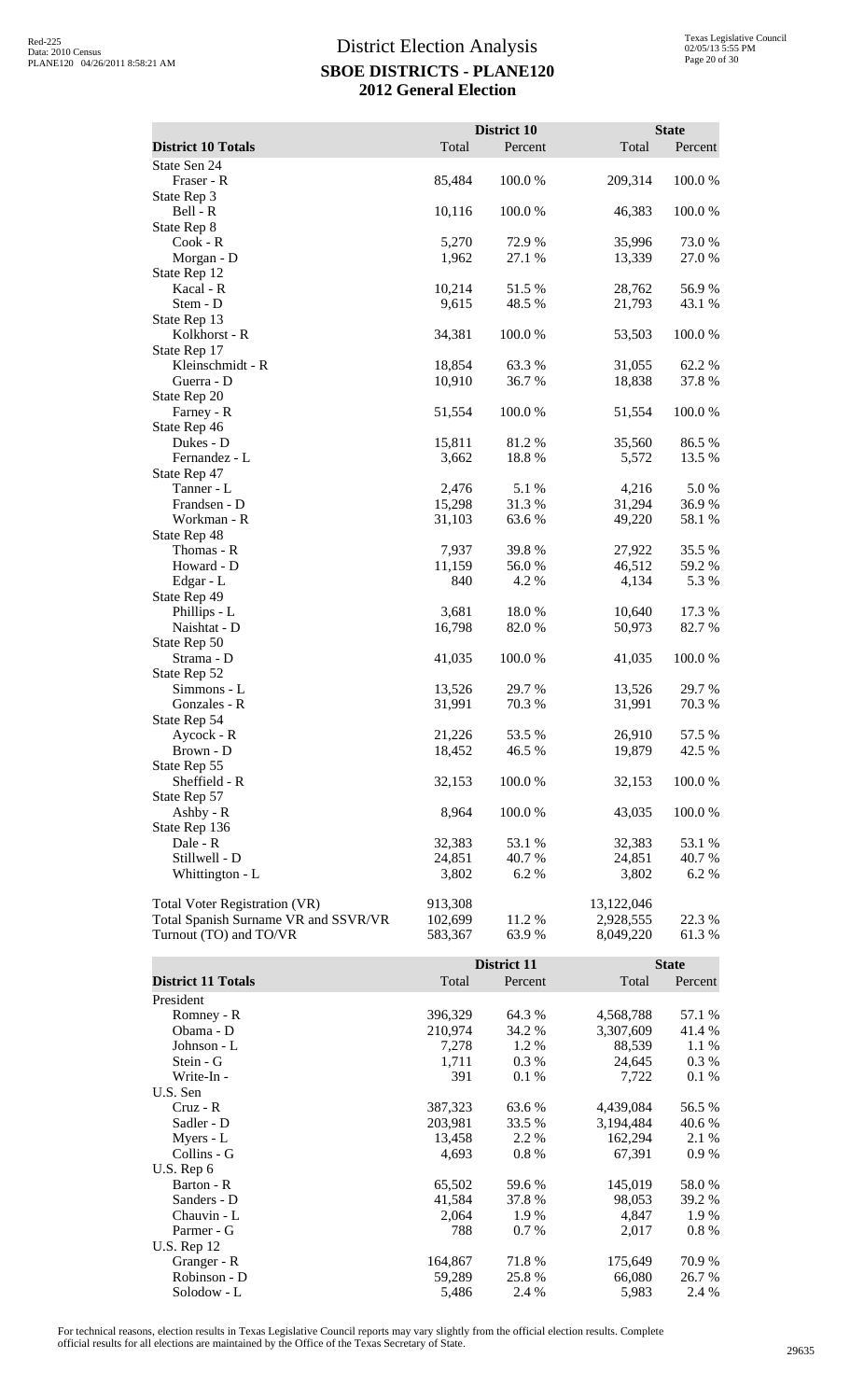|                                    |                   | District 11      |                        | <b>State</b>    |
|------------------------------------|-------------------|------------------|------------------------|-----------------|
| <b>District 11 Totals</b>          | Total             | Percent          | Total                  | Percent         |
| <b>U.S. Rep 24</b><br>Marchant - R | 121,172           | 61.8%            | 148,586                | $61.0\ \%$      |
| Rusk - D                           | 69,029            | 35.2 %           | 87,645                 | 36.0 %          |
| Stathas - L                        | 5,884             | 3.0 %            | 7,258                  | 3.0 %           |
| <b>U.S. Rep 25</b><br>Williams - R | 1,774             | 73.1 %           | 154,244                | 58.4%           |
| Henderson - D                      | 570               | 23.5 %           | 98,827                 | 37.4 %          |
| Dewey - L                          | 84                | 3.5 %            | 10,860                 | 4.1 %           |
| <b>U.S. Rep 26</b>                 |                   |                  |                        |                 |
| Burgess - R<br>Sanchez - D         | 41,783<br>15,053  | 71.5 %<br>25.7 % | 176,642<br>74,237      | 68.3%<br>28.7%  |
| Boler - L                          | 1,635             | 2.8 %            | 7,844                  | 3.0 %           |
| <b>U.S. Rep 32</b>                 |                   |                  |                        |                 |
| Sessions - R                       | 2,129             | 70.3 %           | 146,653                | 58.3%           |
| McGovern - D<br>Hollist - L        | 860<br>39         | 28.4 %<br>1.3%   | 99,288<br>5,695        | 39.5 %<br>2.3 % |
| <b>U.S. Rep 33</b>                 |                   |                  |                        |                 |
| Bradley - R                        | 3,241             | 43.9%            | 30,252                 | 25.8%           |
| Veasey - D                         | 3,976             | 53.9%            | 85,114                 | 72.5 %          |
| Lindsay - G<br>RR Comm 1           | 165               | 2.2 %            | 2,009                  | 1.7 %           |
| Craddick - R                       | 382,539           | 63.9%            | 4,335,527              | 56.2%           |
| Henry - D                          | 190,171           | 31.8%            | 3,057,319              | 39.6%           |
| Wall - L                           | 14,395            | 2.4 %            | 172,959                | 2.2 %           |
| Kennedy - G<br>RR Comm 2           | 11,295            | 1.9%             | 153,632                | 2.0%            |
| Smitherman - R                     | 393,122           | 79.6%            | 4,536,610              | 73.8%           |
| Perez - L                          | 68,980            | 14.0%            | 1,126,859              | 18.3%           |
| Wendel - G                         | 32,015            | 6.5%             | 486,467                | 7.9%            |
| Sup Ct 2                           | 406,840           | 83.1 %           |                        | 78.8%           |
| Willett - R<br>Koelsch - L         | 83,000            | 16.9%            | 4,770,884<br>1,285,441 | 21.2%           |
| Sup Ct 4                           |                   |                  |                        |                 |
| Devine - R                         | 394,570           | 80.0%            | 4,598,461              | 75.1 %          |
| Oxford - L                         | 69,245<br>29,239  | 14.0%<br>5.9%    | 1,034,722              | 16.9%<br>8.0%   |
| Waterbury - G<br>Sup Ct 6          |                   |                  | 491,980                |                 |
| Hecht - R                          | 366,176           | 61.4 %           | 4,126,568              | 53.7%           |
| Petty - D                          | 202,719           | 34.0 %           | 3,219,526              | 41.9%           |
| Ash - L<br>Chisholm - G            | 19,848            | 3.3 %            | 234,104                | 3.0 %           |
| CCA Pres Judge                     | 7,219             | 1.2%             | 101,448                | 1.3 %           |
| Keller - R                         | 377,222           | 63.4 %           | 4,256,043              | 55.5 %          |
| Hampton - D                        | 196,709           | 33.1 %           | 3,163,478              | 41.2%           |
| Stott - L<br>CCA <sub>7</sub>      | 21,031            | 3.5 %            | 250,374                | 3.3 %           |
| Hervey - R                         | 400,672           | 82.2%            | 4,686,332              | 77.9 %          |
| Bennett - L                        | 86,494            | 17.8 %           | 1,330,912              | 22.1 %          |
| CCA <sub>8</sub>                   |                   |                  |                        |                 |
| Alcala - R<br>Strange - L          | 399,550<br>87,210 | 82.1 %<br>17.9 % | 4,691,090<br>1,318,393 | 78.1 %<br>21.9% |
| SBOE 11                            |                   |                  |                        |                 |
| Hardy - R                          | 403,740           | 82.8%            | 403,740                | 82.8%           |
| Darr - L                           | 84,014            | 17.2 %           | 84,014                 | 17.2 %          |
| SBOE <sub>13</sub><br>Russell - R  | $\boldsymbol{0}$  | 0.0 %            | 106,517                | 25.7 %          |
| Knight - D                         | $\boldsymbol{0}$  | 0.0 %            | 308,486                | 74.3 %          |
| State Sen 9                        |                   |                  |                        |                 |
| Hancock - R                        | 108,781           | 64.7 %           | 136,288                | 58.3%           |
| Martinez - D<br>McElwee - L        | 53,312<br>6,135   | 31.7%<br>3.6 %   | 89,255<br>8,034        | 38.2%<br>3.4 %  |
| State Sen 10                       |                   |                  |                        |                 |
| Shelton - R                        | 118,051           | 57.4 %           | 140,656                | 48.9%           |
| Davis - D                          | 87,507            | 42.6 %           | 147,103                | 51.1 %          |
| State Sen 12<br>Nelson - R         | 60,955            | 84.3 %           | 203,988                | 83.4 %          |
| Betz - L                           | 11,353            | 15.7%            | 40,570                 | 16.6 %          |
| State Sen 16                       |                   |                  |                        |                 |
| Carona - R                         | 60,726            | 100.0%           | 181,746                | 100.0 %         |
| State Sen 22<br>Birdwell - R       | 1,171             | 69.4 %           | 188,543                | 85.6%           |
| Kilbride - L                       | 516               | 30.6 %           | 31,785                 | 14.4 %          |
| State Sen 30                       |                   |                  |                        |                 |
| Estes - R                          | 38,644            | 89.4 %           | 217,887                | 86.1 %          |
| Forsythe - L                       | 4,558             | 10.6%            | 35,128                 | 13.9%           |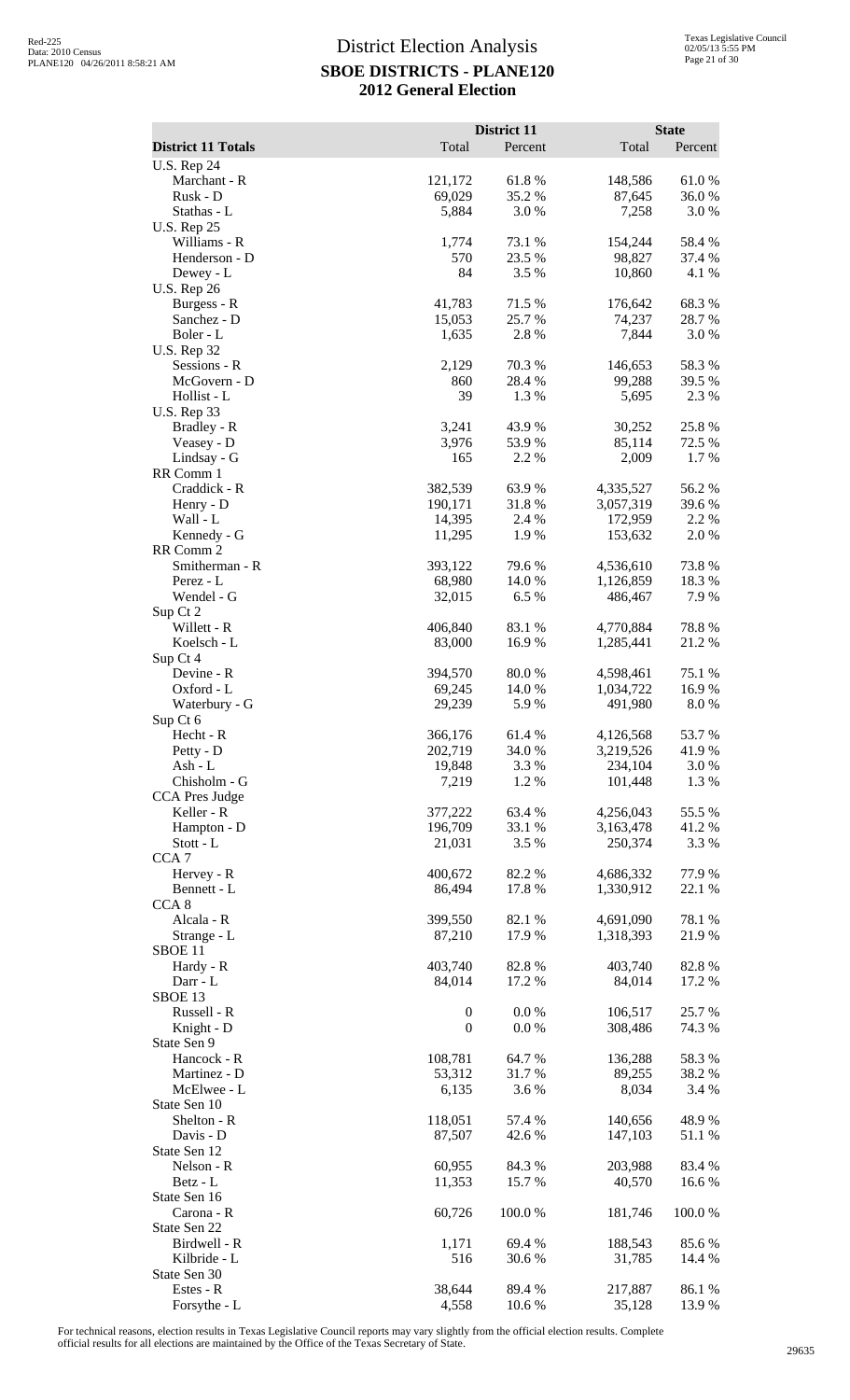|                                                                       |                    | District 11                   |                         | <b>State</b>            |
|-----------------------------------------------------------------------|--------------------|-------------------------------|-------------------------|-------------------------|
| <b>District 11 Totals</b><br>State Rep 61                             | Total              | Percent                       | Total                   | Percent                 |
| $King - R$                                                            | 38,986             | 89.2%                         | 55,737                  | 88.9%                   |
| Britt - G                                                             | 4,718              | 10.8%                         | 6,954                   | 11.1 %                  |
| State Rep 90<br>Burnam - D                                            | 3,092              | 100.0%                        | 17,597                  | 100.0%                  |
| State Rep 91                                                          |                    |                               |                         |                         |
| Klick - R                                                             | 40,057             | 100.0%                        | 40,058                  | 100.0%                  |
| State Rep 92<br>Strickland - R                                        | 37,084             | 80.7%                         | 37,084                  | 80.7%                   |
| Fatzinger - L                                                         | 8,884              | 19.3 %                        | 8,884                   | 19.3 %                  |
| State Rep 93                                                          |                    |                               |                         |                         |
| Beckman - L<br>Hardin - D                                             | 1,640<br>17,065    | 3.5 %<br>36.4 %               | 1,768<br>18,797         | 3.5 %<br>37.5 %         |
| Krause - R                                                            | 28,144             | 60.1%                         | 29,527                  | 58.9%                   |
| State Rep 94                                                          |                    |                               |                         |                         |
| Patrick - R<br>Eyerly - L                                             | 25,556<br>4,347    | 85.5 %<br>14.5 %              | 42,208<br>9,133         | 82.2%<br>17.8 %         |
| State Rep 95                                                          |                    |                               |                         |                         |
| Mitchell - R                                                          | 2,330              | 39.8%                         | 11,004                  | 22.6%                   |
| Collier - D<br>State Rep 96                                           | 3,520              | 60.2 %                        | 37,594                  | 77.4 %                  |
| Zedler - R                                                            | 36,302             | 81.0%                         | 36,940                  | 80.5 %                  |
| Koch - L                                                              | 8,537              | 19.0 %                        | 8,931                   | 19.5 %                  |
| State Rep 97<br>Wingo - L                                             | 1,798              | 2.9%                          | 1,873                   | 2.9%                    |
| Grassia - D                                                           | 23,404             | 37.3 %                        | 24,159                  | 37.6%                   |
| Goldman - R                                                           | 37,518             | 59.8%                         | 38,139                  | 59.4 %                  |
| State Rep 98<br>Capriglione - R                                       | 57,539             | 85.6%                         | 57,539                  | 85.6%                   |
| Goolsby - L                                                           | 9,694              | 14.4 %                        | 9,694                   | 14.4 %                  |
| State Rep 99                                                          |                    |                               |                         |                         |
| Hawkins - L<br>McClure - D                                            | 1,944<br>14,624    | 3.7%<br>27.7 %                | 2,009<br>16,763         | 3.6%<br>30.2 %          |
| Geren - R                                                             | 36,154             | 68.6 %                        | 36,715                  | 66.2%                   |
| State Rep 101<br>Turner - D                                           |                    |                               |                         |                         |
| Nulsen - L                                                            | 1,371<br>283       | 82.9 %<br>17.1 %              | 28,943<br>3,984         | 87.9%<br>12.1 %         |
| State Rep 102                                                         |                    |                               |                         |                         |
| Carter - R<br>Hancock - D                                             | 5,563<br>3,927     | 58.6%<br>41.4 %               | 30,303<br>22,736        | 57.1 %<br>42.9%         |
| State Rep 103                                                         |                    |                               |                         |                         |
| Anchia - D                                                            | 1,760              | 100.0%                        | 22,287                  | 100.0%                  |
| State Rep 105<br>Robbins - D                                          | 8,401              | 48.4%                         | 20,923                  | 48.3%                   |
| Harper-Brown - R                                                      | 8,663              | 49.9%                         | 21,705                  | $50.1~\%$               |
| Arechar - G                                                           | 287                | 1.7 %                         | 725                     | 1.7%                    |
| State Rep 114<br>Villalba - R                                         | 7,520              | 56.2%                         | 33,970                  | 54.2 %                  |
| Kent - D                                                              | 5,855              | 43.8 %                        | 28,762                  | 45.8%                   |
| State Rep 115                                                         |                    |                               |                         |                         |
| Fabishak - D<br>Ratliff - R                                           | 21,699<br>29,005   | 41.4%<br>55.3%                | 21,784<br>29,082        | 41.4%<br>55.3%          |
| Poulter - L                                                           | 1,704              | 3.3 %                         | 1,711                   | 3.3 %                   |
|                                                                       |                    |                               |                         |                         |
| Total Voter Registration (VR)<br>Total Spanish Surname VR and SSVR/VR | 906,772<br>89,761  | 9.9%                          | 13,122,046<br>2,928,555 | 22.3 %                  |
| Turnout (TO) and TO/VR                                                | 617,913            | 68.1 %                        | 8,049,220               | 61.3%                   |
|                                                                       |                    |                               |                         |                         |
| <b>District 12 Totals</b>                                             | Total              | <b>District 12</b><br>Percent | Total                   | <b>State</b><br>Percent |
| President                                                             |                    |                               |                         |                         |
| Romney - R                                                            | 373,920            | 59.7%                         | 4,568,788               | 57.1 %                  |
| Obama - D                                                             | 242,306            | 38.7 %                        | 3,307,609               | 41.4%                   |
| Johnson - L<br>Stein - G                                              | 7,429<br>1,660     | 1.2 %<br>0.3 %                | 88,539<br>24,645        | 1.1 %<br>0.3 %          |
| Write-In -                                                            | 923                | 0.1 %                         | 7,722                   | 0.1%                    |
| U.S. Sen                                                              |                    |                               |                         |                         |
| Cruz - R<br>Sadler - D                                                | 360,226<br>233,774 | 58.9%<br>38.2%                | 4,439,084<br>3,194,484  | 56.5 %<br>40.6%         |
| Myers - L                                                             | 13,611             | 2.2 %                         | 162,294                 | 2.1 %                   |
| Collins - G                                                           | 4,289              | 0.7%                          | 67,391                  | 0.9%                    |
| U.S. Rep 3<br>Johnson - R                                             | 187,180            | 100.0%                        | 187,180                 | 100.0%                  |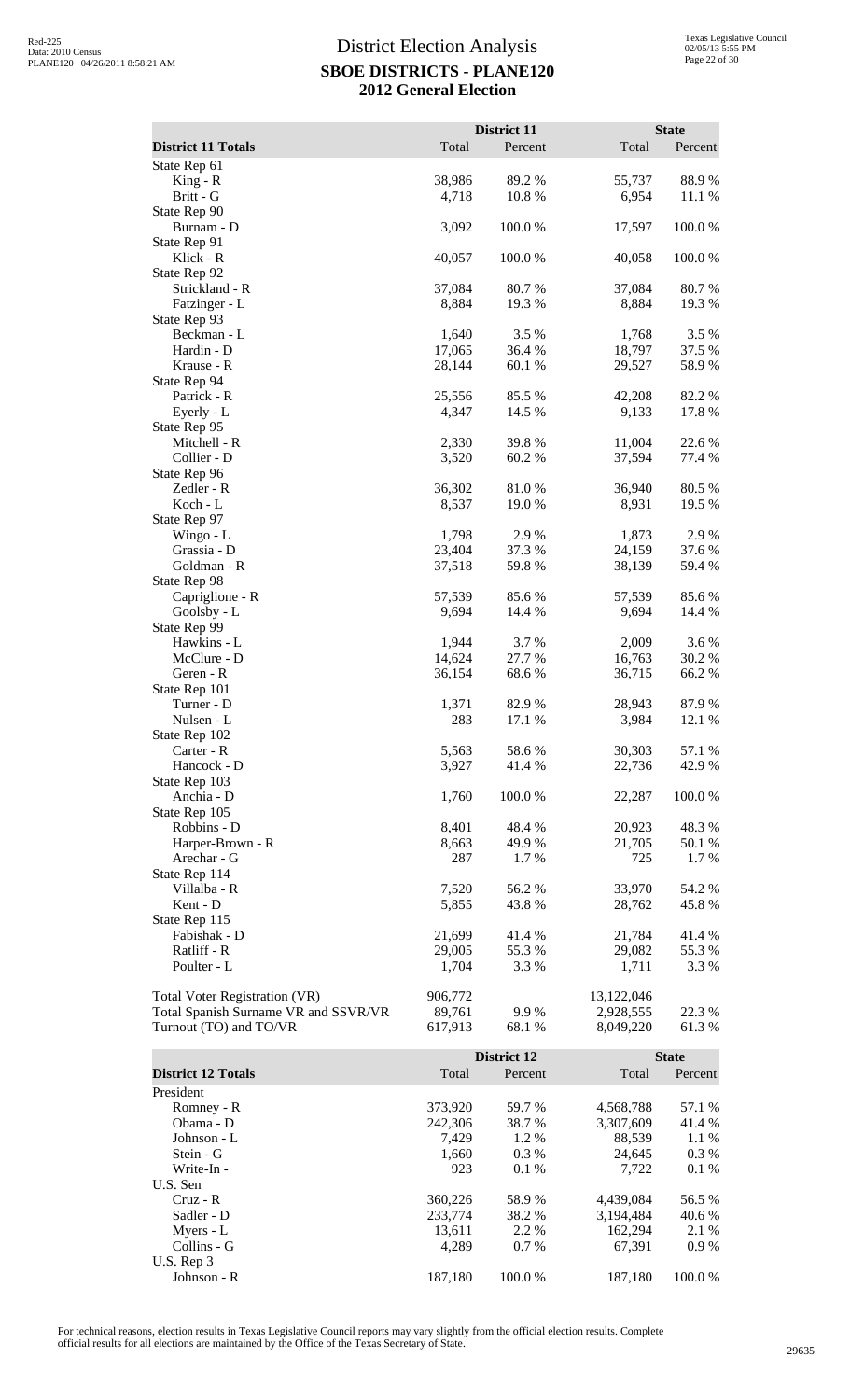|                                       |                                  | District 12      |                        | <b>State</b>    |
|---------------------------------------|----------------------------------|------------------|------------------------|-----------------|
| <b>District 12 Totals</b>             | Total                            | Percent          | Total                  | Percent         |
| $U.S.$ Rep 4<br>Hall - R              | 10,318                           | 78.8%            | 182,615                | 73.0%           |
| Hathcox - D                           | 2,384                            | 18.2%            | 60,192                 | 24.1 %          |
| Griffing - L                          | 388                              | 3.0%             | 7,257                  | 2.9%            |
| U.S. Rep 5<br>Hensarling - R          | 39,098                           | 51.0%            | 134,091                | 64.4 %          |
| Mrosko - D                            | 35,638                           | 46.4 %           | 69,178                 | 33.2 %          |
| Ashby - L                             | 1,989                            | 2.6 %            | 4,961                  | 2.4 %           |
| <b>U.S. Rep 24</b><br>Marchant - R    | 2,642                            | 58.5 %           | 148,586                | $61.0\ \%$      |
| Rusk - D                              | 1,759                            | 38.9%            | 87,645                 | 36.0%           |
| Stathas - L                           | 117                              | 2.6%             | 7,258                  | 3.0%            |
| <b>U.S. Rep 30</b>                    |                                  |                  |                        |                 |
| Washington - R<br>Bernice Johnson - D | 3,706<br>4,917                   | 40.4 %<br>53.5 % | 41,222<br>171,059      | 19.0%<br>78.8%  |
| Rankin - L                            | 560                              | 6.1%             | 4,733                  | 2.2 %           |
| <b>U.S. Rep 32</b>                    |                                  |                  |                        |                 |
| Sessions - R<br>McGovern - D          | 142,340<br>93,636                | 59.0%<br>38.8%   | 146,653<br>99,288      | 58.3%<br>39.5 % |
| Hollist - L                           | 5,407                            | 2.2 %            | 5,695                  | 2.3 %           |
| U.S. Rep 33                           |                                  |                  |                        |                 |
| Bradley - R                           | $\boldsymbol{0}$                 | 0.0 %            | 30,252                 | 25.8%           |
| Veasey - D<br>Lindsay - G             | $\boldsymbol{0}$<br>$\mathbf{0}$ | 0.0 %<br>0.0 %   | 85,114<br>2,009        | 72.5 %<br>1.7 % |
| RR Comm 1                             |                                  |                  |                        |                 |
| Craddick - R                          | 360,821                          | 60.5 %           | 4,335,527              | 56.2%           |
| Henry - D                             | 211,361                          | 35.4 %           | 3,057,319              | 39.6%           |
| Wall - L<br>Kennedy - G               | 14,671<br>9,813                  | 2.5 %<br>1.6%    | 172,959<br>153,632     | 2.2 %<br>2.0%   |
| RR Comm 2                             |                                  |                  |                        |                 |
| Smitherman - R                        | 368,477                          | 76.9%            | 4,536,610              | 73.8%           |
| Perez - L                             | 78,109                           | 16.3 %           | 1,126,859              | 18.3%           |
| Wendel - G<br>Sup Ct 2                | 32,873                           | 6.9%             | 486,467                | 7.9%            |
| Willett - R                           | 381,415                          | 80.3%            | 4,770,884              | 78.8%           |
| Koelsch - L                           | 93,489                           | 19.7 %           | 1,285,441              | 21.2%           |
| Sup Ct 4                              |                                  |                  |                        |                 |
| Devine - R<br>Oxford - L              | 368,815<br>80,262                | 76.8%<br>16.7 %  | 4,598,461<br>1,034,722 | 75.1 %<br>16.9% |
| Waterbury - G                         | 30,951                           | 6.4 %            | 491,980                | 8.0%            |
| Sup Ct 6                              |                                  |                  |                        |                 |
| Hecht - R<br>Petty - D                | 345,992<br>223,299               | 58.2%<br>37.6 %  | 4,126,568<br>3,219,526 | 53.7%<br>41.9%  |
| $Ash - L$                             | 19,109                           | 3.2 %            | 234,104                | 3.0 %           |
| Chisholm - G                          | 6,084                            | 1.0%             | 101,448                | 1.3%            |
| <b>CCA Pres Judge</b>                 |                                  |                  |                        |                 |
| Keller - R<br>Hampton - D             | 348,869<br>223,730               | 58.8%<br>37.7 %  | 4,256,043<br>3,163,478 | 55.5 %<br>41.2% |
| Stott - L                             | 20,347                           | 3.4 %            | 250,374                | 3.3 %           |
| CCA <sub>7</sub>                      |                                  |                  |                        |                 |
| Hervey - R<br>Bennett - L             | 375,174<br>95,561                | 79.7%<br>20.3 %  | 4,686,332<br>1,330,912 | 77.9%<br>22.1 % |
| CCA <sub>8</sub>                      |                                  |                  |                        |                 |
| Alcala - R                            | 373,721                          | 79.7%            | 4,691,090              | 78.1 %          |
| Strange - L                           | 95,066                           | 20.3 %           | 1,318,393              | 21.9%           |
| SBOE 12<br>Miller - R                 | 358,678                          | 60.7%            | 358,678                | 60.7%           |
| Parrott - D                           | 231,925                          | 39.3 %           | 231,925                | 39.3 %          |
| SBOE 13                               |                                  |                  |                        |                 |
| Russell - R                           | $\boldsymbol{0}$                 | 0.0 %            | 106,517                | 25.7 %          |
| Knight - D<br>State Sen 2             | $\mathbf{0}$                     | 0.0 %            | 308,486                | 74.3 %          |
| Deuell - R                            | 50,870                           | 100.0%           | 172,424                | 100.0%          |
| State Sen 8                           |                                  |                  |                        |                 |
| Paxton - R                            | 178,238                          | 62.3%            | 178,238                | 62.3 %          |
| Ternan - D<br>Kless - L               | 99,010<br>8,899                  | 34.6 %<br>3.1 %  | 99,010<br>8,899        | 34.6 %<br>3.1 % |
| State Sen 16                          |                                  |                  |                        |                 |
| Carona - R                            | 118,198                          | 100.0 %          | 181,746                | 100.0%          |
| State Sen 23                          |                                  |                  |                        |                 |
| Lawson - R<br>West - D                | 4,838<br>5,803                   | 45.5 %<br>54.5 % | 41,429<br>187,407      | 18.1 %<br>81.9% |
| State Sen 30                          |                                  |                  |                        |                 |
| Estes - R                             | 31,161                           | 87.0 %           | 217,887                | 86.1%           |
| Forsythe - L                          | 4,666                            | 13.0%            | 35,128                 | 13.9%           |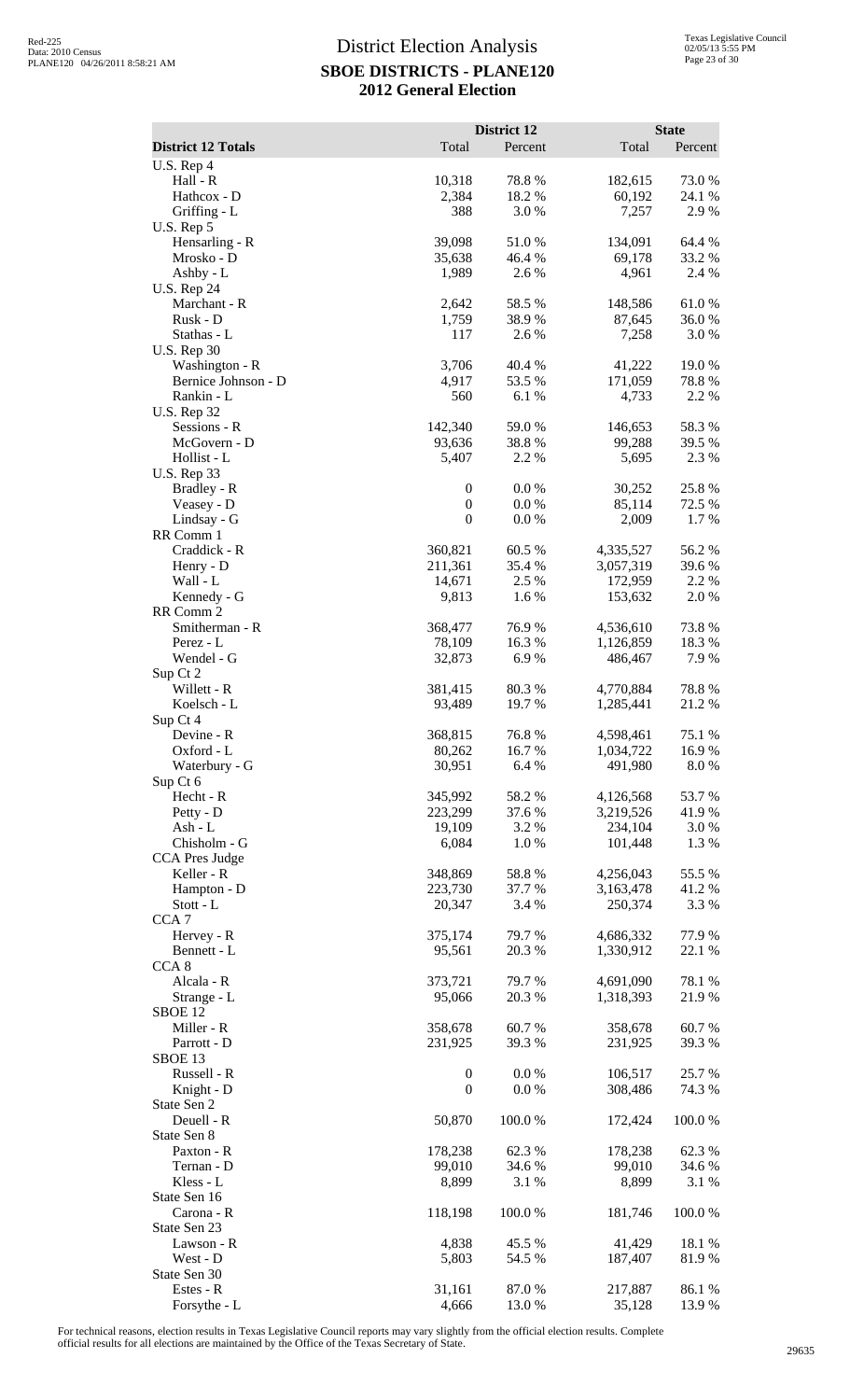|                                      |         | <b>District 12</b> |            | <b>State</b> |
|--------------------------------------|---------|--------------------|------------|--------------|
| <b>District 12 Totals</b>            | Total   | Percent            | Total      | Percent      |
| State Rep 33                         |         |                    |            |              |
| Turner - R                           | 23,961  | 83.0%              | 50,631     | 85.3%        |
| Carrasco - L                         | 4,892   | 17.0 %             | 8,701      | 14.7 %       |
| State Rep 66                         |         |                    |            |              |
| Taylor - R                           | 42,012  | 100.0%             | 42,012     | 100.0%       |
| State Rep 67                         |         |                    |            |              |
| Leach - R                            | 42,594  | 100.0%             | 42,594     | 100.0%       |
| State Rep 70                         |         |                    |            |              |
| Sanford - R                          | 46,997  | 100.0%             | 46,997     | 100.0%       |
| State Rep 89                         |         |                    |            |              |
| Laubenberg - R                       | 46,621  | 100.0%             | 46,621     | 100.0%       |
| State Rep 100                        |         |                    |            |              |
| Johnson - D                          | 5,494   | 100.0%             | 34,965     | 100.0%       |
| State Rep 102                        |         |                    |            |              |
| Carter - R                           | 24,740  | 56.8%              | 30,303     | 57.1 %       |
| Hancock - D                          | 18,809  | 43.2 %             | 22,736     | 42.9%        |
| State Rep 103                        |         |                    |            |              |
| Anchia - D                           | 1,939   | 100.0%             | 22,287     | 100.0%       |
| State Rep 107                        |         |                    |            |              |
| Sheets - R                           | 24,857  | 51.8%              | 25,868     | 50.8%        |
| Miklos - D                           | 23,146  | 48.2%              | 25,018     | 49.2%        |
| State Rep 108                        |         |                    |            |              |
| Branch - R                           | 41,306  | 81.6%              | 43,675     | 79.7%        |
| Woods - L                            | 9,312   | 18.4%              | 11,133     | 20.3 %       |
| State Rep 109                        |         |                    |            |              |
| Giddings - D                         | 359     | 85.9%              | 53,982     | 93.6%        |
| Jackson - L                          | 59      | 14.1 %             | 3,700      | 6.4 %        |
| State Rep 110                        |         |                    |            |              |
| Rose - D                             | 646     | 100.0%             | 33,972     | 100.0%       |
| State Rep 112                        |         |                    |            |              |
| Chen Button - R                      | 32,515  | 100.0%             | 32,515     | 100.0%       |
| State Rep 113                        |         |                    |            |              |
| Burkett - R                          | 28,514  | 80.9%              | 28,727     | 80.9%        |
| Sarlay - G                           | 6,721   | 19.1 %             | 6,763      | 19.1 %       |
| State Rep 114                        |         |                    |            |              |
| Villalba - R                         | 25,787  | 53.8%              | 33,970     | 54.2 %       |
| Kent - D                             | 22,149  | 46.2%              | 28,762     | 45.8%        |
| Total Voter Registration (VR)        | 930,141 |                    | 13,122,046 |              |
| Total Spanish Surname VR and SSVR/VR | 76,171  | 8.2%               | 2,928,555  | 22.3 %       |
| Turnout (TO) and TO/VR               | 628,116 | 67.5 %             | 8,049,220  | 61.3%        |

|                           |         | District 13 |           |         |
|---------------------------|---------|-------------|-----------|---------|
| <b>District 13 Totals</b> | Total   | Percent     | Total     | Percent |
| President                 |         |             |           |         |
| Romney - R                | 110,615 | 25.8 %      | 4,568,788 | 57.1 %  |
| Obama - D                 | 314,630 | 73.3 %      | 3,307,609 | 41.4 %  |
| Johnson - L               | 3,120   | 0.7 %       | 88,539    | 1.1 %   |
| Stein - G                 | 1,008   | 0.2 %       | 24,645    | 0.3 %   |
| Write-In -                | 121     | 0.0 %       | 7,722     | $0.1\%$ |
| U.S. Sen                  |         |             |           |         |
| $Cruz - R$                | 113,369 | 26.8%       | 4,439,084 | 56.5 %  |
| Sadler - D                | 300,400 | 71.0%       | 3,194,484 | 40.6 %  |
| Myers - L                 | 6,490   | 1.5 %       | 162,294   | 2.1 %   |
| Collins - G               | 2,787   | 0.7 %       | 67,391    | 0.9%    |
| U.S. Rep 5                |         |             |           |         |
| Hensarling - R            | 3,209   | 33.4 %      | 134,091   | 64.4 %  |
| Mrosko - D                | 6,185   | 64.4 %      | 69,178    | 33.2 %  |
| Ashby - L                 | 205     | 2.1 %       | 4,961     | 2.4 %   |
| U.S. Rep 6                |         |             |           |         |
| Barton - R                | 30,746  | 42.7 %      | 145,019   | 58.0%   |
| Sanders - D               | 39,174  | 54.5 %      | 98,053    | 39.2 %  |
| Chauvin - L               | 1,397   | 1.9%        | 4,847     | 1.9%    |
| Parmer - G                | 611     | 0.8%        | 2,017     | 0.8 %   |
| <b>U.S. Rep 12</b>        |         |             |           |         |
| Granger - R               | 4,504   | 43.4 %      | 175,649   | 70.9 %  |
| Robinson - D              | 5,608   | 54.1 %      | 66,080    | 26.7%   |
| Solodow - L               | 261     | 2.5 %       | 5,983     | 2.4 %   |
| <b>U.S. Rep 24</b>        |         |             |           |         |
| Marchant - R              | 1,873   | 41.2%       | 148,586   | 61.0%   |
| Rusk - D                  | 2,538   | 55.8%       | 87,645    | 36.0%   |
| Stathas - L               | 138     | 3.0%        | 7,258     | 3.0 %   |
| <b>U.S. Rep 30</b>        |         |             |           |         |
| Washington - R            | 37,516  | 18.1 %      | 41,222    | 19.0%   |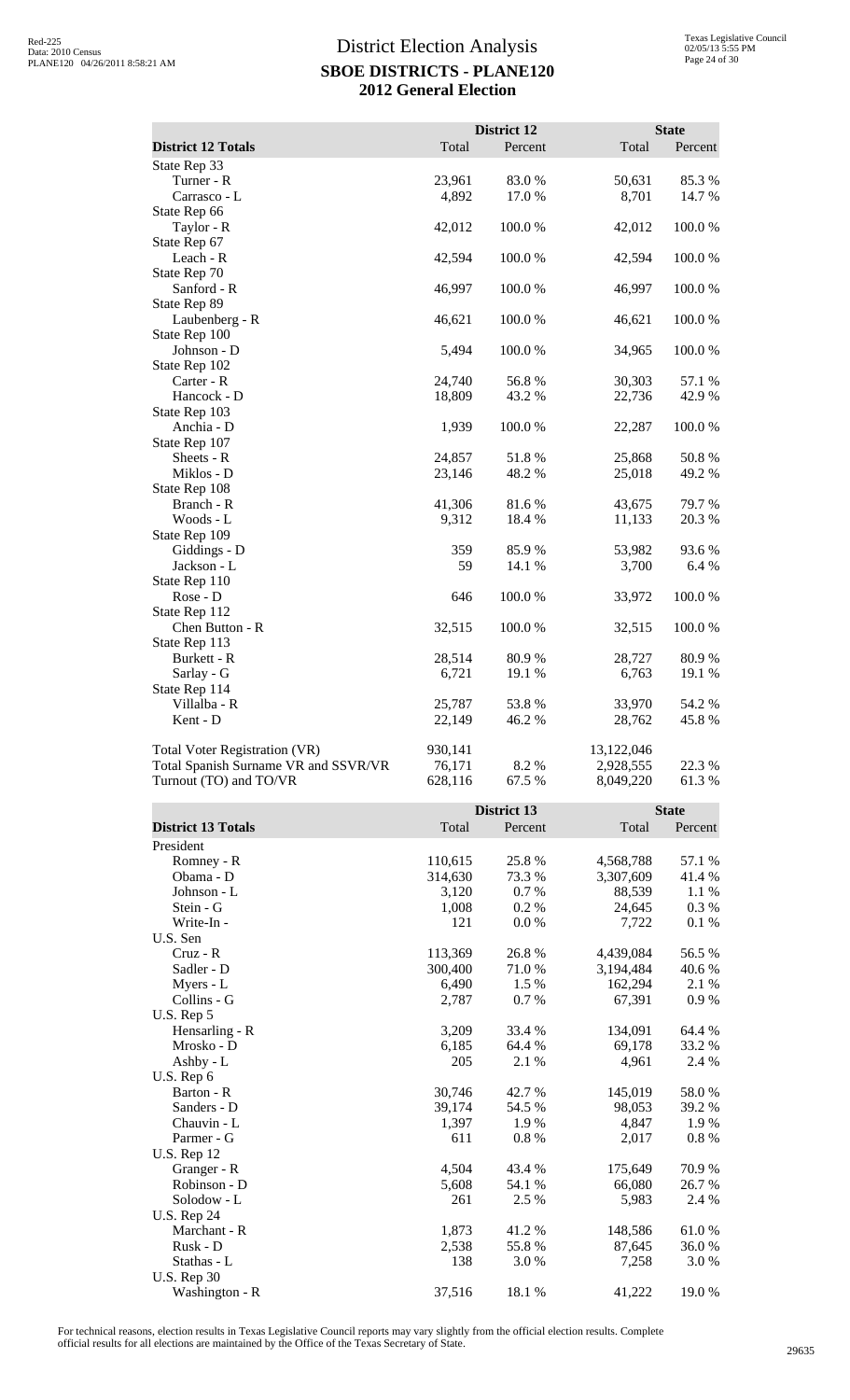|                                                 |                    | District 13      |                        | <b>State</b>    |
|-------------------------------------------------|--------------------|------------------|------------------------|-----------------|
| <b>District 13 Totals</b><br><b>U.S. Rep 30</b> | Total              | Percent          | Total                  | Percent         |
| Bernice Johnson - D                             | 166,142            | 79.9 %           | 171,059                | 78.8%           |
| Rankin - L                                      | 4,173              | 2.0 %            | 4,733                  | 2.2 %           |
| <b>U.S. Rep 32</b><br>Sessions - R              | 2,184              | 30.2 %           | 146,653                | 58.3%           |
| McGovern - D                                    | 4,792              | 66.3%            | 99,288                 | 39.5 %          |
| Hollist - L                                     | 249                | 3.4 %            | 5,695                  | 2.3 %           |
| <b>U.S. Rep 33</b><br>Bradley - R               | 27,011             | 24.6 %           | 30,252                 | 25.8 %          |
| Veasey - D                                      | 81,138             | 73.8%            | 85,114                 | 72.5 %          |
| Lindsay - G                                     | 1,844              | 1.7%             | 2,009                  | 1.7%            |
| RR Comm 1<br>Craddick - R                       | 108,033            | 25.8%            | 4,335,527              | 56.2%           |
| Henry - D                                       | 297,412            | 71.0%            | 3,057,319              | 39.6%           |
| Wall - L                                        | 6,454              | 1.5 %            | 172,959                | 2.2 %           |
| Kennedy - G<br>RR Comm 2                        | 6,796              | 1.6%             | 153,632                | 2.0%            |
| Smitherman - R                                  | 116,307            | 52.6%            | 4,536,610              | 73.8%           |
| Perez - L                                       | 80,545             | 36.4 %           | 1,126,859              | 18.3%           |
| Wendel - G                                      | 24,436             | 11.0 %           | 486,467                | 7.9%            |
| Sup Ct 2<br>Willett - R                         | 128,712            | 59.9%            | 4,770,884              | 78.8 %          |
| Koelsch - L                                     | 86,150             | 40.1 %           | 1,285,441              | 21.2%           |
| Sup Ct 4                                        |                    |                  |                        |                 |
| Devine - R<br>Oxford - L                        | 119,866<br>72,360  | 55.1 %<br>33.3 % | 4,598,461<br>1,034,722 | 75.1 %<br>16.9% |
| Waterbury - G                                   | 25,386             | 11.7%            | 491,980                | 8.0%            |
| Sup Ct 6                                        |                    |                  |                        |                 |
| Hecht - R<br>Petty - D                          | 100,542<br>304,304 | 24.1 %<br>72.9%  | 4,126,568<br>3,219,526 | 53.7 %<br>41.9% |
| Ash - L                                         | 8,764              | 2.1 %            | 234,104                | 3.0%            |
| Chisholm - G                                    | 3,999              | 1.0%             | 101,448                | 1.3%            |
| CCA Pres Judge<br>Keller - R                    | 105,832            | 25.4 %           | 4,256,043              | 55.5 %          |
| Hampton - D                                     | 302,093            | 72.4 %           | 3,163,478              | 41.2%           |
| Stott - L                                       | 9,282              | 2.2 %            | 250,374                | 3.3 %           |
| CCA <sub>7</sub><br>Hervey - R                  | 126,869            | 59.3%            | 4,686,332              | 77.9 %          |
| Bennett - L                                     | 87,048             | 40.7 %           | 1,330,912              | 22.1 %          |
| CCA <sub>8</sub>                                |                    |                  |                        |                 |
| Alcala - R<br>Strange - L                       | 129,465<br>84,709  | 60.4%<br>39.6%   | 4,691,090<br>1,318,393 | 78.1 %<br>21.9% |
| SBOE 11                                         |                    |                  |                        |                 |
| Hardy - R                                       | $\boldsymbol{0}$   | 0.0 %            | 403,740                | 82.8%           |
| Darr - L<br>SBOE <sub>12</sub>                  | $\mathbf{0}$       | 0.0 %            | 84,014                 | 17.2 %          |
| Miller - R                                      | $\boldsymbol{0}$   | 0.0 %            | 358,678                | 60.7%           |
| Parrott - D                                     | $\boldsymbol{0}$   | 0.0 %            | 231,925                | 39.3 %          |
| SBOE <sub>13</sub><br>Russell - R               | 106,517            | 25.7 %           | 106,517                | 25.7 %          |
| Knight - D                                      | 308,486            | 74.3 %           | 308,486                | 74.3 %          |
| State Sen 2                                     |                    |                  |                        |                 |
| Deuell - R<br>State Sen 9                       | 7,265              | 100.0%           | 172,424                | 100.0%          |
| Hancock - R                                     | 27,507             | 42.1 %           | 136,288                | 58.3%           |
| Martinez - D                                    | 35,943             | 55.0%            | 89,255                 | 38.2 %          |
| McElwee - L                                     | 1,899              | 2.9%             | 8,034                  | 3.4 %           |
| State Sen 10<br>Shelton - R                     | 22,605             | 27.5 %           | 140,656                | 48.9%           |
| Davis - D                                       | 59,596             | 72.5 %           | 147,103                | 51.1 %          |
| State Sen 12                                    |                    |                  |                        |                 |
| Nelson - R<br>Betz - L                          | 840<br>502         | 62.6 %<br>37.4 % | 203,988<br>40,570      | 83.4 %<br>16.6% |
| State Sen 16                                    |                    |                  |                        |                 |
| Carona - R                                      | 2,822              | 100.0%           | 181,746                | 100.0%          |
| State Sen 22<br>Birdwell - R                    | 11,279             | 66.5%            | 188,543                | 85.6%           |
| Kilbride - L                                    | 5,672              | 33.5 %           | 31,785                 | 14.4 %          |
| State Sen 23                                    |                    |                  |                        |                 |
| Lawson - R<br>West - D                          | 36,591<br>181,604  | 16.8%<br>83.2%   | 41,429<br>187,407      | 18.1 %<br>81.9% |
| State Rep 90                                    |                    |                  |                        |                 |
| Burnam - D                                      | 14,505             | 100.0%           | 17,597                 | 100.0%          |
| State Rep 91<br>Klick - R                       | 1                  | 100.0%           | 40,058                 | 100.0%          |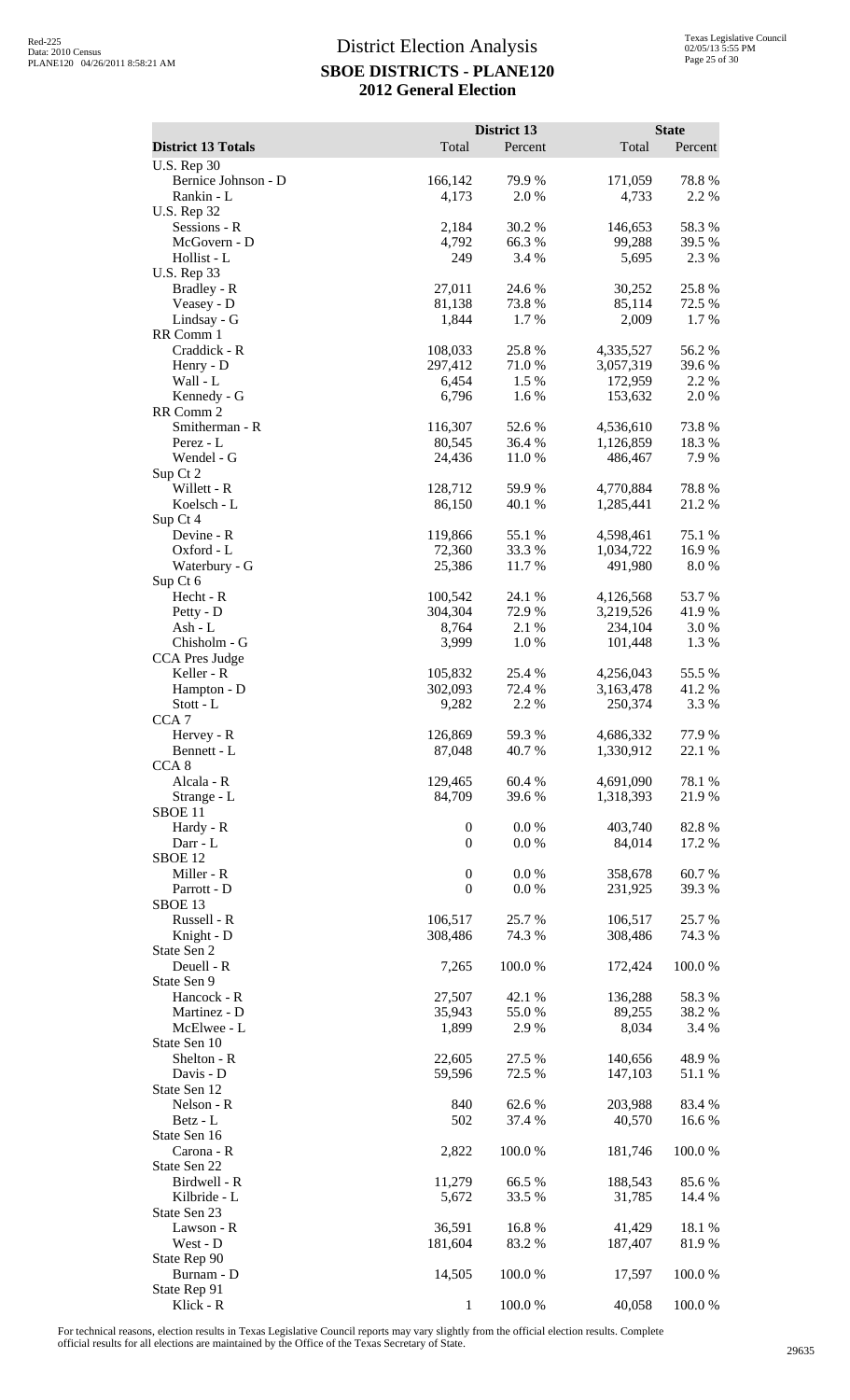|                                                                              |                    | District 13        |                         | <b>State</b>    |
|------------------------------------------------------------------------------|--------------------|--------------------|-------------------------|-----------------|
| <b>District 13 Totals</b>                                                    | Total              | Percent            | Total                   | Percent         |
| State Rep 93<br>Beckman - L                                                  | 128                | 3.9%               | 1,768                   | 3.5 %           |
| Hardin - D                                                                   | 1,732              | 53.4 %             | 18,797                  | 37.5 %          |
| Krause - R                                                                   | 1,383              | 42.6 %             | 29,527                  | 58.9%           |
| State Rep 94                                                                 |                    |                    |                         |                 |
| Patrick - R<br>Eyerly - L                                                    | 16,652<br>4,786    | 77.7 %<br>22.3 %   | 42,208<br>9,133         | 82.2 %<br>17.8% |
| State Rep 95                                                                 |                    |                    |                         |                 |
| Mitchell - R                                                                 | 8,674              | 20.3 %             | 11,004                  | 22.6 %          |
| Collier - D<br>State Rep 96                                                  | 34,074             | 79.7 %             | 37,594                  | 77.4 %          |
| Zedler - R                                                                   | 638                | 61.8%              | 36,940                  | 80.5 %          |
| Koch - L                                                                     | 394                | 38.2%              | 8,931                   | 19.5 %          |
| State Rep 97<br>Wingo - L                                                    | 75                 | 5.2 %              | 1,873                   | 2.9%            |
| Grassia - D                                                                  | 755                | 52.0 %             | 24,159                  | 37.6 %          |
| Goldman - R                                                                  | 621                | 42.8%              | 38,139                  | 59.4 %          |
| State Rep 99                                                                 |                    |                    |                         |                 |
| Hawkins - L<br>McClure - D                                                   | 65<br>2,139        | 2.4 %<br>77.4 %    | 2,009<br>16,763         | 3.6%<br>30.2 %  |
| Geren - R                                                                    | 561                | 20.3 %             | 36,715                  | 66.2%           |
| State Rep 100                                                                |                    |                    |                         |                 |
| Johnson - D<br>State Rep 101                                                 | 29,471             | 100.0%             | 34,965                  | 100.0%          |
| Turner - D                                                                   | 27,572             | 88.2%              | 28,943                  | 87.9%           |
| Nulsen - L                                                                   | 3,701              | 11.8 %             | 3,984                   | 12.1 %          |
| State Rep 103                                                                |                    |                    |                         |                 |
| Anchia - D<br>State Rep 104                                                  | 18,588             | 100.0%             | 22,287                  | 100.0%          |
| Alonzo - D                                                                   | 22,544             | 100.0%             | 22,544                  | 100.0%          |
| State Rep 105                                                                |                    |                    |                         |                 |
| Robbins - D<br>Harper-Brown - R                                              | 12,522<br>13,042   | 48.2%<br>50.2 %    | 20,923<br>21,705        | 48.3%<br>50.1 % |
| Arechar - G                                                                  | 438                | 1.7%               | 725                     | 1.7%            |
| State Rep 107                                                                |                    |                    |                         |                 |
| Sheets - R                                                                   | 1,011              | 35.1 %             | 25,868                  | 50.8%           |
| Miklos - D<br>State Rep 108                                                  | 1,872              | 64.9%              | 25,018                  | 49.2 %          |
| Branch - R                                                                   | 2,369              | 56.5 %             | 43,675                  | 79.7 %          |
| Woods - L                                                                    | 1,821              | 43.5 %             | 11,133                  | 20.3 %          |
| State Rep 109<br>Giddings - D                                                | 53,623             | 93.6%              | 53,982                  | 93.6%           |
| Jackson - L                                                                  | 3,641              | 6.4 %              | 3,700                   | 6.4 %           |
| State Rep 110                                                                |                    |                    |                         |                 |
| Rose - D                                                                     | 33,326             | 100.0%             | 33,972                  | 100.0%          |
| State Rep 111<br>Davis - D                                                   | 47,498             | 100.0%             | 47,498                  | 100.0%          |
| State Rep 113                                                                |                    |                    |                         |                 |
| Burkett - R                                                                  | 213                | 83.5 %             | 28,727                  | 80.9%           |
| Sarlay - G<br>State Rep 114                                                  | 42                 | 16.5 %             | 6,763                   | 19.1 %          |
| Villalba - R                                                                 | 663                | 46.7%              | 33,970                  | 54.2 %          |
| Kent - D                                                                     | 758                | 53.3 %             | 28,762                  | 45.8%           |
| State Rep 115                                                                |                    |                    |                         |                 |
| Fabishak - D<br>Ratliff - R                                                  | 85<br>77           | 50.3%<br>45.6%     | 21,784<br>29,082        | 41.4%<br>55.3 % |
| Poulter - L                                                                  | 7                  | 4.1 %              | 1,711                   | 3.3 %           |
|                                                                              |                    |                    |                         |                 |
| <b>Total Voter Registration (VR)</b><br>Total Spanish Surname VR and SSVR/VR | 717,839<br>149,600 | 20.8%              | 13,122,046<br>2,928,555 | 22.3 %          |
| Turnout (TO) and TO/VR                                                       | 431,369            | 60.1%              | 8,049,220               | 61.3%           |
|                                                                              |                    |                    |                         |                 |
|                                                                              |                    | <b>District 14</b> |                         | <b>State</b>    |
| <b>District 14 Totals</b><br>President                                       | Total              | Percent            | Total                   | Percent         |
| Romney - R                                                                   | 413,181            | 70.6%              | 4,568,788               | 57.1 %          |
| Obama - D                                                                    | 163,020            | 27.9%              | 3,307,609               | 41.4 %          |
| Johnson - L                                                                  | 6,820              | 1.2 %              | 88,539                  | 1.1 %           |
| Stein - G<br>Write-In -                                                      | 1,676<br>407       | 0.3%<br>0.1 %      | 24,645<br>7,722         | 0.3 %<br>0.1 %  |
| U.S. Sen                                                                     |                    |                    |                         |                 |
| Cruz - R                                                                     | 399,390            | 69.1 %             | 4,439,084               | 56.5 %          |
| Sadler - D<br>Myers - L                                                      | 160,646<br>13,251  | 27.8 %<br>2.3 %    | 3,194,484<br>162,294    | 40.6%<br>2.1 %  |
|                                                                              |                    |                    |                         |                 |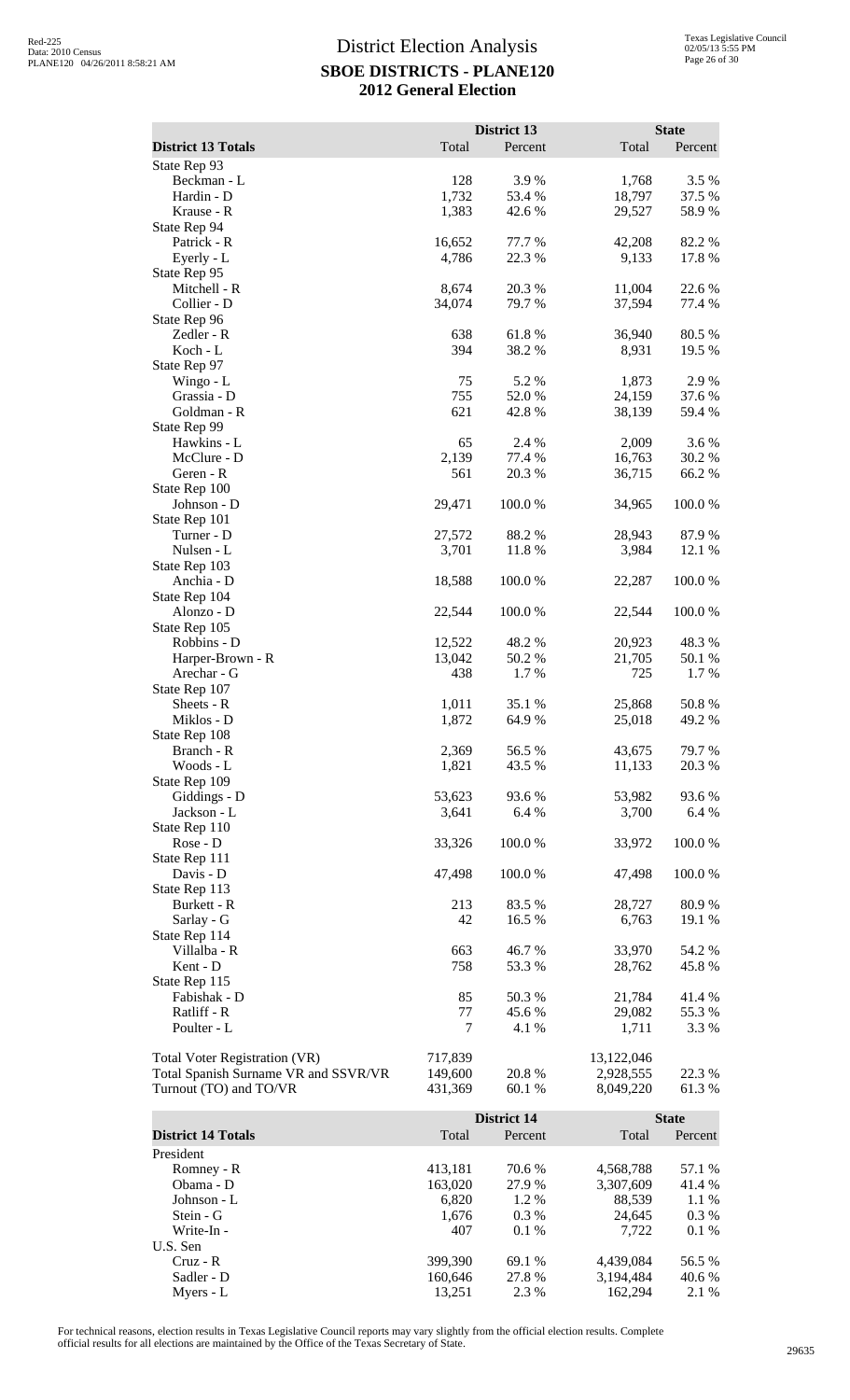|                                      |                    | <b>District 14</b> |                        | <b>State</b>    |
|--------------------------------------|--------------------|--------------------|------------------------|-----------------|
| <b>District 14 Totals</b>            | Total              | Percent            | Total                  | Percent         |
| U.S. Sen<br>Collins - G              | 4,957              | 0.9%               | 67,391                 | $0.9\ \%$       |
| U.S. Rep 6                           |                    |                    |                        |                 |
| Barton - R                           | 48,771             | 71.6%              | 145,019                | 58.0%           |
| Sanders - D<br>Chauvin - L           | 17,295<br>1,386    | 25.4 %<br>2.0%     | 98,053<br>4,847        | 39.2 %<br>1.9%  |
| Parmer - G                           | 618                | 0.9%               | 2,017                  | 0.8 %           |
| <b>U.S. Rep 11</b>                   |                    |                    |                        |                 |
| Conaway - R                          | 53,352             | 80.0%              | 177,715                | 78.6%           |
| Riley - D                            | 11,486             | 17.2 %             | 41,970                 | 18.6%           |
| Ballard - L<br><b>U.S. Rep 12</b>    | 1,833              | 2.7 %              | 6,311                  | 2.8%            |
| Granger - R                          | 6,278              | 81.6%              | 175,649                | 70.9%           |
| Robinson - D                         | 1,183              | 15.4 %             | 66,080                 | 26.7 %          |
| Solodow - L                          | 236                | 3.1 %              | 5,983                  | 2.4 %           |
| <b>U.S. Rep 13</b><br>Thornberry - R | 13,165             | 90.7%              | 187,757                | 91.0%           |
| Deek - L                             | 842                | 5.8%               | 12,701                 | 6.2 %           |
| Houston - G                          | 504                | 3.5 %              | 5,912                  | 2.9 %           |
| <b>U.S. Rep 17</b>                   |                    |                    |                        |                 |
| Flores - R                           | 51,474             | 85.0%              | 143,284                | 79.9%           |
| Easton - L<br><b>U.S. Rep 19</b>     | 9,069              | 15.0%              | 35,978                 | 20.1 %          |
| Neugebauer - R                       | 811                | 91.1%              | 163,245                | 85.0%           |
| Peterson - L                         | 79                 | 8.9%               | 28,822                 | 15.0%           |
| <b>U.S. Rep 24</b>                   |                    |                    |                        |                 |
| Marchant - R<br>Rusk - D             | 22,899<br>14,319   | 59.7%<br>37.4 %    | 148,586<br>87,645      | 61.0%<br>36.0%  |
| Stathas - L                          | 1,119              | 2.9%               | 7,258                  | 3.0%            |
| <b>U.S. Rep 25</b>                   |                    |                    |                        |                 |
| Williams - R                         | 75,831             | 74.1 %             | 154,244                | 58.4%           |
| Henderson - D                        | 23,496             | 23.0%              | 98,827                 | 37.4 %          |
| Dewey - L<br><b>U.S. Rep 26</b>      | 3,025              | 3.0%               | 10,860                 | 4.1 %           |
| Burgess - R                          | 134,859            | 67.3%              | 176,642                | 68.3%           |
| Sanchez - D                          | 59,184             | 29.6%              | 74,237                 | 28.7 %          |
| Boler - L                            | 6,209              | 3.1 %              | 7,844                  | 3.0%            |
| RR Comm 1<br>Craddick - R            | 392,113            | 69.1 %             | 4,335,527              | 56.2%           |
| Henry - D                            | 151,481            | 26.7%              | 3,057,319              | 39.6 %          |
| Wall - L                             | 13,204             | 2.3 %              | 172,959                | 2.2 %           |
| Kennedy - G                          | 10,913             | 1.9%               | 153,632                | 2.0%            |
| RR Comm 2                            |                    |                    |                        |                 |
| Smitherman - R<br>Perez - L          | 403,706<br>59,196  | 82.1 %<br>12.0%    | 4,536,610<br>1,126,859 | 73.8%<br>18.3%  |
| Wendel - G                           | 28,845             | 5.9%               | 486,467                | 7.9 %           |
| Sup Ct 2                             |                    |                    |                        |                 |
| Willett - R                          | 418,763            | 85.7%              | 4,770,884              | 78.8%           |
| Koelsch - L<br>Sup Ct 4              | 70,156             | 14.3 %             | 1,285,441              | 21.2 %          |
| Devine - R                           | 404,327            | 82.3 %             | 4,598,461              | 75.1 %          |
| Oxford - L                           | 60,570             | 12.3 %             | 1,034,722              | 16.9%           |
| Waterbury - G                        | 26,293             | 5.4 %              | 491,980                | 8.0%            |
| Sup Ct 6<br>Hecht - R                | 374,445            | 66.3%              | 4,126,568              | 53.7%           |
| Petty - D                            | 163,056            | 28.9%              | 3,219,526              | 41.9%           |
| Ash - L                              | 19,066             | 3.4 %              | 234,104                | 3.0 %           |
| Chisholm - G                         | 8,376              | 1.5 %              | 101,448                | 1.3 %           |
| <b>CCA Pres Judge</b>                |                    |                    |                        |                 |
| Keller - R<br>Hampton - D            | 386,374<br>156,976 | 68.5 %<br>27.8 %   | 4,256,043<br>3,163,478 | 55.5 %<br>41.2% |
| $Stott - L$                          | 20,541             | 3.6 %              | 250,374                | 3.3 %           |
| CCA <sub>7</sub>                     |                    |                    |                        |                 |
| Hervey - R                           | 409,605            | 84.0%              | 4,686,332              | 77.9%           |
| Bennett - L<br>CCA <sub>8</sub>      | 78,139             | 16.0%              | 1,330,912              | 22.1 %          |
| Alcala - R                           | 402,603            | 82.7%              | 4,691,090              | 78.1 %          |
| Strange - L                          | 84,142             | 17.3 %             | 1,318,393              | 21.9%           |
| SBOE 14                              |                    |                    |                        |                 |
| Melton - R                           | 409,553            | 84.0%              | 409,553                | 84.0%           |
| Hawkins - L<br>State Sen 12          | 78,067             | 16.0%              | 78,067                 | 16.0%           |
| Nelson - R                           | 142,193            | 83.2%              | 203,988                | 83.4 %          |
| Betz - L                             | 28,715             | 16.8%              | 40,570                 | 16.6 %          |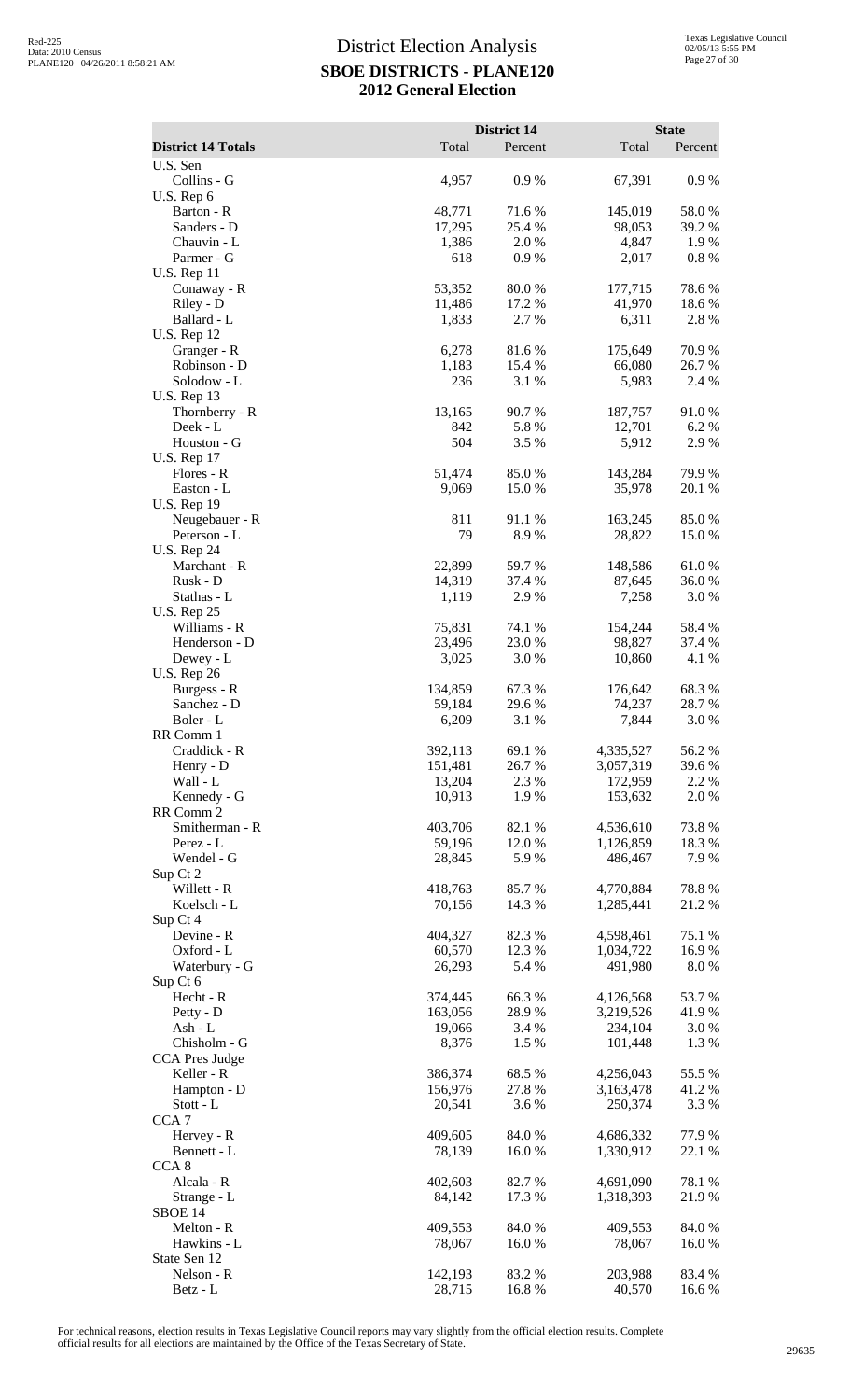|                                      |         | <b>District 14</b> |            | <b>State</b> |
|--------------------------------------|---------|--------------------|------------|--------------|
| <b>District 14 Totals</b>            | Total   | Percent            | Total      | Percent      |
| State Sen 22                         |         |                    |            |              |
| Birdwell - R                         | 172,877 | 87.4 %             | 188,543    | 85.6 %       |
| Kilbride - L                         | 24,920  | 12.6 %             | 31,785     | 14.4 %       |
| State Sen 24                         |         |                    |            |              |
| Fraser - R                           | 38,771  | 100.0 %            | 209,314    | 100.0%       |
| State Sen 28                         |         |                    |            |              |
| Duncan - R                           | 7,938   | 89.6%              | 183,594    | 86.4%        |
| Smith - L                            | 921     | 10.4 %             | 28,935     | 13.6 %       |
| State Sen 30                         |         |                    |            |              |
| Estes - R                            | 57,427  | 82.9%              | 217,887    | 86.1%        |
| Forsythe - L                         | 11,865  | 17.1 %             | 35,128     | 13.9%        |
| State Rep 8                          |         |                    |            |              |
| Cook - R                             | 19,005  | 72.2 %             | 35,996     | 73.0 %       |
| Morgan - D                           | 7,320   | 27.8 %             | 13,339     | 27.0 %       |
| State Rep 10                         |         |                    |            |              |
| Pitts - R                            | 42,552  | 100.0%             | 46,051     | 100.0%       |
| State Rep 12                         |         |                    |            |              |
| Kacal - R                            | 7,918   | 45.8%              | 28,762     | 56.9%        |
| Stem - D                             | 9,380   | 54.2 %             | 21,793     | 43.1 %       |
| State Rep 54                         |         |                    |            |              |
| Aycock - R                           | 5,684   | 79.9%              | 26,910     | 57.5 %       |
| Brown - D                            | 1,427   | 20.1 %             | 19,879     | 42.5 %       |
| State Rep 56                         |         |                    |            |              |
| Anderson - R                         | 38,528  | 79.5 %             | 38,528     | 79.5 %       |
| Snider - L                           | 9,954   | 20.5 %             | 9,954      | 20.5 %       |
| State Rep 58                         |         |                    |            |              |
| $Orr - R$                            | 45,860  | 100.0%             | 45,860     | 100.0%       |
| State Rep 59                         |         |                    |            |              |
| Sheffield - R                        | 32,617  | 77.8 %             | 36,703     | 78.2 %       |
| Norris - D                           | 9,292   | 22.2 %             | 10,211     | 21.8%        |
| State Rep 60                         |         |                    |            |              |
| Keffer - R                           | 46,785  | 100.0%             | 55,403     | 100.0%       |
| State Rep 61                         |         |                    |            |              |
| $King - R$                           | 16,751  | 88.2%              | 55,737     | 88.9%        |
| Britt - G                            | 2,236   | 11.8%              | 6,954      | 11.1 %       |
| State Rep 63                         |         |                    |            |              |
| Parker - R                           | 51,500  | 85.3%              | 51,500     | 85.3%        |
| Hermann - L                          | 8,865   | 14.7 %             | 8,865      | 14.7 %       |
| State Rep 64                         |         |                    |            |              |
| Kull - L                             | 2,526   | 4.5 %              | 2,526      | 4.5 %        |
| Brown - D                            | 19,275  | 34.4 %             | 19,275     | 34.4 %       |
| Crownover - R                        | 34,245  | 61.1 %             | 34,245     | 61.1 %       |
| State Rep 65                         |         |                    |            |              |
| Simmons - R                          | 31,386  | 59.1 %             | 31,386     | 59.1 %       |
| Brown - D                            | 20,481  | 38.6 %             | 20,481     | 38.6%        |
| Mendoza - G                          | 1,224   | 2.3 %              | 1,224      | 2.3 %        |
| State Rep 68                         |         |                    |            |              |
| Springer - R                         | 2,522   | 100.0%             | 46,190     | 100.0 %      |
| State Rep 106                        |         |                    |            |              |
| Fallon - R                           | 41,785  | 83.2 %             | 41,785     | 83.2%        |
| Caston - L                           | 8,455   | 16.8%              | 8,455      | 16.8%        |
| <b>Total Voter Registration (VR)</b> | 938,156 |                    | 13,122,046 |              |
| Total Spanish Surname VR and SSVR/VR | 82,406  | 8.8%               | 2,928,555  | 22.3 %       |
| Turnout (TO) and TO/VR               | 589,157 | 62.8%              | 8,049,220  | 61.3%        |
|                                      |         |                    |            |              |
|                                      |         | District 15        |            | <b>State</b> |

|                           |         | District 15 |           |         |
|---------------------------|---------|-------------|-----------|---------|
| <b>District 15 Totals</b> | Total   | Percent     | Total     | Percent |
| President                 |         |             |           |         |
| Romney - R                | 413,942 | 76.9%       | 4,568,788 | 57.1 %  |
| Obama - D                 | 116,797 | 21.7 %      | 3.307.609 | 41.4 %  |
| Johnson - L               | 5.793   | 1.1 %       | 88,539    | 1.1 %   |
| Stein - G                 | 1,357   | $0.3\%$     | 24,645    | 0.3 %   |
| Write-In -                | 353     | 0.1%        | 7,722     | 0.1%    |
| U.S. Sen                  |         |             |           |         |
| $Cruz - R$                | 399,079 | 75.6 %      | 4,439,084 | 56.5 %  |
| Sadler - D                | 114,011 | 21.6 %      | 3,194,484 | 40.6 %  |
| Myers - L                 | 10,862  | 2.1 %       | 162,294   | 2.1 %   |
| Collins - G               | 4,061   | 0.8 %       | 67,391    | $0.9\%$ |
| <b>U.S. Rep 11</b>        |         |             |           |         |
| Conaway - R               | 82.897  | 78.5 %      | 177,715   | 78.6 %  |
| Riley - D                 | 19,679  | 18.6 %      | 41,970    | 18.6 %  |
| Ballard - L               | 3,067   | 2.9 %       | 6,311     | 2.8%    |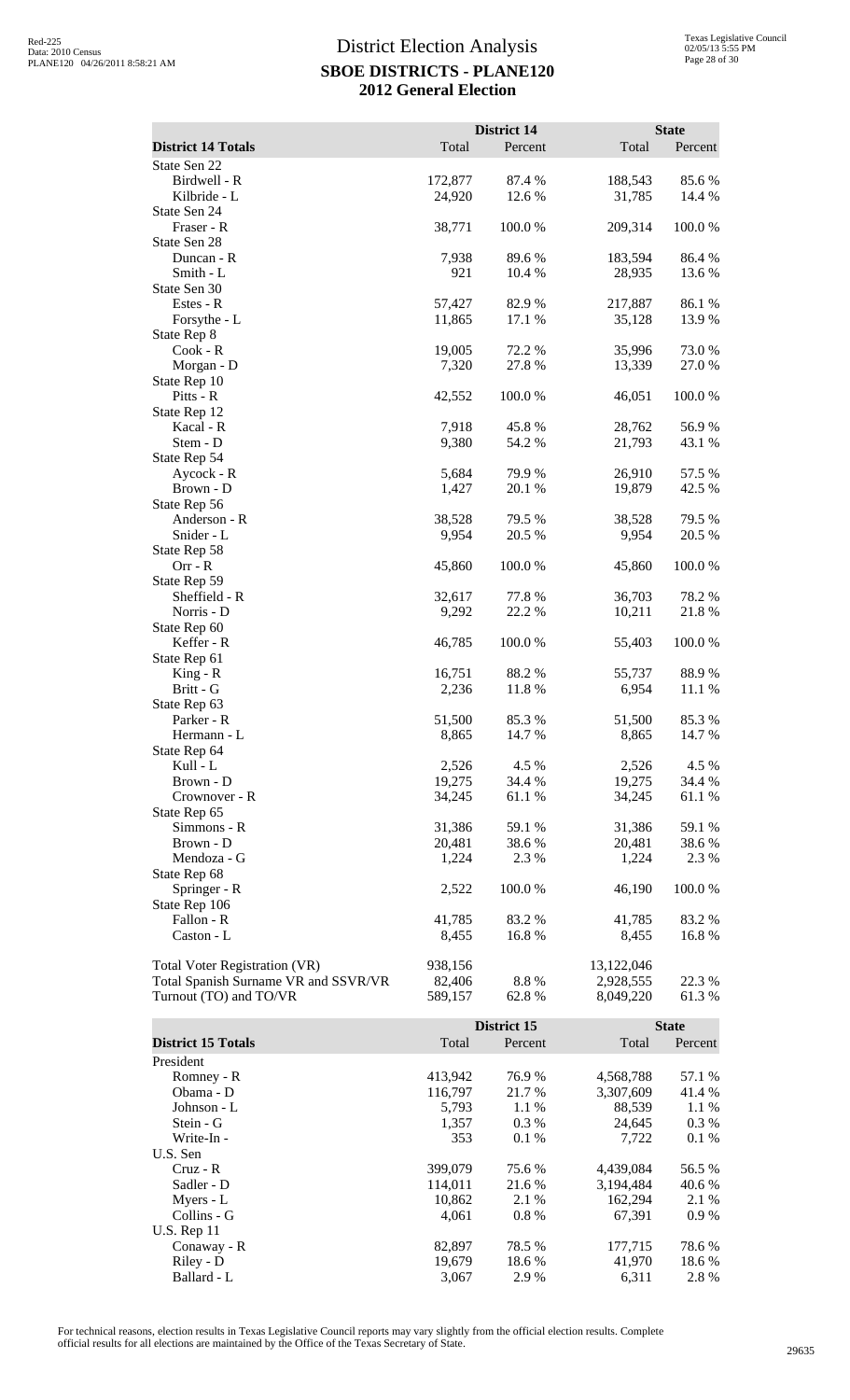|                                                 |                    | District 15     |                        | <b>State</b>     |
|-------------------------------------------------|--------------------|-----------------|------------------------|------------------|
| <b>District 15 Totals</b><br><b>U.S. Rep 13</b> | Total              | Percent         | Total                  | Percent          |
| Thornberry - R                                  | 174,592            | 91.0%           | 187,757                | 91.0%            |
| Deek - L                                        | 11,859             | 6.2%            | 12,701                 | 6.2%             |
| Houston - G<br><b>U.S. Rep 19</b>               | 5,408              | 2.8%            | 5,912                  | 2.9%             |
| Neugebauer - R                                  | 162,434            | 85.0%           | 163,245                | 85.0%            |
| Peterson - L<br>RR Comm 1                       | 28,743             | 15.0%           | 28,822                 | 15.0 %           |
| Craddick - R                                    | 388,026            | 74.7%           | 4,335,527              | 56.2%            |
| Henry - D                                       | 111,710            | 21.5 %          | 3,057,319              | 39.6%            |
| Wall - L<br>Kennedy - G                         | 10,450<br>9,349    | 2.0%<br>1.8%    | 172,959<br>153,632     | 2.2 %<br>2.0 %   |
| RR Comm 2                                       |                    |                 |                        |                  |
| Smitherman - R                                  | 398,505            | 85.3%           | 4,536,610              | 73.8%            |
| Perez - L<br>Wendel - G                         | 49,820<br>18,633   | 10.7%<br>4.0%   | 1,126,859<br>486,467   | 18.3%<br>7.9%    |
| Sup Ct 2                                        |                    |                 |                        |                  |
| Willett - R<br>Koelsch - L                      | 412,140<br>51,146  | 89.0%<br>11.0 % | 4,770,884<br>1,285,441 | 78.8%<br>21.2 %  |
| Sup Ct 4                                        |                    |                 |                        |                  |
| Devine - R                                      | 399,034            | 85.8%           | 4,598,461              | 75.1 %           |
| Oxford - L<br>Waterbury - G                     | 46,659<br>19,219   | 10.0 %<br>4.1 % | 1,034,722<br>491,980   | 16.9%<br>8.0%    |
| Sup Ct 6                                        |                    |                 |                        |                  |
| Hecht - R                                       | 368,982            | 71.6%           | 4,126,568              | 53.7%            |
| Petty - D<br>Ash - L                            | 120,546<br>16,598  | 23.4 %<br>3.2 % | 3,219,526<br>234,104   | 41.9%<br>3.0%    |
| Chisholm - G                                    | 9,036              | 1.8%            | 101,448                | 1.3%             |
| <b>CCA Pres Judge</b>                           |                    |                 |                        |                  |
| Keller - R<br>Hampton - D                       | 378,535<br>117,766 | 73.6 %<br>22.9% | 4,256,043<br>3,163,478 | 55.5 %<br>41.2%  |
| $Stott - L$                                     | 18,057             | 3.5 %           | 250,374                | 3.3 %            |
| CCA <sub>7</sub><br>Hervey - R                  | 402,340            | 87.2%           | 4,686,332              | 77.9%            |
| Bennett - L                                     | 59,234             | 12.8%           | 1,330,912              | 22.1 %           |
| CCA <sub>8</sub>                                |                    |                 |                        |                  |
| Alcala - R<br>Strange - L                       | 396,033<br>64,213  | 86.0%<br>14.0 % | 4,691,090<br>1,318,393 | 78.1 %<br>21.9%  |
| SBOE 15                                         |                    |                 |                        |                  |
| Rowley - R                                      | 390,079            | 76.4 %          | 390,079                | 76.4 %           |
| Schafersman - D<br>State Sen 24                 | 120,734            | 23.6 %          | 120,734                | 23.6 %           |
| Fraser - R                                      | 32,543             | 100.0%          | 209,314                | 100.0%           |
| State Sen 28<br>Duncan - R                      | 161,648            | 86.0%           | 183,594                | 86.4%            |
| Smith - L                                       | 26,313             | 14.0%           | 28,935                 | 13.6 %           |
| State Sen 30                                    |                    |                 |                        |                  |
| Estes - R<br>Forsythe - L                       | 59,996<br>9,324    | 86.5%<br>13.5 % | 217,887<br>35,128      | 86.1 %<br>13.9%  |
| State Sen 31                                    |                    |                 |                        |                  |
| Seliger - R                                     | 168,566            | 100.0%          | 196,818                | 100.0%           |
| State Rep 60<br>Keffer - R                      | 8,618              | 100.0%          | 55,403                 | 100.0%           |
| State Rep 68                                    |                    |                 |                        |                  |
| Springer - R<br>State Rep 69                    | 43,668             | 100.0 %         | 46,190                 | 100.0%           |
| Frank - R                                       | 38,804             | 87.0%           | 38,804                 | 87.0%            |
| Brown - L                                       | 5,795              | 13.0%           | 5,795                  | 13.0%            |
| State Rep 71<br>$King - R$                      | 44,271             | 100.0%          | 44,271                 | 100.0%           |
| State Rep 72                                    |                    |                 |                        |                  |
| Darby - R                                       | 41,195             | 100.0%          | 43,863                 | 100.0%           |
| State Rep 81<br>Lewis - R                       | 3,757              | 100.0%          | 34,154                 | 100.0%           |
| State Rep 82                                    |                    |                 |                        |                  |
| Craddick - R<br>State Rep 83                    | 40,584             | 100.0%          | 42,572                 | 100.0%           |
| Perry - R                                       | 49,332             | 100.0%          | 49,332                 | 100.0%           |
| State Rep 84                                    |                    |                 |                        |                  |
| Frullo - R<br>Lamb-Vines - G                    | 33,179<br>6,999    | 82.6%<br>17.4 % | 33,179<br>6,999        | 82.6 %<br>17.4 % |
| State Rep 86                                    |                    |                 |                        |                  |
| Smithee - R                                     | 53,279             | 100.0%          | 53,279                 | 100.0%           |
| State Rep 87<br>Price - R                       | 32,564             | 77.3 %          | 32,564                 | 77.3 %           |